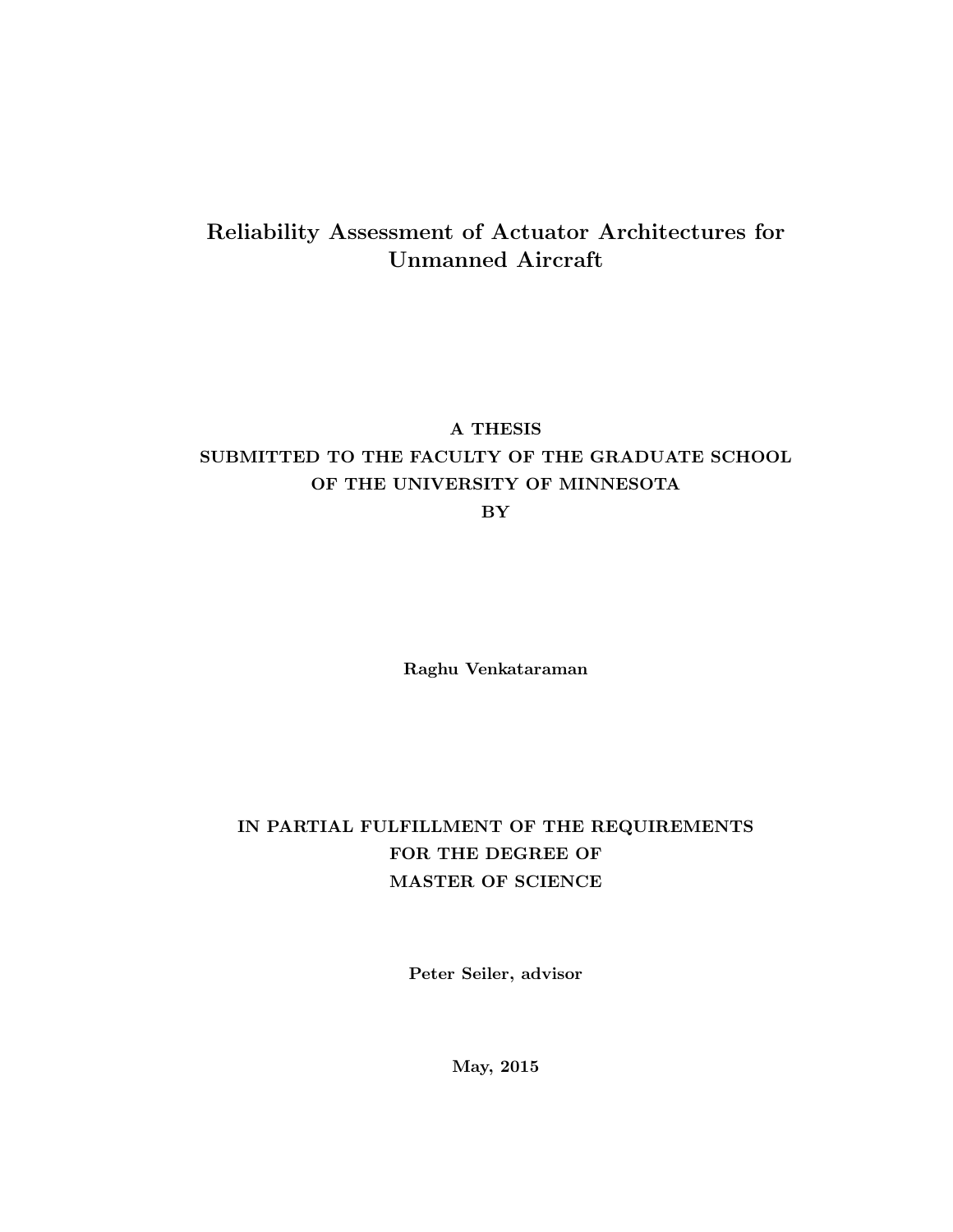$\copyright$  Raghu Venkataraman $% \left( \left\langle \left\langle \cdot\right\rangle \right\rangle \right)$  Raghu Venkataraman $% \left\langle \cdot\right\rangle \right)$ ALL RIGHTS RESERVED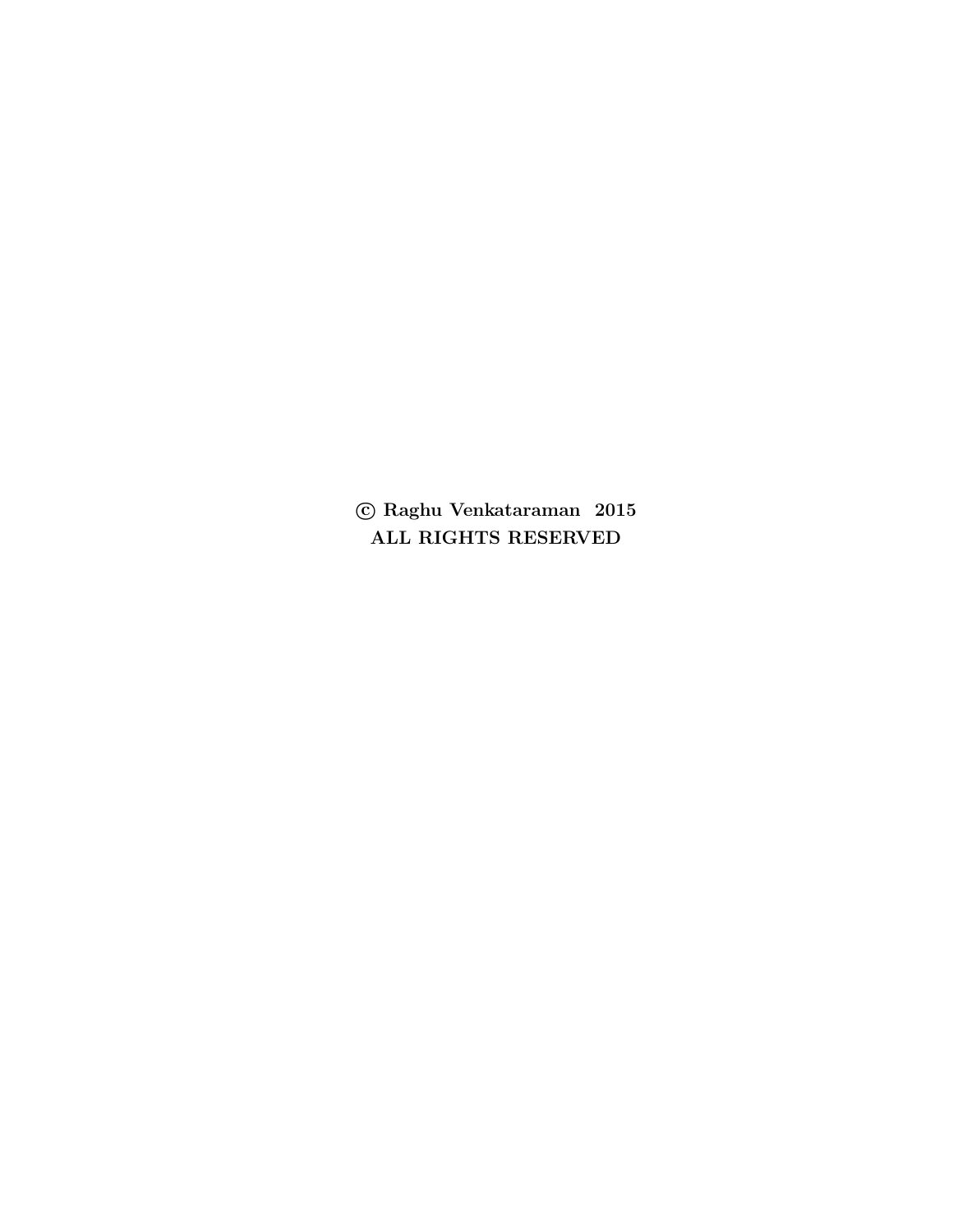# <span id="page-2-0"></span>Acknowledgements

I am grateful to my family for having supported every one of my academic endeavors. I am especially grateful for their support of my graduate education in the United States.

I want to thank everyone who has been around me in graduate school. Specifically, thanks to Dr. Peter Seiler for his guidance, encouragement, and patience throughout my education and research at Minnesota. I am grateful to have an advisor like him. Many thanks to Dr. Demoz Gebre-Egziabher for his guidance and support, both in the classroom and in research.

I want to thank the several excellent teachers I have had in Minnesota, including Dr. Sairaj Dhople, Dr. Mihailo Jovanovic, and Dr. Yohannes Ketema. Thanks to Brian Taylor and Chris Regan at the Unmanned Aerial Vehicle Laboratory for developing and maintaining a world-class experimental flight research facility. Special thanks goes to Dr. Bálint Vanek and Márk Lukátsi at the Institute for Computer Science and Control, Hungarian Academy of Sciences (SZTAKI).

Many thanks to every one of my colleagues who has been around in graduate school.

Finally, I am thankful to the sponsors of this research. This work was supported by the National Science Foundation under Grant No. NSF/CNS-1329390 entitled "CPS: Breakthrough: Collaborative Research: Managing Uncertainty in the Design of Safety-Critical Aviation Systems". Any opinions, findings, and conclusions expressed in this thesis are those of the author and do not necessarily reflect the views of the National Science Foundation.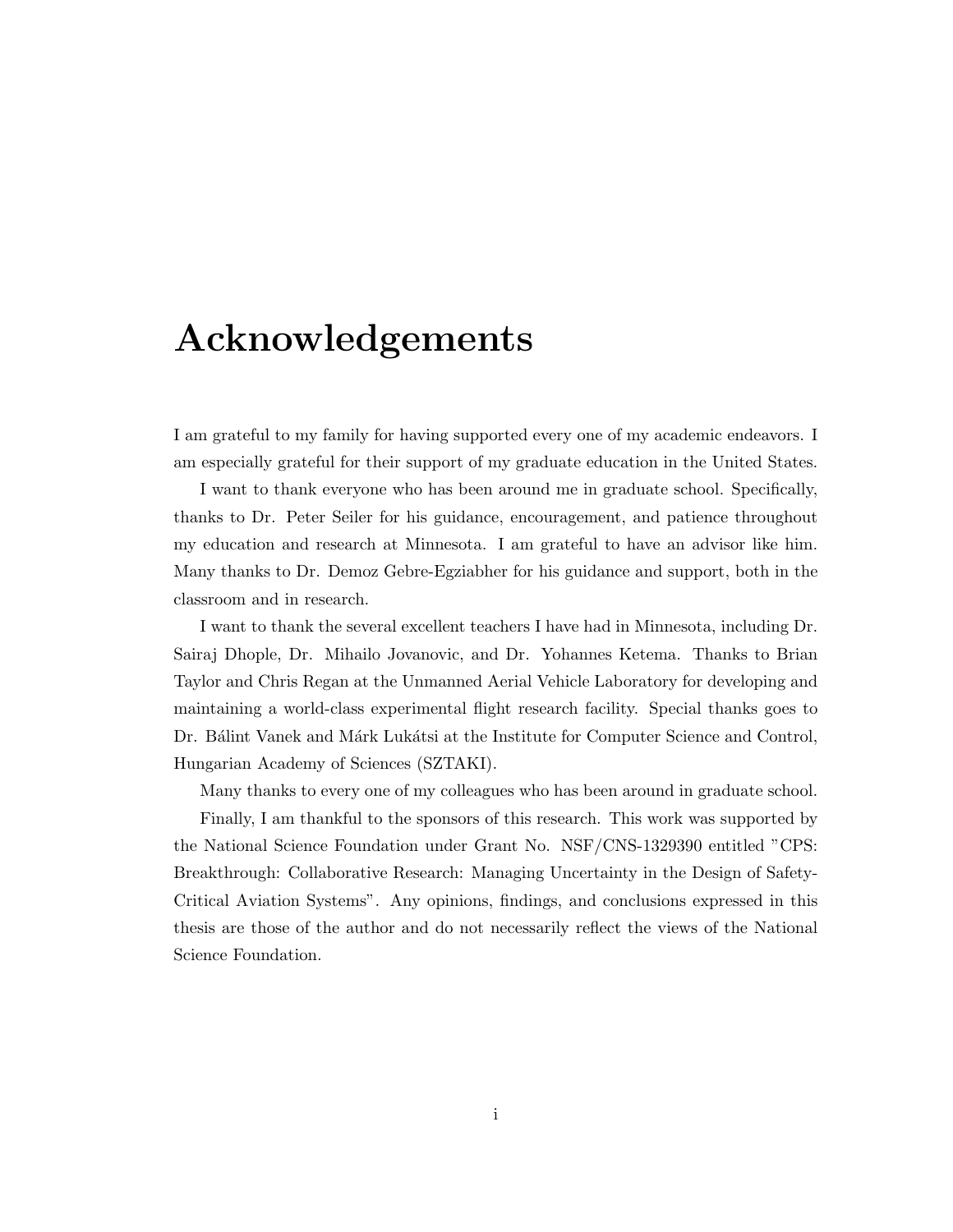# <span id="page-3-0"></span>Dedication

To my family for always supporting my endeavors.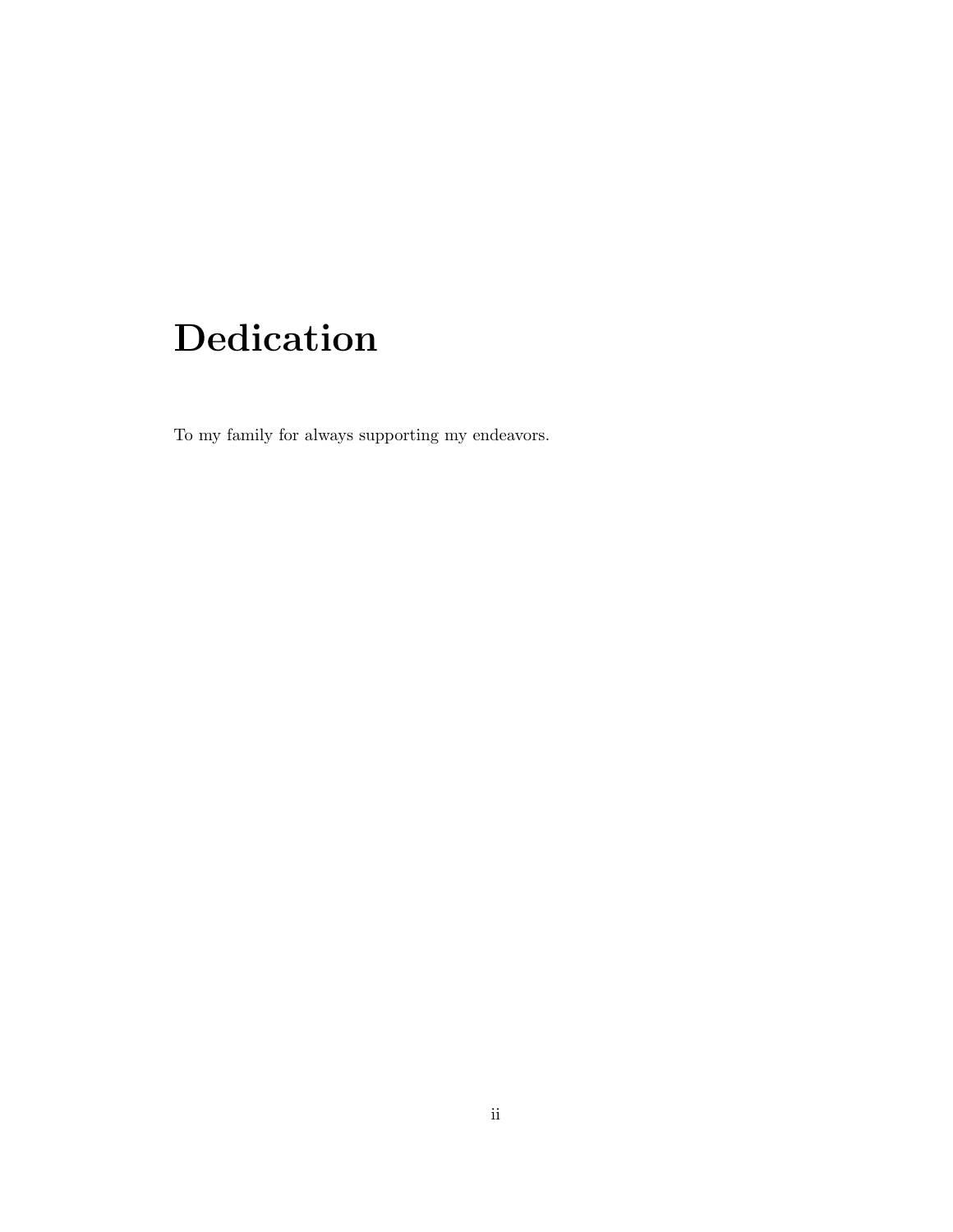#### Abstract

Regulatory agencies worldwide are working towards safely integrating unmanned aircraft into their respective national airspaces. Reliability assessment of unmanned aircraft is a key step in the certification process. This thesis presents an analysis framework for the reliability assessment of small unmanned aircraft. Specifically, the effect of the placement of actuators and control surfaces on the overall aircraft reliability is investigated. The analysis framework is applied to several candidate actuator architectures of an example small unmanned aircraft. The candidate architectures have different numbers of controllable surfaces and servos. It is assumed that a servo fault detection algorithm is available and affected by known rates of false alarms and missed detections. The flight envelope of the aircraft is analyzed to determine the fault magnitudes for which the aircraft can still be flown around a feasible trim point. For these *allowable* fault magnitudes, it is assumed that the flight control law can be suitably reconfigured such that a safe landing is possible. Finally, the probability of catastrophic failure of the aircraft is estimated. In applying the framework to assess the reliability of the candidate architectures, several interesting and non-intuitive observations are made. These observations, and their resulting conclusions, have implications for the unmanned aircraft design process. Thus, in addition to being used for analysis, the proposed framework provides some insight into how reliability fits into the traditional aircraft design process.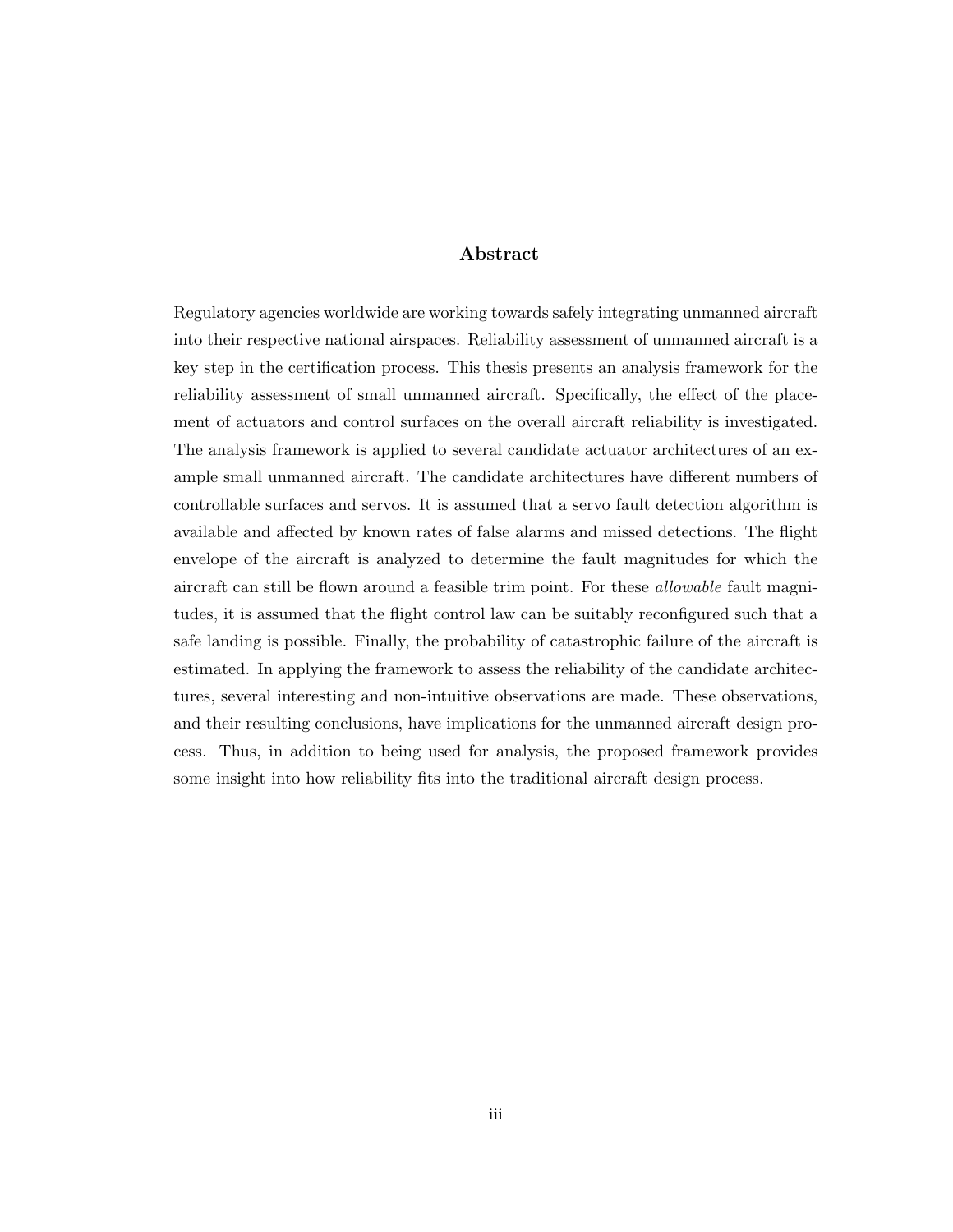# **Contents**

|              |            | Acknowledgements                               | $\mathbf{i}$   |
|--------------|------------|------------------------------------------------|----------------|
|              | Dedication |                                                | <sub>ii</sub>  |
|              | Abstract   |                                                | iii            |
|              |            | List of Tables                                 | vi             |
|              |            | List of Figures                                | vii            |
| $\mathbf{1}$ |            | Introduction                                   | $\mathbf{1}$   |
|              | 1.1        | Integration of UAVs into the National Airspace | $\mathbf{1}$   |
|              | 1.2        |                                                | $\overline{2}$ |
|              | 1.3        |                                                | 3              |
| $\bf{2}$     |            | <b>Problem Formulation</b>                     | 5              |
|              | 2.1        |                                                | $\overline{5}$ |
|              | 2.2        |                                                | $\overline{5}$ |
|              | 2.3        |                                                | 6              |
|              | 2.4        |                                                | $\overline{7}$ |
|              | 2.5        |                                                | 10             |
| 3            |            | <b>Distribution of Control Surfaces</b>        | 13             |
|              | 3.1        |                                                | 13             |
|              | 3.2        | Characterization of Probability Distributions  | 13             |
|              | 3.3        |                                                | 15             |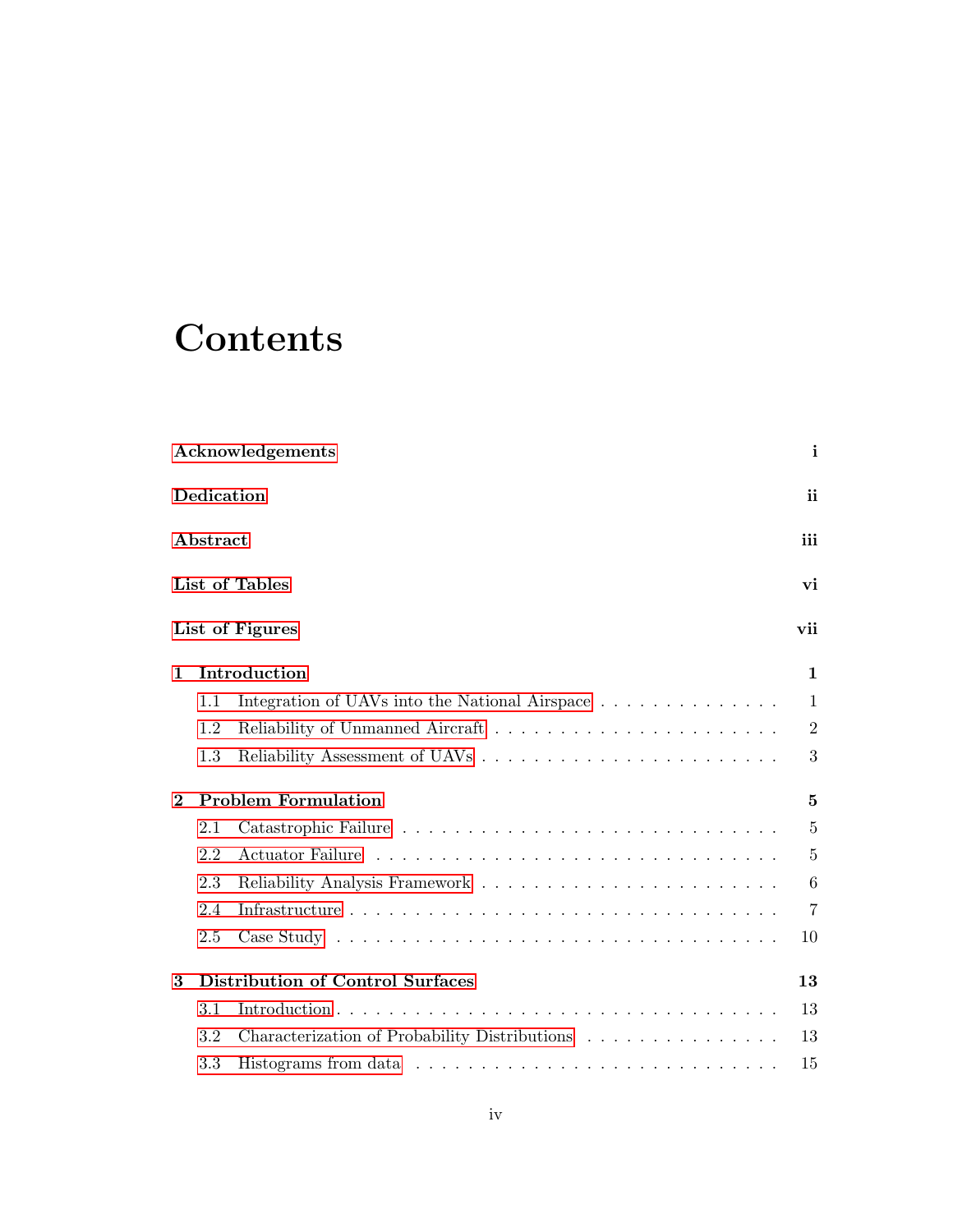| $\overline{4}$ | <b>Flight Envelope Assessment</b> |                                                                                    |    |  |  |
|----------------|-----------------------------------|------------------------------------------------------------------------------------|----|--|--|
|                | 4.1                               |                                                                                    | 20 |  |  |
|                | 4.2                               |                                                                                    | 21 |  |  |
|                | 4.3                               |                                                                                    | 22 |  |  |
|                | 4.4                               | Minimal Flight Envelope                                                            | 24 |  |  |
|                | 4.5                               |                                                                                    | 25 |  |  |
| 5              |                                   | <b>Probability of Catastrophic Failure</b>                                         | 27 |  |  |
|                | 5.1                               |                                                                                    | 27 |  |  |
|                | 5.2                               |                                                                                    | 28 |  |  |
| 6              | Conclusion                        |                                                                                    |    |  |  |
|                | References                        |                                                                                    | 33 |  |  |
|                |                                   | A Miscellaneous Flight Envelopes                                                   | 36 |  |  |
|                |                                   | A.1 Lateral-Directional Flight Envelope                                            | 36 |  |  |
|                |                                   | A.2 Throttle Effects on Longitudinal Flight Envelope $\ldots \ldots \ldots \ldots$ | 38 |  |  |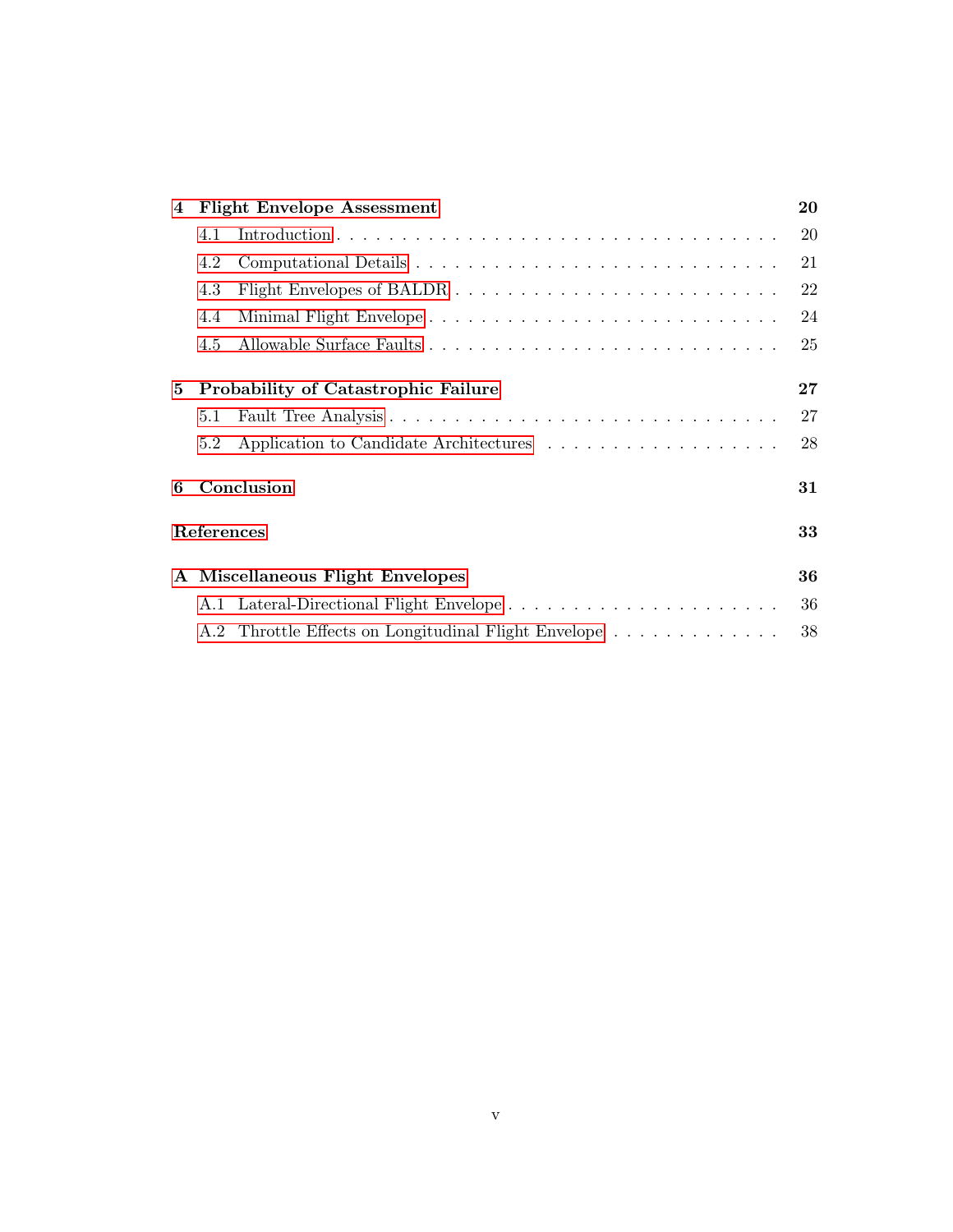# <span id="page-7-0"></span>List of Tables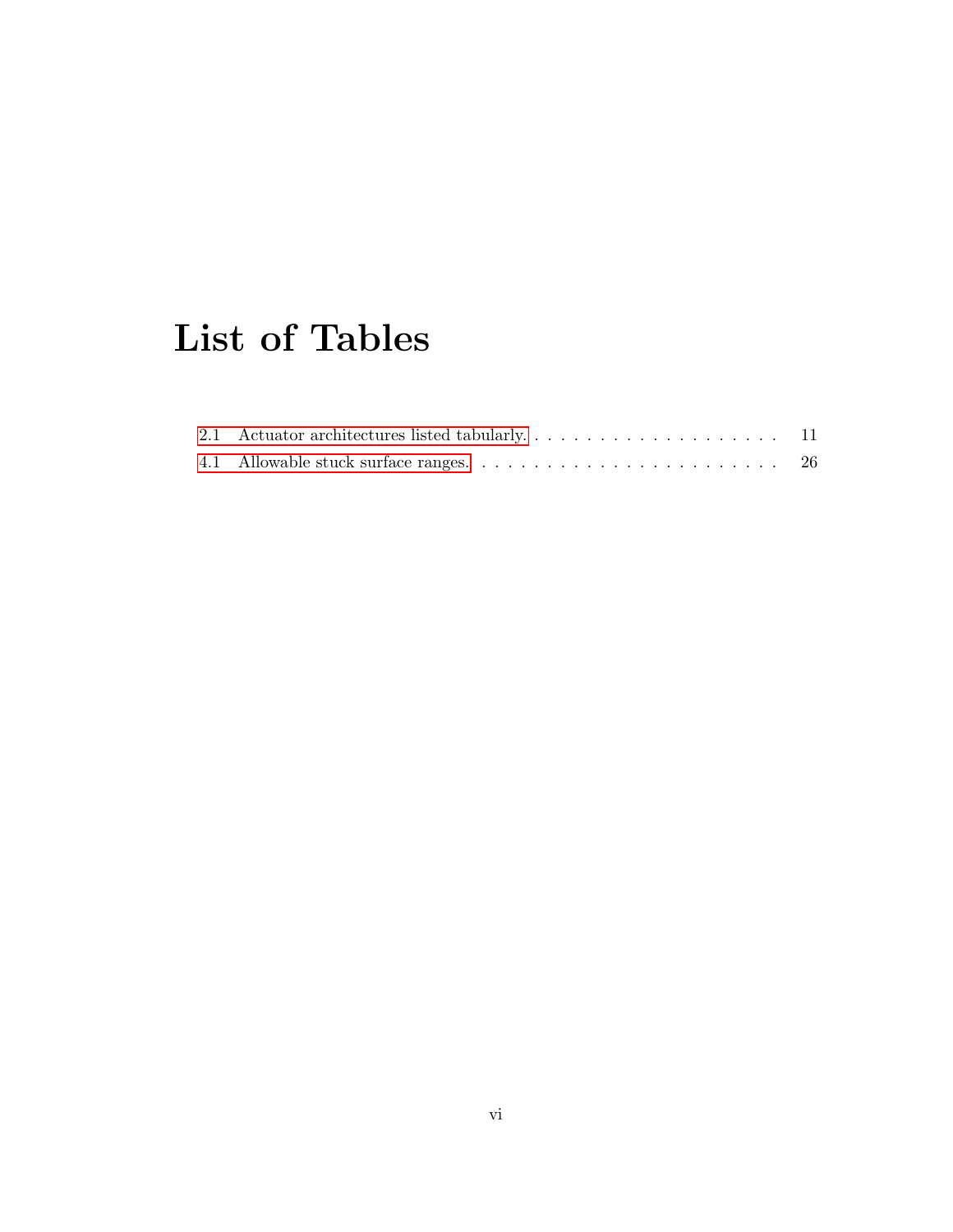# <span id="page-8-0"></span>List of Figures

| 2.1     | The BALDR UAV with the control surfaces labeled $(A - ai)$ eron, F                         |        |  |  |  |
|---------|--------------------------------------------------------------------------------------------|--------|--|--|--|
|         | flap, E – elevator, R – rudder). $\ldots \ldots \ldots \ldots \ldots \ldots \ldots \ldots$ | 8      |  |  |  |
| 2.2     | Tail of the BALDR UAV with the control surfaces labeled $(E - elevator)$ ,                 |        |  |  |  |
|         |                                                                                            | 9      |  |  |  |
| 2.3     | Actuator architectures depicted pictorially.                                               | 11     |  |  |  |
| 3.1     | Aircraft path during area scanning mission.<br>14                                          |        |  |  |  |
| 3.2     |                                                                                            | 15     |  |  |  |
| 3.3     | Elevator distribution for straight $\&$ level flight.                                      | 16     |  |  |  |
| 3.4     | Rudder distribution for straight & level flight                                            | 17     |  |  |  |
| $3.5\,$ | Aileron distribution for right banked turns.                                               | 18     |  |  |  |
| 3.6     | Elevator distribution for right banked turns.                                              | 19     |  |  |  |
| 3.7     | Rudder distribution for right banked turns                                                 | 19     |  |  |  |
| 4.1     | Longitudinal flight envelope in the $V \times \alpha$ plane                                | 22     |  |  |  |
| 4.2     | Longitudinal flight envelope in the $F \times E$ plane.                                    | 23     |  |  |  |
| 4.3     |                                                                                            | 25     |  |  |  |
| 5.1     | Fault tree ( $MD$ – missed detection, $TP$ – true positive, $FA$ – false alarm,            |        |  |  |  |
|         |                                                                                            | 28     |  |  |  |
| 5.2     | Probability of failure as a function of servo MTBF                                         | 29     |  |  |  |
| 5.3     |                                                                                            | 30     |  |  |  |
| A.1     | Lateral-directional flight envelope in the $R/A \times \beta$ plane                        | 37     |  |  |  |
| A.2     | Lateral-directional flight envelope in the $R/A \times \phi$ plane                         | 38     |  |  |  |
| A.3     | Throttle effects on the longitudinal flight envelope in the $V \times \gamma$ plane.       | $39\,$ |  |  |  |
|         |                                                                                            |        |  |  |  |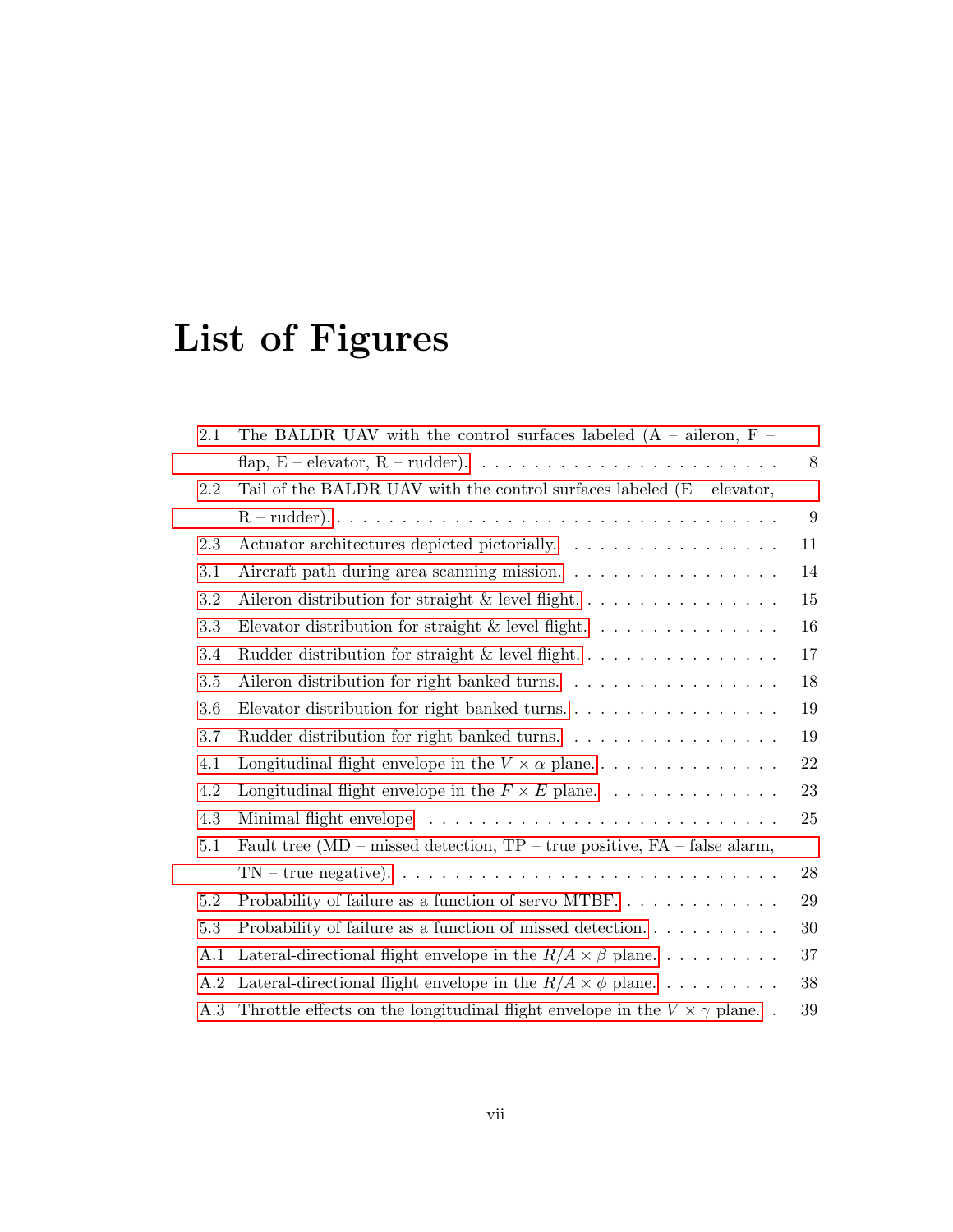### <span id="page-9-0"></span>Chapter 1

## Introduction

The small Unmanned Aerial Vehicle/System (UAV/UAS) industry is undergoing a rapid transformation due to the emergence of several commercial applications, such as law enforcement, search & rescue, and precision agriculture. The commercial UAV market is projected to surpass the military market in the coming years [\[1\]](#page-41-1). Despite these indicators, widespread commercial use of UAVs is still at least one decade away. A barrier for UAS commercialization is their (current) inability to safely and reliably access common airspace. This is due to a combination of regulatory and technical challenges. On the regulatory side, significant work is currently underway, both in the United States (US) and in the European Union (EU), to establish a long-term framework for the seamless integration of UAVs into their respective national airspaces. On the technical side, challenges such as sense & avoid capabilities, secure communication, human factors considerations, etc need to be addressed.

#### <span id="page-9-1"></span>1.1 Integration of UAVs into the National Airspace

It is predicted that 7,500 small UAVs (weighing 55 pounds or less) will be operating in the US by 2018. In addition to the US, there is strong interest from agriculture, mining, and infrastructure companies in using UAVs in Europe [\[2\]](#page-41-2). While UASs are projected to operate increasingly in airspace typically reserved for manned aircraft, their current reliability metrics do not meet the certification standards set by the Federal Aviation Administration (FAA) for manned aircraft. In 2012, the United States Congress passed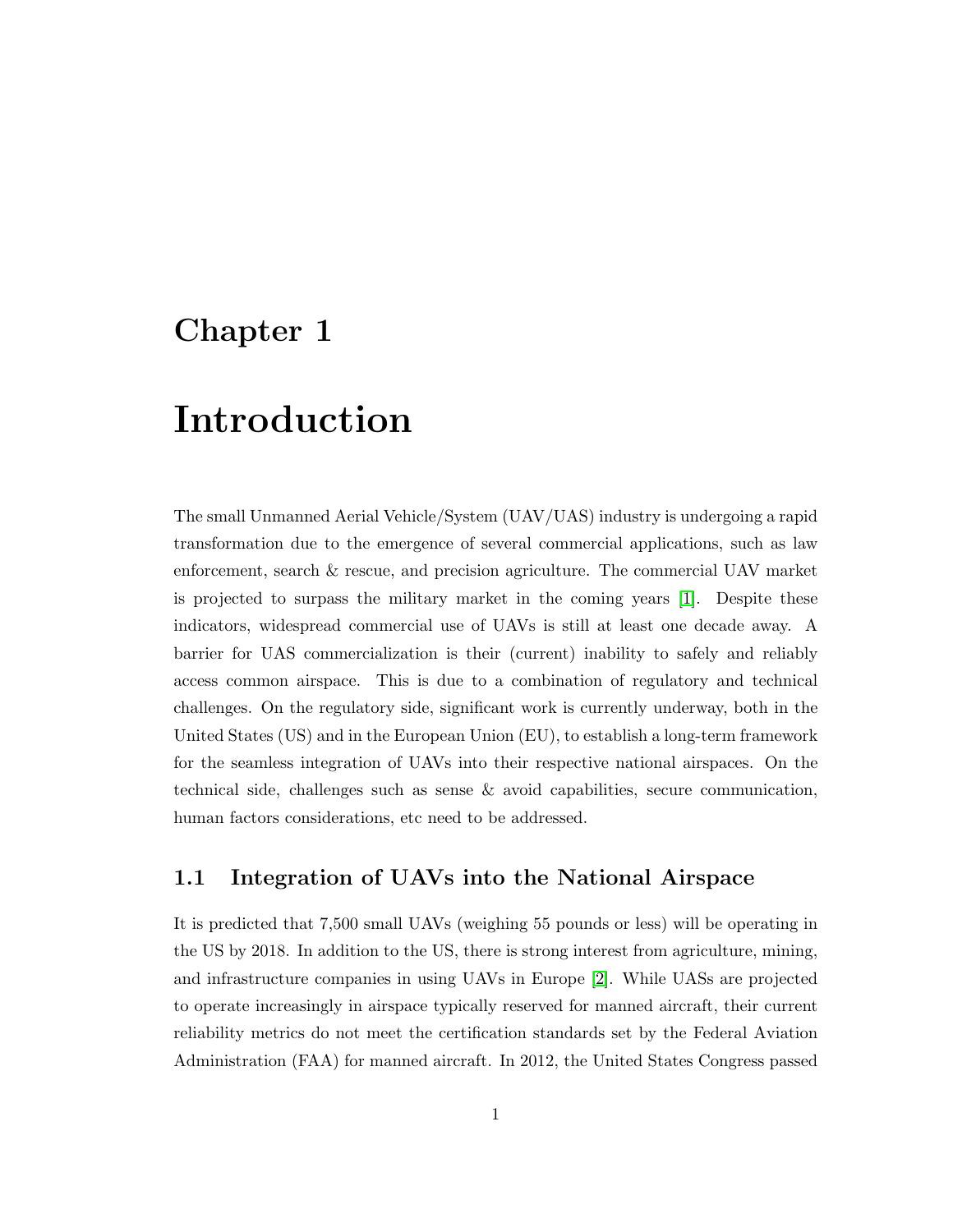H.R.658 [\[3\]](#page-41-3) - the FAA Modernization and Reform Act - in order to facilitate the safe integration of UASs into the national airspace. In particular, section 332 of H.R.658 mandates the FAA to "provide for the safe integration of civil unmanned aircraft systems into the national airspace system as soon as practicable, but not later than September 30, 2015."

More recently, the FAA released a Notice of Proposed Rulemaking (NPRM) [\[4\]](#page-41-4) that specifies aircraft requirements and their operational limitations in US skies. The NPRM serves as a starting point for the detailed certification standards for UAVs that the FAA is expected to release in the future.

#### <span id="page-10-0"></span>1.2 Reliability of Unmanned Aircraft

To understand the challenges of integrating UAVs into the national airspace, consider the current safety standards set by the FAA for manned commercial aircraft. In order for a commercial aircraft to be certified, there should be no more than one catastrophic failure per one billion hours of flight operation. Airframe manufacturers, such as Boeing, meet the 10−<sup>9</sup> failures-per-flight-hour standard by utilizing hardware redundancy in their designs. For example, the Boeing 777 has 14 spoilers each with its own actuator; two actuators each for the outboard ailerons, left & right elevators, and flaperons; and three actuators for the single rudder [\[5\]](#page-41-5). In addition, the computing platform, electrical and hydraulic power lines, and communication paths have triple layer redundancy.

On the other hand, most civil UASs have reliabilities that are orders of magnitude below the 10−<sup>9</sup> level required for manned commercial aircraft. For instance, the UAV Research Group at the University of Minnesota (UMN) [\[6\]](#page-41-6) operates an Ultra Stick 120 aircraft (described further in section [2\)](#page-13-0) with single-string, off-the-shelf components. A comprehensive fault tree analysis yielded a failure rate of  $2.2 \times 10^{-2}$  failures-per-flight $hour$ <sup>[1](#page-10-1)</sup> for this aircraft [\[7\]](#page-41-7). UASs have such low reliability because most, if not all, of their on-board components are single-string, i.e. there are single points of failure on the UAS that can lead to a system-level catastrophic failure.

<span id="page-10-1"></span>The standard solution to increasing the reliability of aircraft is adding hardware

 $1$  This analysis provides a theoretical estimate of the reliability and no loss of aircraft has occurred to date.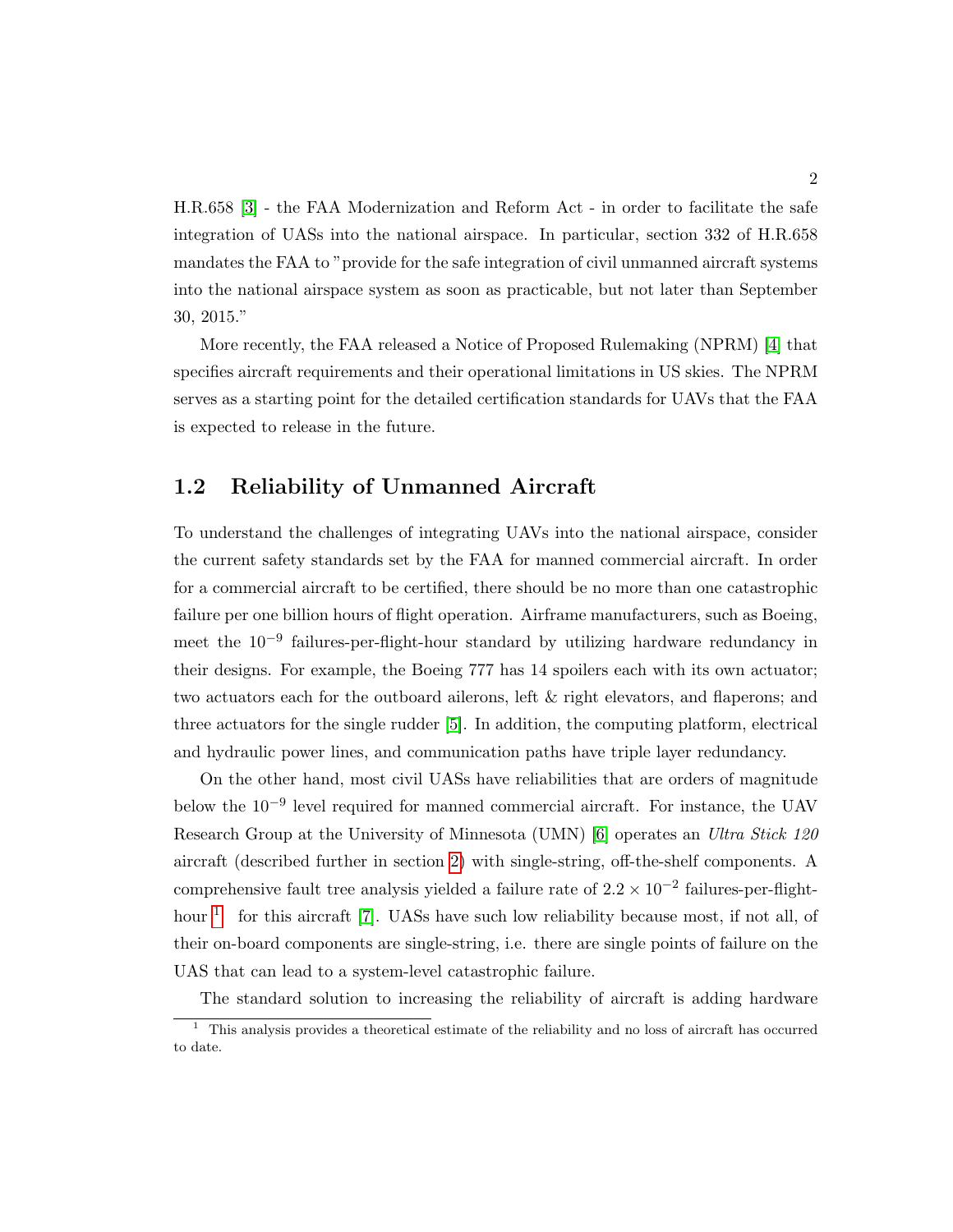redundancy, as seen with the example of the Boeing 777. Such an approach is not feasible for small UAVs due to the costs associated with size, weight, and power. Adding multiple copies of components that perform the same function is not economical for small UAVs that have limited payload and small margins on the design parameters. Cross-functional hardware redundancy offers a better approach to increased reliability of UAVs. Crossfunctional components perform two or more functions and, thus, add more reliability value for a unit increase in the size and weight of the system. As an example, consider ailerons that are no longer constrained to deflect anti-symmetrically. Removing this constraint effectively turns ailerons into elevons. Elevons are cross-functional because they can provide both pitch and roll control authorities. Such cross-functionality in the flight dynamics is illustrated in this thesis.

#### <span id="page-11-0"></span>1.3 Reliability Assessment of UAVs

One of the technical challenges, for the safe integration of UAVs, is increasing their reliability. While increasing the reliability is important, it is equally important to be able to quantify these increases. Reliability quantification is important to be able to close the loop and prove compliance with certification standards. Reliability assessment is a vast and well-studied field [\[8,](#page-41-8) [9\]](#page-41-9). The aerospace industry heavily relies on tools such as fault tree analysis and failure modes & effects analysis for the reliability assessment of aircraft and spacecraft. These assessment methodologies have typically treated faults as binary causes that lead to binary effects. However, fault causes and their effects are often better quantified probabilistically. While such a probabilistic treatment of faults is not new, the real challenge lies in connecting the reliability of individual components or subsystems to the overall system reliability. This thesis provides a framework, under certain assumptions, to connect the reliability of actuator servos (component) to that of the aircraft (system).

The overall system reliability of an aircraft is usually decomposed into componentlevel reliability by using a fault tree. The reliability of individual servo motors as well as the placement of aerodynamic control surfaces are usually the leaves of the fault tree. The phrase actuator architecture is used to describe the placement of control surfaces and how they are connected to the servo motors. The actuator architecture of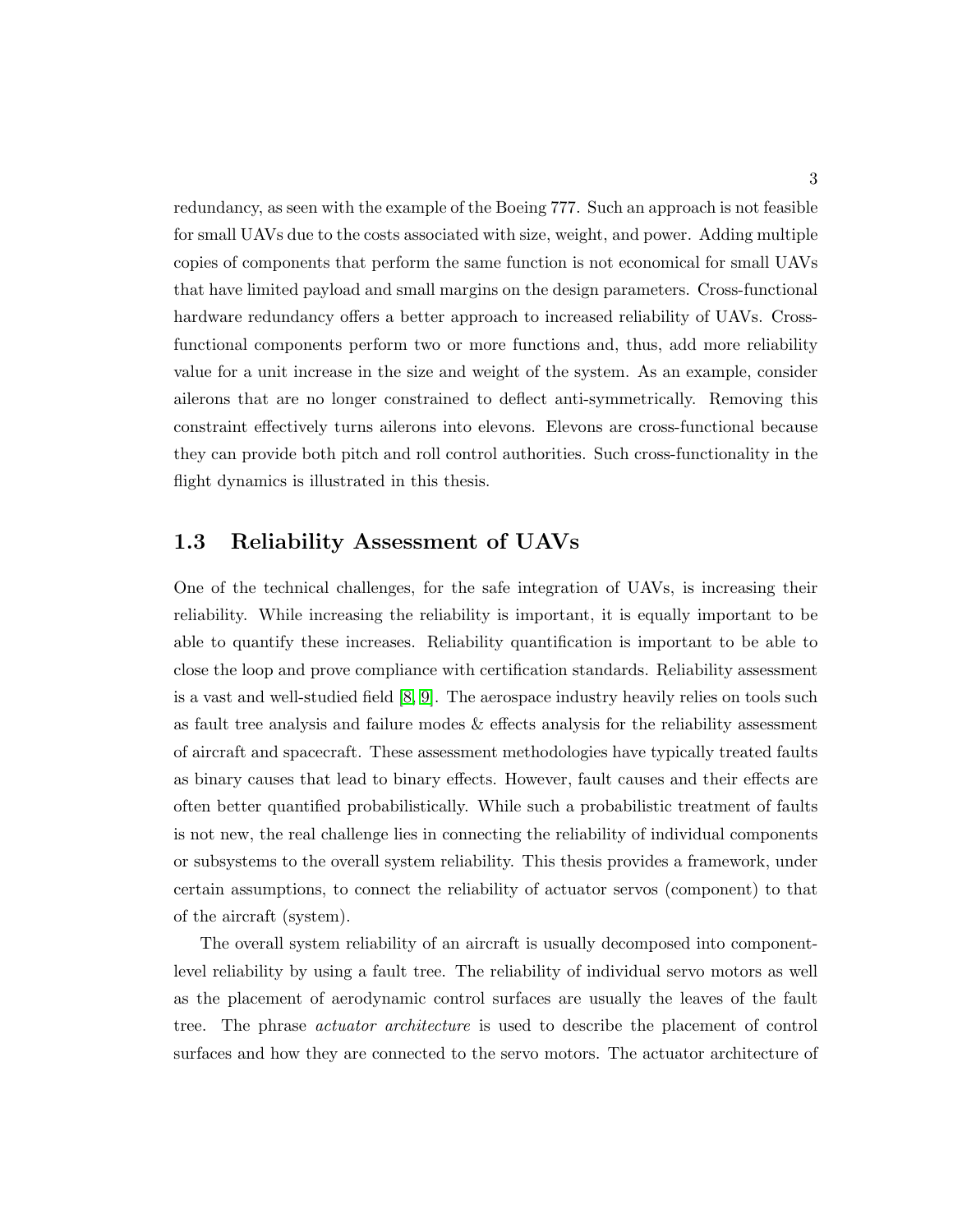an aircraft affects its flight envelope, i.e. boundaries in the state-space for safe flight. The flight envelope of an aircraft can be shown to be related to its overall reliability. By optimally choosing the aircraft's actuator architecture, the flight envelope can be modified in such a way that the overall reliability is maximized. Thus, the problem of choosing the optimal actuator architecture is both a design and an analysis problem. The scope of this thesis is limited to the reliability assessment of actuator architectures. A general framework is presented for such analyses.

In addition to being used as a reliability analysis tool, the framework can help understand the design trade-offs inherent in systems engineering. One of the trade-offs that is explored is between reliability and number of redundant components. The framework is presented for the stuck control surface fault mode, although it can be extended to cover other fault modes as well. A case study is presented to illustrate the use of the framework in assessing the reliability of several candidate actuator architectures. The candidate actuator architectures that are presented in this thesis are different in the extent to which they exploit cross-functionality in the aerodynamic control surfaces. This, in turn, affects the flight envelopes and overall reliability of the architectures.

The following chapters in this thesis contain the problem formulation and the general framework, and illustrate the framework on a case study. Several simplifying assumptions are made along the way in order to make the analysis tractable. Traditional aircraft reliability methods model the effects of the fault as a binary process: a fault, if present, will lead to a catastrophic failure. This research introduces a probabilistic notion to faults. In doing so, some credit is given to the fact that some failure modes can be tolerated (with sub-par performance), but do not necessarily lead to catastrophic failure.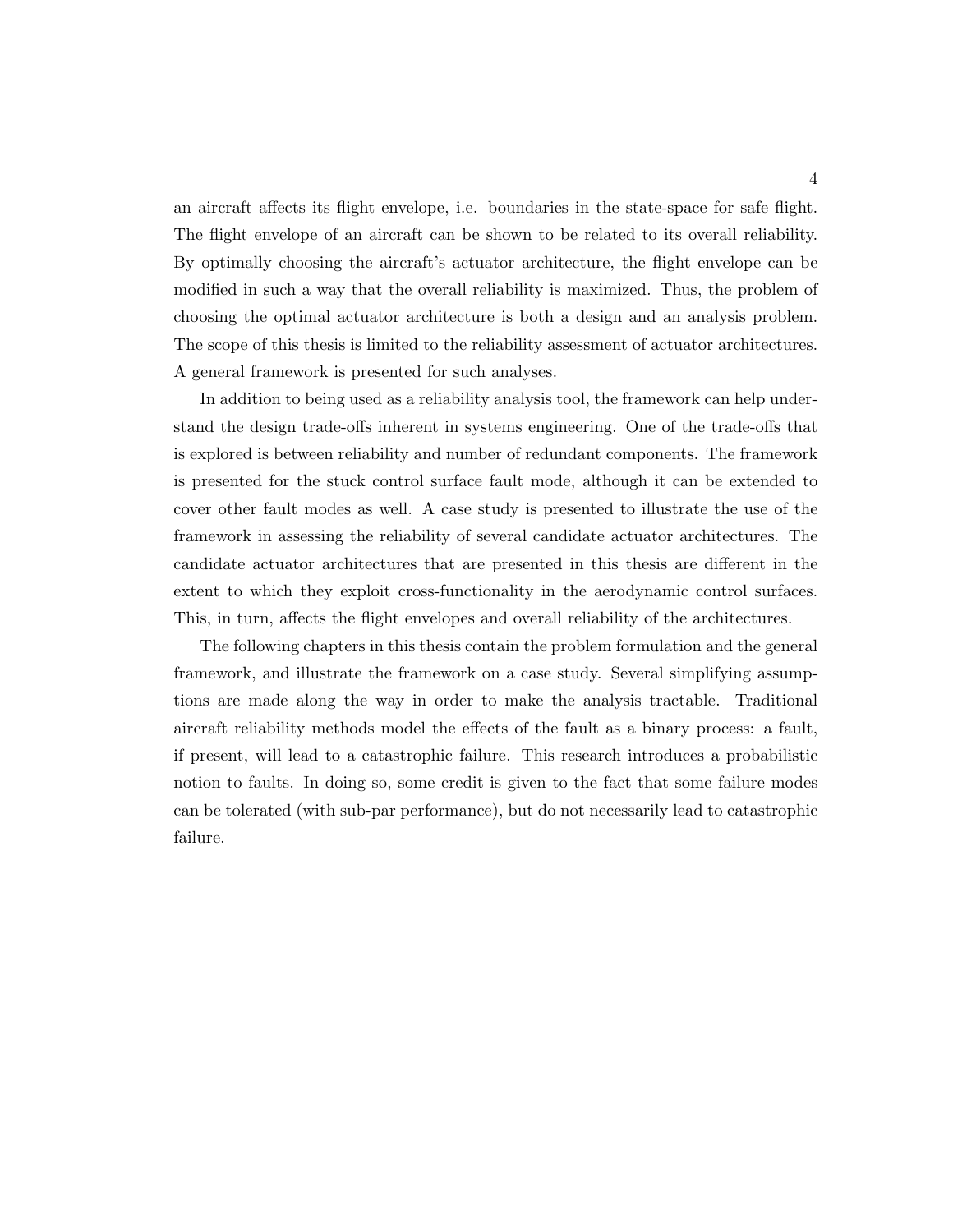### <span id="page-13-0"></span>Chapter 2

# Problem Formulation

#### <span id="page-13-1"></span>2.1 Catastrophic Failure

The reliability of an aircraft is typically quantified via the probability of catastrophic failure. This is a key metric, based on which commercial aircraft are certified for operation (see section [1.2\)](#page-10-0). For the work presented in this thesis, catastrophic failure is considered as situations where irrecoverable loss of control occurs. Under such loss of control, the UAV will be unable to safely reach a proper landing site. Catastrophic failures have several causes, such as actuator failure, sensor failure, structural damage, weather-related phenomena, etc. Reliability analysis tools such as fault trees and failure modes & effects analysis help understand the relationship between the (low-level) causes and (high-level) effects.

#### <span id="page-13-2"></span>2.2 Actuator Failure

This thesis will focus only on actuator failures. Actuators contain a lot of moving parts and are amongst the least reliable components on a UAV. Since actuators are connected to aerodynamic control surfaces, actuator faults directly affect the flight dynamics of the UAV. Many small UAVs use hobby-grade servo motors, which have failure times on the order of thousands of hours. Actuator failures can lead to significant loss in controllability of the aircraft and, eventually, catastrophic failure. It may be possible, in some cases, to adequately compensate for actuator failures by utilizing other actuators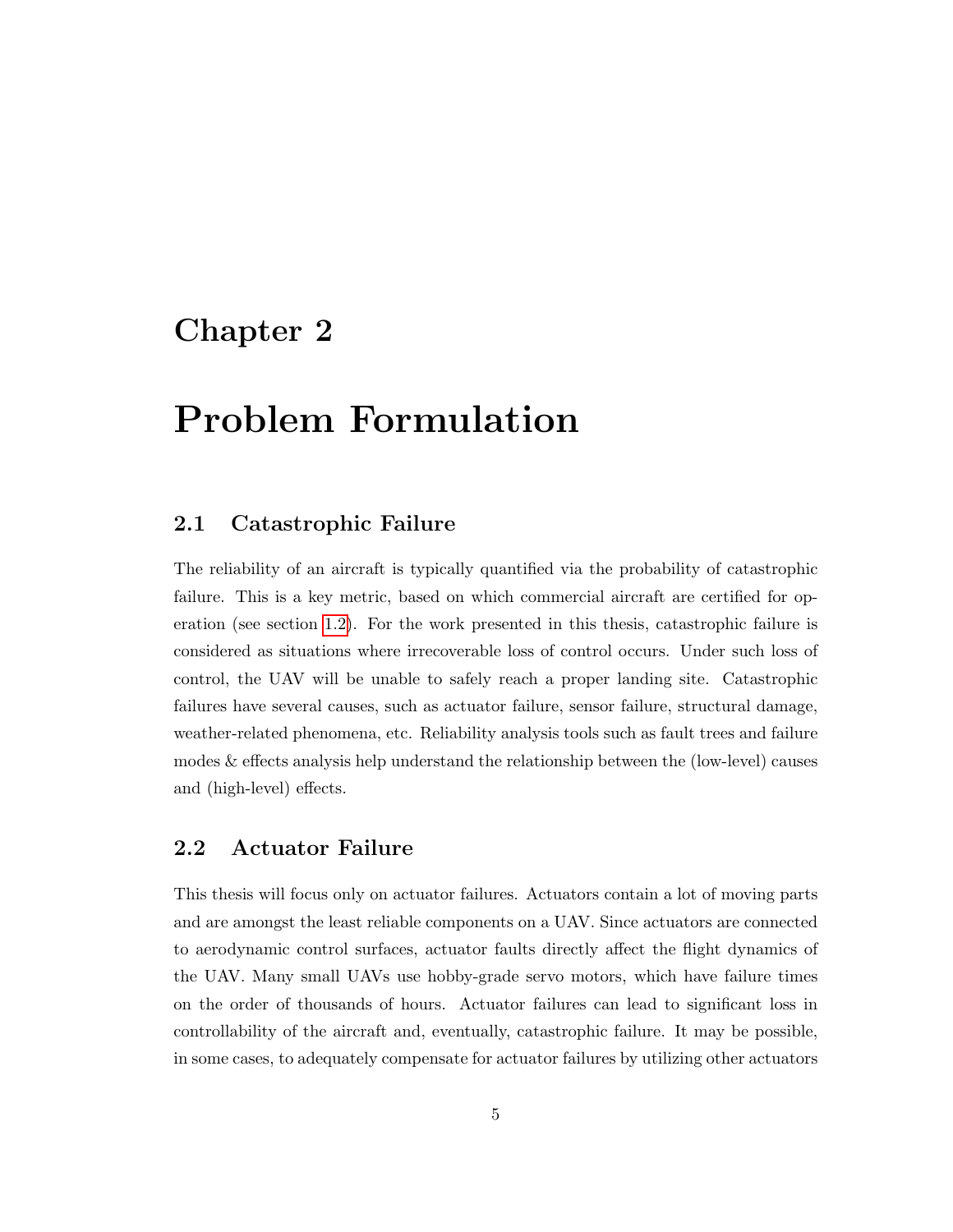that may be present on the aircraft. Reconfiguration of control surface faults involves aspects of flight dynamics and these are covered in chapter [4.](#page-28-0)

Actuators can fail in several different modes, such as getting stuck in a position, losing efficiency, oscillating [\[10\]](#page-42-0), etc. Loss in efficiency and oscillatory failures are more common in large aircraft where large loads are present and are less common in small UAVs. This thesis will only consider stuck actuator faults and analyze the impact on the overall system. Servo reliability will be represented by the metric mean time between failures (MTBF). The motor-propeller pair on a UAV can also be considered as an actuator. However, motor failure is not considered in this thesis. It is assumed that, under a motor failure, the aircraft can glide to a safe landing.

After an actuator fails, a path needs to be generated to a safe landing site. This flight path can be assumed to be composed of canonical paths such as: straight & level, banked turns, ascents, and descents. In order for the UAV to safely fly to a landing site, it must be capable of executing at least some of these canonical maneuvers. The minimum set of canonical maneuvers can be translated into a minimal flight envelope in the flight path angle - heading rate plane. This minimal flight envelope is explained in detail in section [4.](#page-28-0)

#### <span id="page-14-0"></span>2.3 Reliability Analysis Framework

The analysis framework can be used to assess the reliability of UAV actuator architectures. In this thesis, the analysis framework is presented and simultaneously applied to a case study. The case study and the UAV platform therein are explained in section [2.5.](#page-18-0) This section briefly explains the components of the framework. Given a UAV and a specific actuator architecture, the analysis method is applied in a sequence of three consecutive steps. These are as follows.

- Determine the probability distributions of the control surfaces.
- Determine the flight envelope of the UAV under failures of different actuators.
- Estimate the probability of catastrophic failure, after actuator failures have occurred.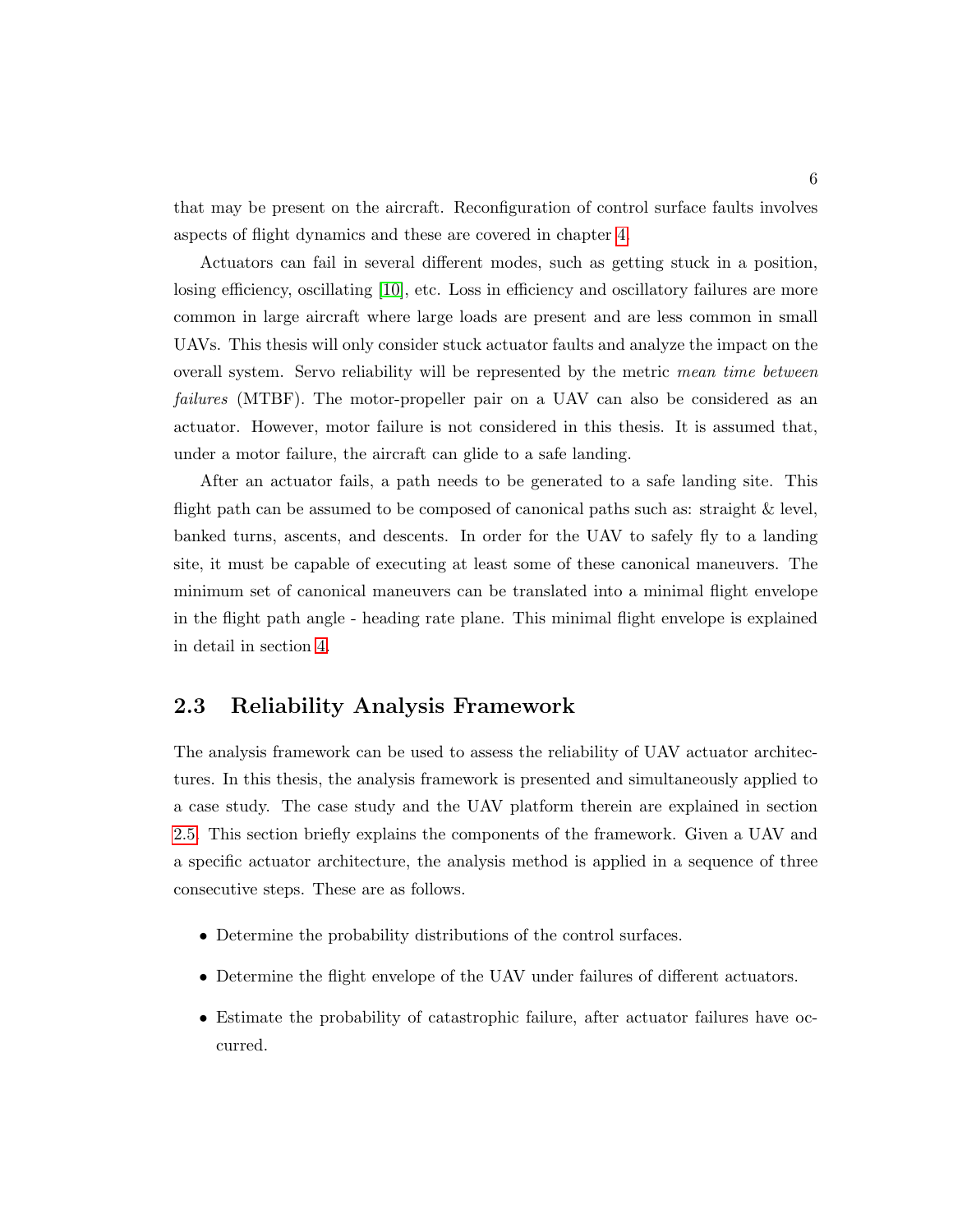Given a mission and a UAV actuator architecture, the deflections of the control surfaces can be logged through simulation or flight measurements. Subsequently, histograms of the control surface deflections can be generated. In parallel, flight envelope assessment can be used to determine the flight characteristics after a fault has occurred. Specifically, under an actuator fault, the maneuvers that an aircraft can perform can be determined. With these two pieces of information, the probability of catastrophic failure can be estimated.

Each of these three steps have a chapter dedicated to their details. The steps are best illustrated immediately after they are introduced. The next section describes the UAV platform used for the case study and the candidate actuator architectures chosen for the illustration.

#### <span id="page-15-0"></span>2.4 Infrastructure

The framework is applied to a small UAV called BALDR. BALDR is maintained and operated by the Unmanned Aerial Vehicle Laboratory at the University of Minnesota [\[6\]](#page-41-6). The airframe is a commercial, off-the-shelf, radio-controlled aircraft called the Ultra Stick 120 [\[11\]](#page-42-1), shown in figure [2.1.](#page-16-0) The Ultra Stick 120 has a wingspan of 1.92 m and a mass of about 7.4 kg. The UMN UAV Research Group has retrofitted the airframe with custom avionics  $[6, 12, 13]$  $[6, 12, 13]$  $[6, 12, 13]$  for enabling research in the areas of real-time control, guidance, navigation, and fault detection. The avionics include a sensor suite, a flight control computer, and a telemetry radio. The airframe comes equipped with the standard suite of aerodynamic control surfaces - flaps, ailerons, elevator, and rudder each actuated by its own servo motor.

A comprehensive reliability analysis was performed to identify the critical components on the Ultra Stick 120 [\[7\]](#page-41-7). In particular, two standard reliability analyses were performed: fault tree analysis (FTA) and failure modes & effects analysis (FMEA). These analyses identified the most critical components on the aircraft that should be supplemented with hardware redundancy. Through simulation, it was concluded that a stuck rudder and/or a stuck elevator would result either in a loss of mission (LOM) or loss of aircraft (LOA) depending on the fault level, airspeed, and altitude. In order to mitigate the degradation in performance during LOM and prevent LOA, the airframe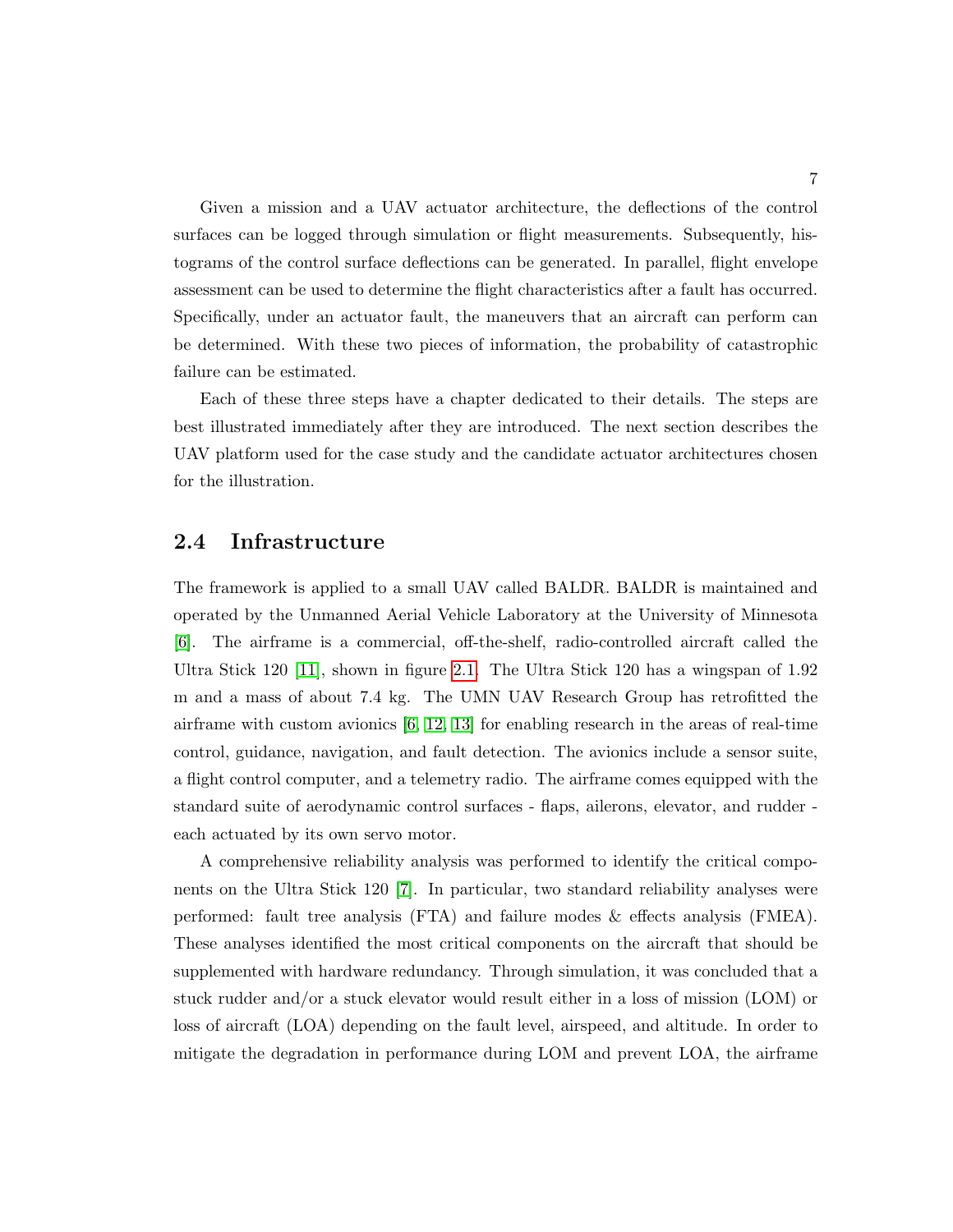

Figure 2.1: The BALDR UAV with the control surfaces labeled  $(A - aileron, F - flap,$  $E$  – elevator,  $R$  – rudder).

<span id="page-16-0"></span>was modified by splitting the rudder and elevator into two parts, each actuated by its own servo motor [\[14\]](#page-42-4). It was reasoned that if one of the two rudders got stuck in flight, the other rudder would be able to provide some limited yaw control authority, thereby allowing for the reconfiguration of the surfaces and effectively increasing the reliability of the airframe. A similar reasoning can be made for the split elevator. The split rudder is shown in Figure [2.2.](#page-17-0) The rudder was split in such a way that the top and bottom pieces have equal side force and yawing moment derivatives.

Including the split tail surfaces, this aircraft has a total of eight aerodynamic control surfaces. While each surface is independently actuated, the flight software allows for them to be coupled symmetrically (such as the elevators) or anti-symmetrically (such as the ailerons). In addition, these redundant surfaces allow for the testing and validation of reconfigurable control laws after a fault has been detected in the surfaces. From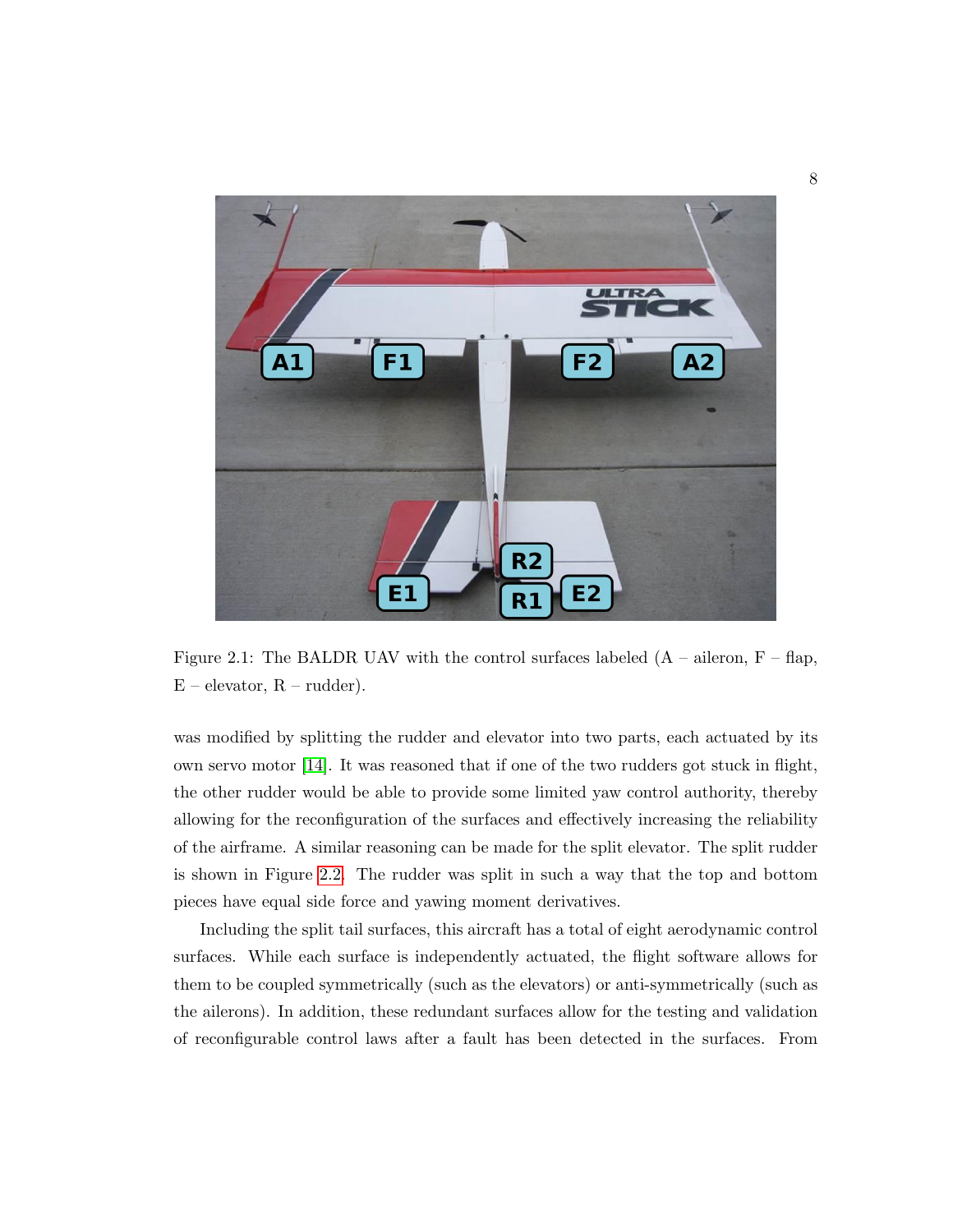

Figure 2.2: Tail of the BALDR UAV with the control surfaces labeled  $(E -$  elevator, R – rudder).

<span id="page-17-0"></span>an infrastructure standpoint, this aircraft serves as the test platform for all the safetycritical reliability research that is being undertaken by the UMN UAV Research Group.

The UMN UAV Research Group has developed a high-fidelity simulation environment for the Ultra Stick 120 with extensive documentation [\[6\]](#page-41-6). This simulation environment was built using Matlab/Simulink and contains models for the aircraft subsystems. The rigid body dynamics are implemented using the standard six degree-of-freedom, nonlinear aircraft equations of motion [\[15\]](#page-42-5). The aerodynamic stability and control derivatives were identified from wind tunnel experiments [\[16,](#page-42-6) [17\]](#page-42-7). The simulation models the forces & moments and the propwash generated by the electric motor and propeller pair. The simulation also includes first-order, rate and position limited actuator models for the servo motors. The sensor models for the inertial measurement unit, air data probes, and magnetometer include band-limited white noise for each measurement. The simulation environment also contains subsystems that model environmental effects, such as wind gusts, atmospheric turbulence, and the Earth's gravitational & magnetic fields. In particular, the Discrete Wind Gust Model and the Discrete Dryden Wind Turbulence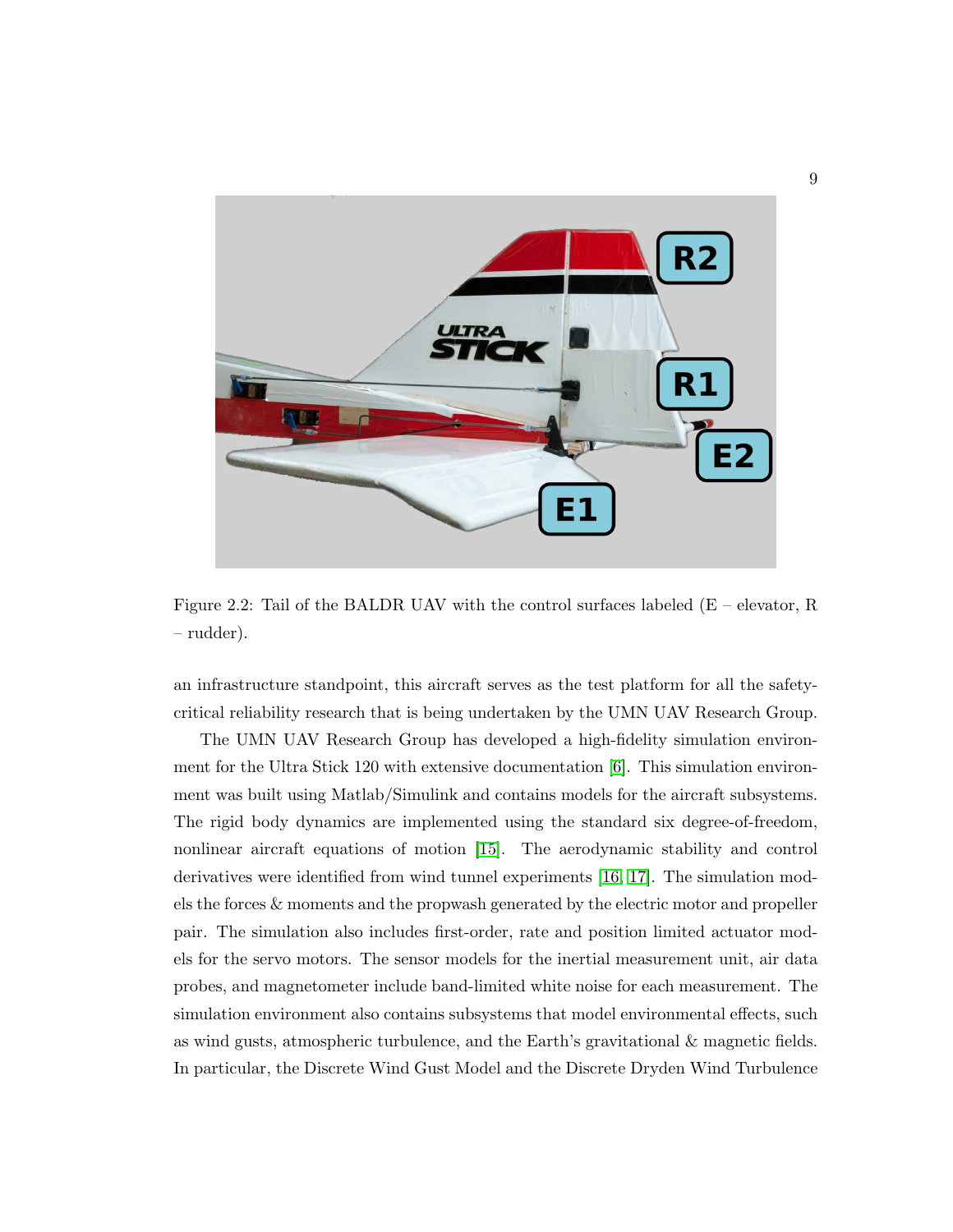Model are added from Matlab's Aerospace Blockset. Finally, closed-loop flight control laws and navigation & guidance filters are also included.

The nonlinear aircraft model can be trimmed and linearized at any flight condition within the flight envelope of the aircraft. The simulation environment and the flight control computer allow for extensive software-in-the-loop and hardware-in-the-loop simulations of the aircraft model. The entire simulation environment, details about the aircraft fleet, components, wiring, and data from numerous flight tests have been made open-source and can be freely downloaded from the website of the UMN UAV research group [\[6\]](#page-41-6).

#### <span id="page-18-0"></span>2.5 Case Study

The BALDR UAV has eight unique aerodynamic control surfaces, as shown in figures [2.1](#page-16-0) and [2.2.](#page-17-0) These are: split elevators  $(E1, E2)$ , split rudders  $(R1, R2)$ , ailerons  $(A1, A2)$ , and flaps  $(F1, F2)$ . Each of the eight surfaces is actuated by an independent servo motor. The BALDR UAV can be thought of a superset from which different reduced order actuator architectures can be generated, depending on whether the surfaces are coupled or free. The sign convention of the control surfaces is as follows. A trailing edge down deflection of the elevators, ailerons, and flaps is considered positive. A trailing edge left deflection of the rudders is considered positive. In addition, all the surfaces have a deflection range of  $[-25^{\circ}, +25^{\circ}]$ .

Increasing the number of servos on an aircraft increases reliability, if the architecture is properly designed. However, it often adds to the cost and weight. This trade-off can be analyzed by considering different actuator architectures. These actuator architectures are mainly defined by two parameters: the total number of servos and the coupling between various control surfaces. The actuator architectures are listed tabularly in table [2.1](#page-19-0) and depicted pictorially in figure [2.3.](#page-19-1)

The configurations  $v_0, \ldots, v_4$  were chosen because they are representative of the most common actuator architectures found in small UAVs. As an example, consider the presence/absence of flaps across the five configurations. Flaps are not very common in small UAVs since they perform a very specific function and are not used for the majority of the flight duration. Since flaps are atypical, four configurations (v1 to v4) are not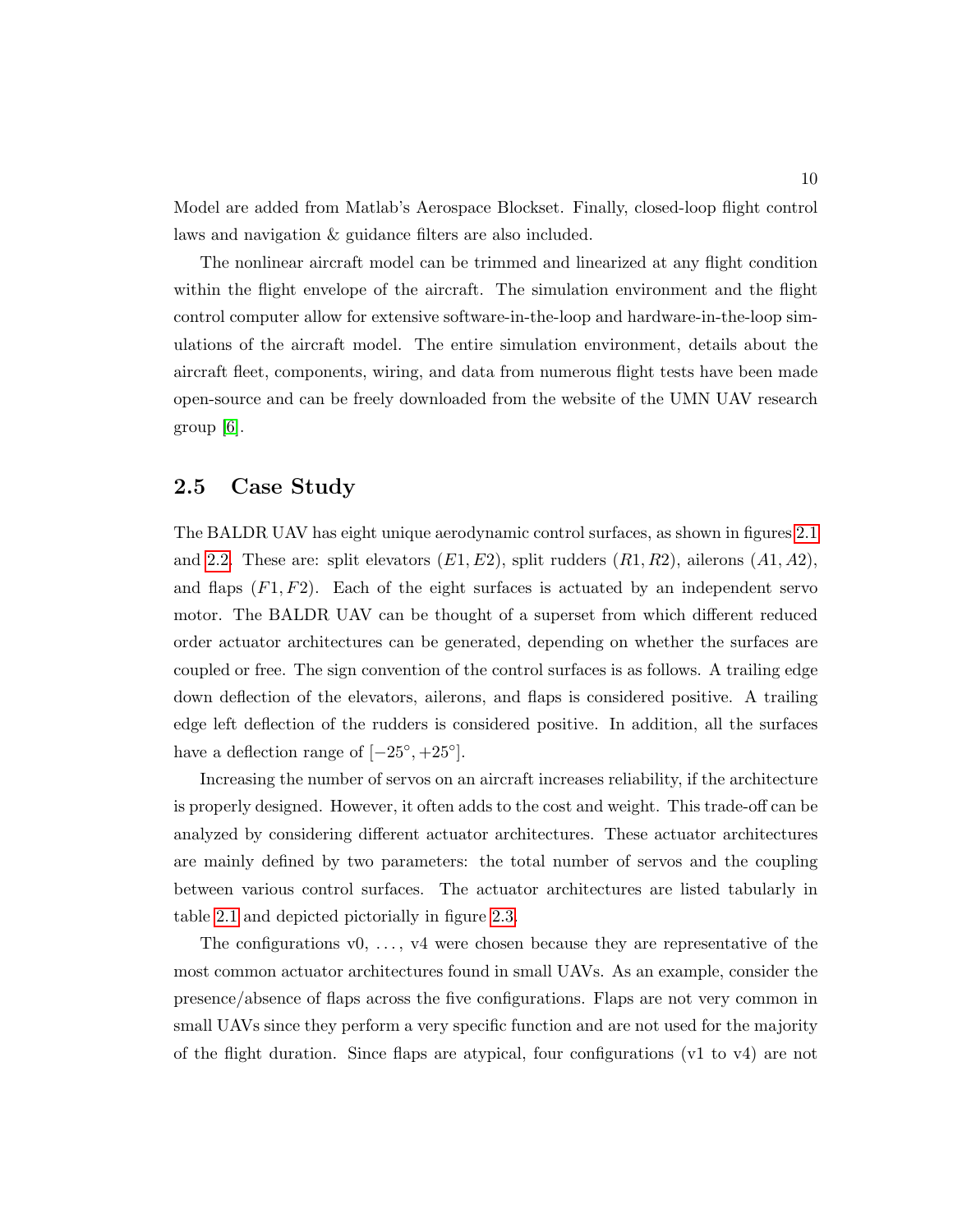<span id="page-19-0"></span>Table 2.1: Actuator architectures listed tabularly.

| Config. | Ailerons  | Elevators Rudders         |         | Flaps | No. of servos |
|---------|-----------|---------------------------|---------|-------|---------------|
| V(      | Coupled   | Coupled Coupled Coupled   |         |       | 4             |
| vl      |           | Decoupled Coupled Coupled |         | None  | 4             |
| v2      |           | Coupled Decoupled Coupled |         | None  | 4             |
| v3      | Coupled   | Coupled                   | Coupled | None  | 3             |
| v4      | Decoupled | Coupled None              |         | None  | 3             |



<span id="page-19-1"></span>Figure 2.3: Actuator architectures depicted pictorially.

equipped with flaps. The only configuration that is equipped with flaps is v0. This is because v0 is only used for flight envelope assessment in section [4.](#page-28-0) On the other hand, all configurations have elevators and ailerons since these are required control surfaces. The eight different control surfaces of the BALDR are coupled differently depending on the actuator configuration. As an example, for the v0 configuration,  $A1 = -A2$ ,  $E1 = E2$ ,  $R1 = R2$ , and  $F1 = F2$ .

The five configurations cover different combinations of pitch  $\&$  roll control authorities. For example, elevators, when decoupled, contribute to both pitching and rolling. The configurations are representative of small UAV architectures because they were chosen by balancing the need to maximize the pitch and roll control authorities against the need to minimize the number of servos. For example, an architecture that has decoupled elevators and decoupled ailerons is not considered. This is because, while such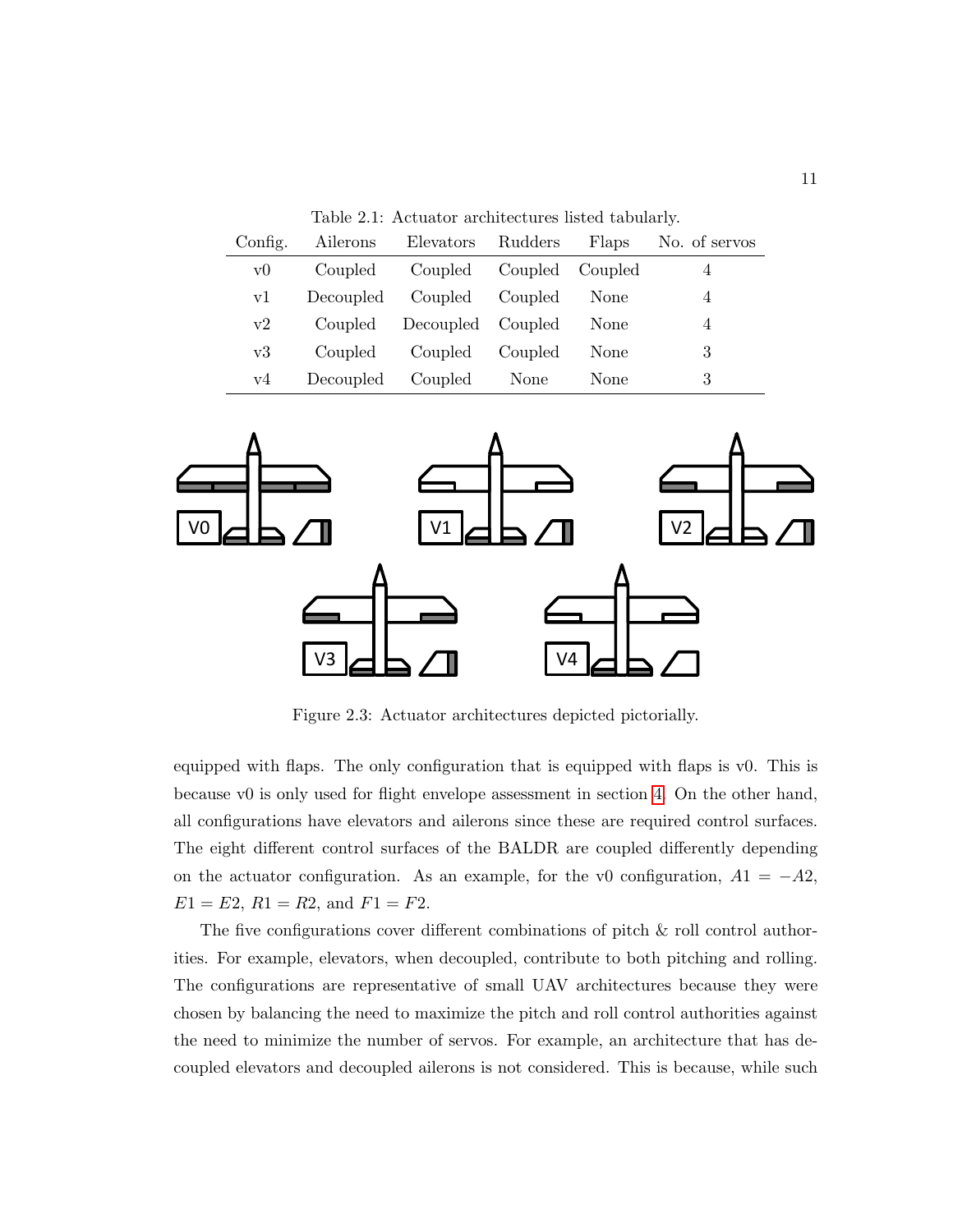an architecture will exhibit higher reliability than any other, it would also require the use of many servos. In choosing the five configurations, it was ensured that the number of servos was at most equal to four. It should be noted that the BALDR UAV has many more control surfaces than will be found on a typical small UAV.

Several assumptions are made to make the analysis tractable. First, it is assumed that a fault detection and isolation (FDI) algorithm is used to detect actuator faults. The FDI algorithm could either be built-in tests [\[18\]](#page-42-8) (self-diagnostics within actuators) or centralized monitoring systems [\[19\]](#page-42-9). For simplicity, only statistical properties, such as missed detection and false alarm rates, are considered. Second, it is assumed that if the aircraft is trimmable after a fault has occurred, an appropriate reconfigurable control law is available. In other words, transitions between trim points are without loss of control. Finally, it is assumed that multiple faults occur with negligible probabilities.

The next chapter describes the first step of the analysis, i.e. distributions of control surfaces.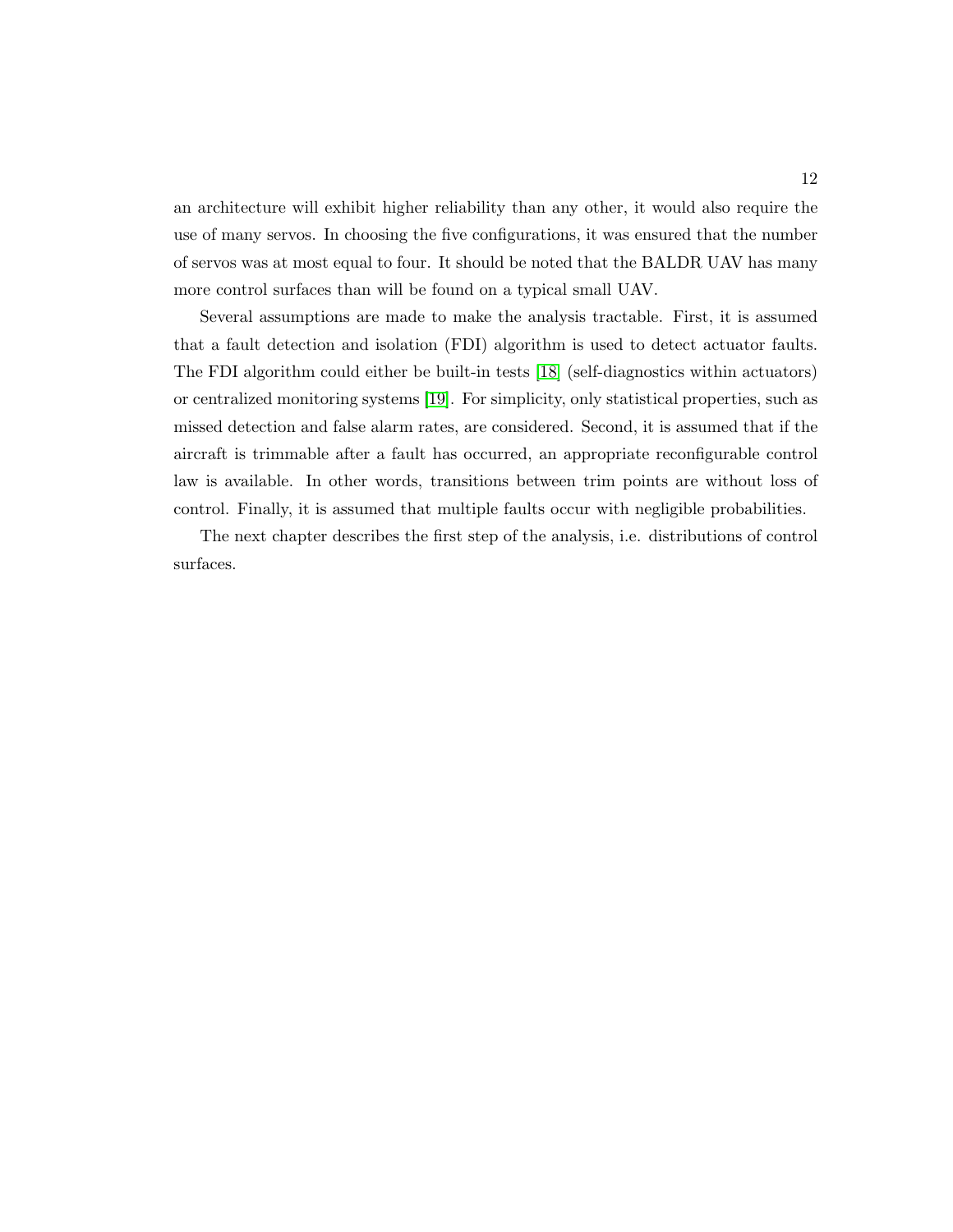### <span id="page-21-0"></span>Chapter 3

## Distribution of Control Surfaces

#### <span id="page-21-1"></span>3.1 Introduction

The first step in the analysis is determining the distribution of the aircraft's control surfaces. After performing a given mission, flight data logs will show the time history of deflection of each control surface. These time histories can be plotted as histograms. The distributions are influenced by several factors such as: mission profile, control law, exogenous disturbances (sensor noise, wind gusts, & turbulence), etc. Control laws significantly affect the distributions and, thereby, the overall reliability. As an example, the rudder will have different distributions depending on whether the control law is tuned for coordinated turns or yaw rate damping. More generally, the gains of the control law affect the shape of the distributions. The shape of the distributions, in turn, affect the overall reliability. By properly tuning the control law, the shape of the distributions can be tailored to meet performance as well as reliability requirements.

#### <span id="page-21-2"></span>3.2 Characterization of Probability Distributions

Histograms of control surface deflections can be plotted from flight data or simulations. Subsequently, probability density functions can be estimated for these histograms. This approach is good when flight data is readily available. Presumably, flight data may not always be available for arbitrary mission profiles. For such scenarios, a more analytical approach can be followed, wherein the mission profile is decomposed into a number of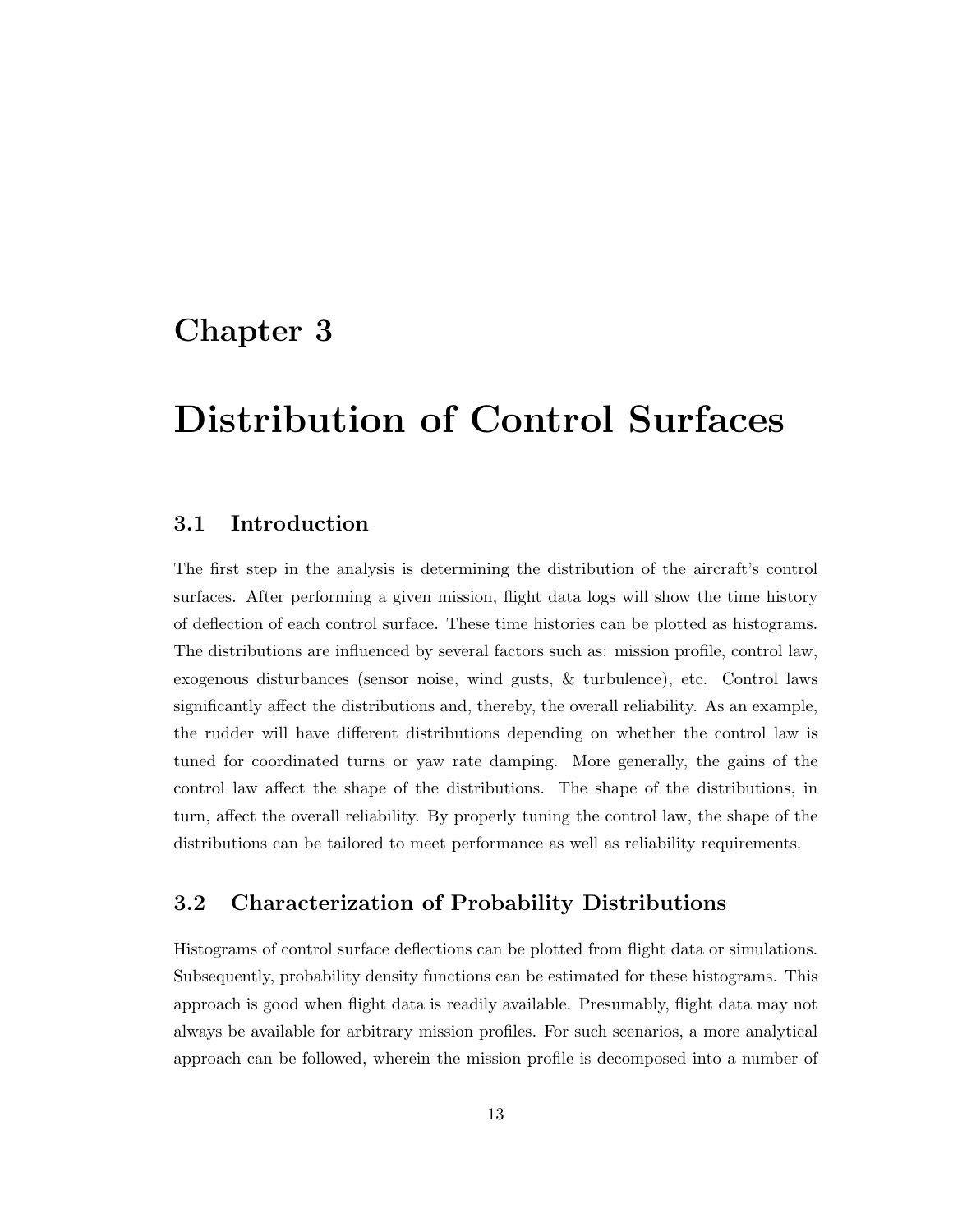

<span id="page-22-0"></span>Figure 3.1: Aircraft path during area scanning mission.

flight modes. Flight modes are canonical maneuvers such as straight  $\&$  level, turning, ascending, and descending flights. If the control surface distributions are known for these flight modes, the overall distributions can be constructed by combining them as a weighted sum, as shown in equation [3.1.](#page-22-1)

<span id="page-22-1"></span>
$$
p_i(\delta) = \sum_{j=1}^n p_i(\delta | mode = j)p(model = j),
$$
\n(3.1)

where  $p_i(\delta | mode = j)$  is the probability density function (PDF) of the *i*th control surface for mode j, and  $p(model = j)$  is the probability of occurrence of mode j. In this analytical approach, only a small library of PDFs need to be stored in order to be able to generate PDFs for arbitrary mission profiles.

Figure [3.1](#page-22-0) shows a typical area scanning path for the BALDR UAV. The simulation duration is 588s. It consists of three flight modes: straight & level, left, and right banked turns. The probability of being in each mode is estimated from the mission profile as the fraction of time spent in that mode. For the area scanning mission, the probabilities of the modes can be calculated from the geometry of the flight path. For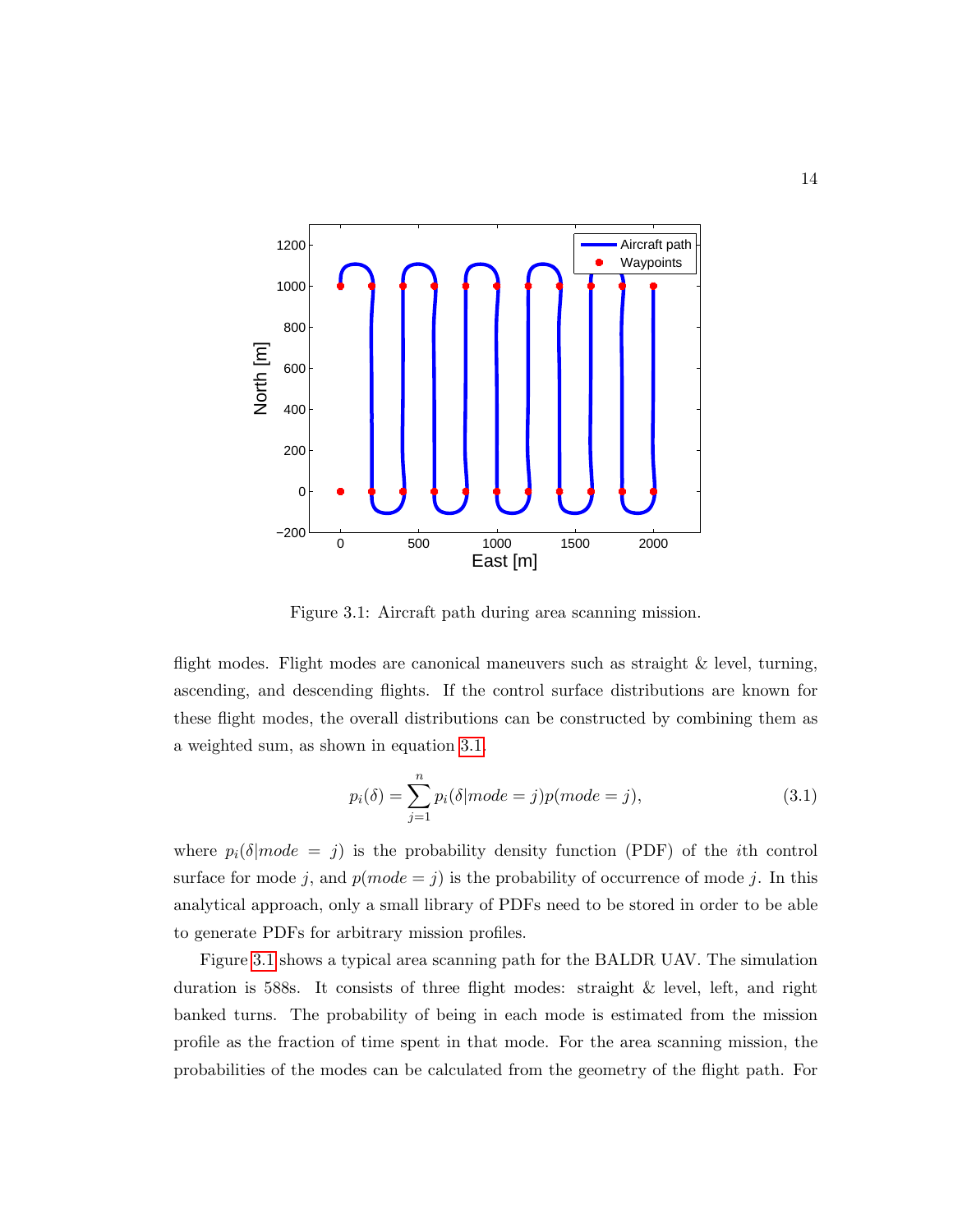

<span id="page-23-1"></span>Figure 3.2: Aileron distribution for straight & level flight.

the path shown in figure [3.1,](#page-22-0) the waypoints are 1000m and 200m apart in the North and East directions, respectively. The resulting probabilities are 0.13 for both left and right turns and 0.74 for straight flight. In the reliability assessment presented in section [5,](#page-35-0) the histograms are used directly.

#### <span id="page-23-0"></span>3.3 Histograms from data

Figures [3.2,](#page-23-1) [3.3,](#page-24-0) and [3.4](#page-25-0) show the histograms of the deflections of the aileron, elevator, and rudder for straight  $\&$  level flight. Similarly, figures [3.5,](#page-26-0) [3.6,](#page-27-0) and [3.7](#page-27-1) show the histograms of the deflections of the aileron, elevator, and rudder for right banked turns. All figures correspond to the mission profile shown in figure [3.1.](#page-22-0) Normal distributions are fitted to the histograms of the ailerons and elevators because they are approximately Gaussian. (The mean and standard deviation of the distribution are denoted by  $\mu$  and  $\sigma$ , respectively.) On the other hand, rudder distributions appear to be multi-modal and cannot be characterized easily. It is likely that rudder distributions can be fit using a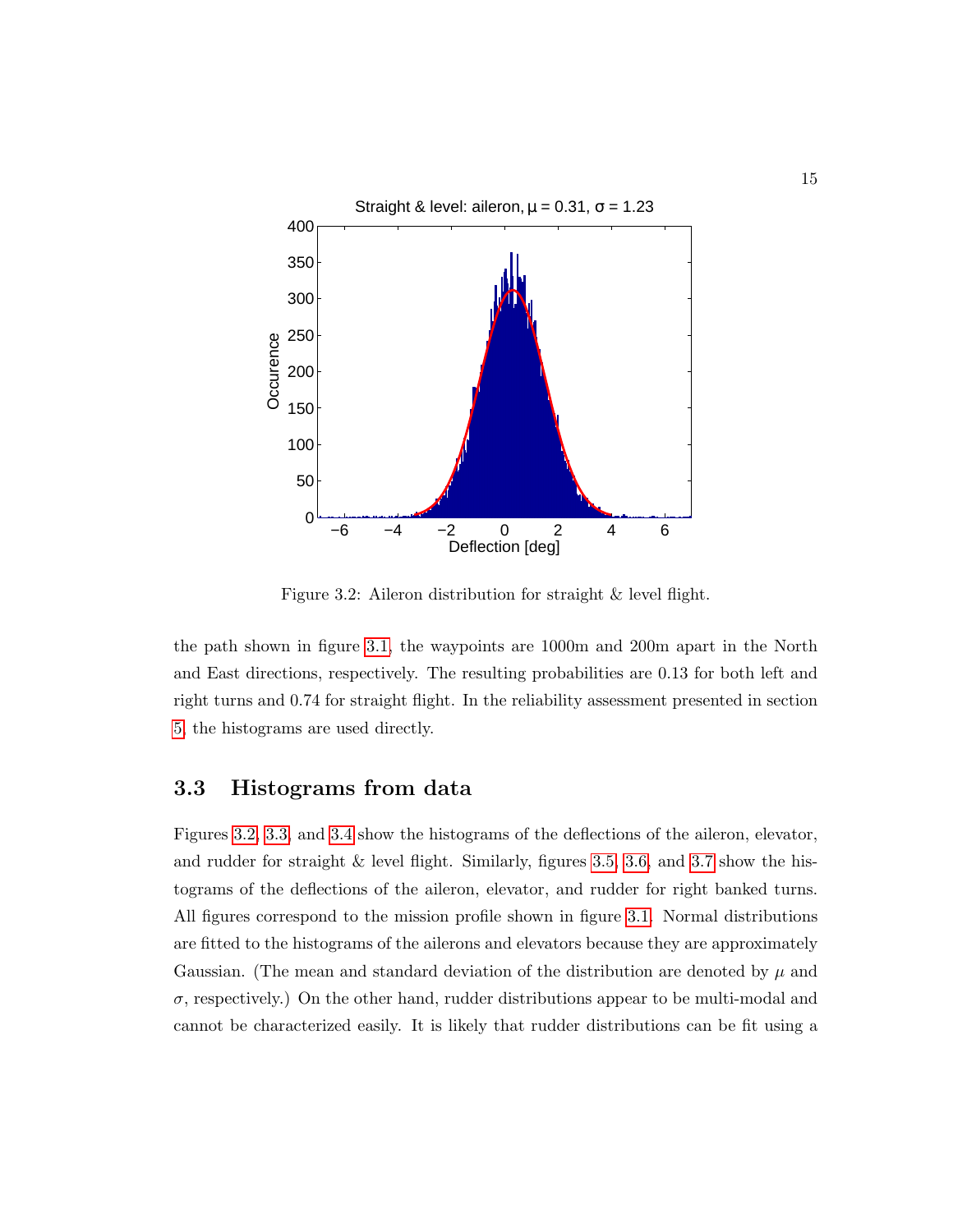

<span id="page-24-0"></span>Figure 3.3: Elevator distribution for straight & level flight.

basis of Gaussian distributions. The underlying Gaussian nature of all these distributions is not surprising since these are simulated results. The simulation environment that was introduced in section [2.4](#page-15-0) contains models for sensor noise and atmospheric turbulence. Both types of disturbances are fed by filtered Gaussian generators.

In addition to the aircraft dynamics, the controller dynamics also plays a role in shaping these distributions. As mentioned previously, the controller parameters offer a means for the control designer to shape these distribution functions. By shaping these distribution functions, performance and reliability requirements can be satisfied. Although the underlying generators maybe independently and identically distributed (iid), the noise that is seen in the control surfaces are temporally correlated. This is because these signals pass through dynamics (effectively nonlinear filters). Significantly, the distributions that are shown in figures [3.2](#page-23-1) through [3.7](#page-27-1) are neither independently nor identically distributed.

From figure [3.2,](#page-23-1) it is seen that during straight and level flight, the aileron trim is close to zero degrees. There is, however, a small non-zero mean aileron deflection that is used to compensate for the motor torque. During right banked turns, the mean aileron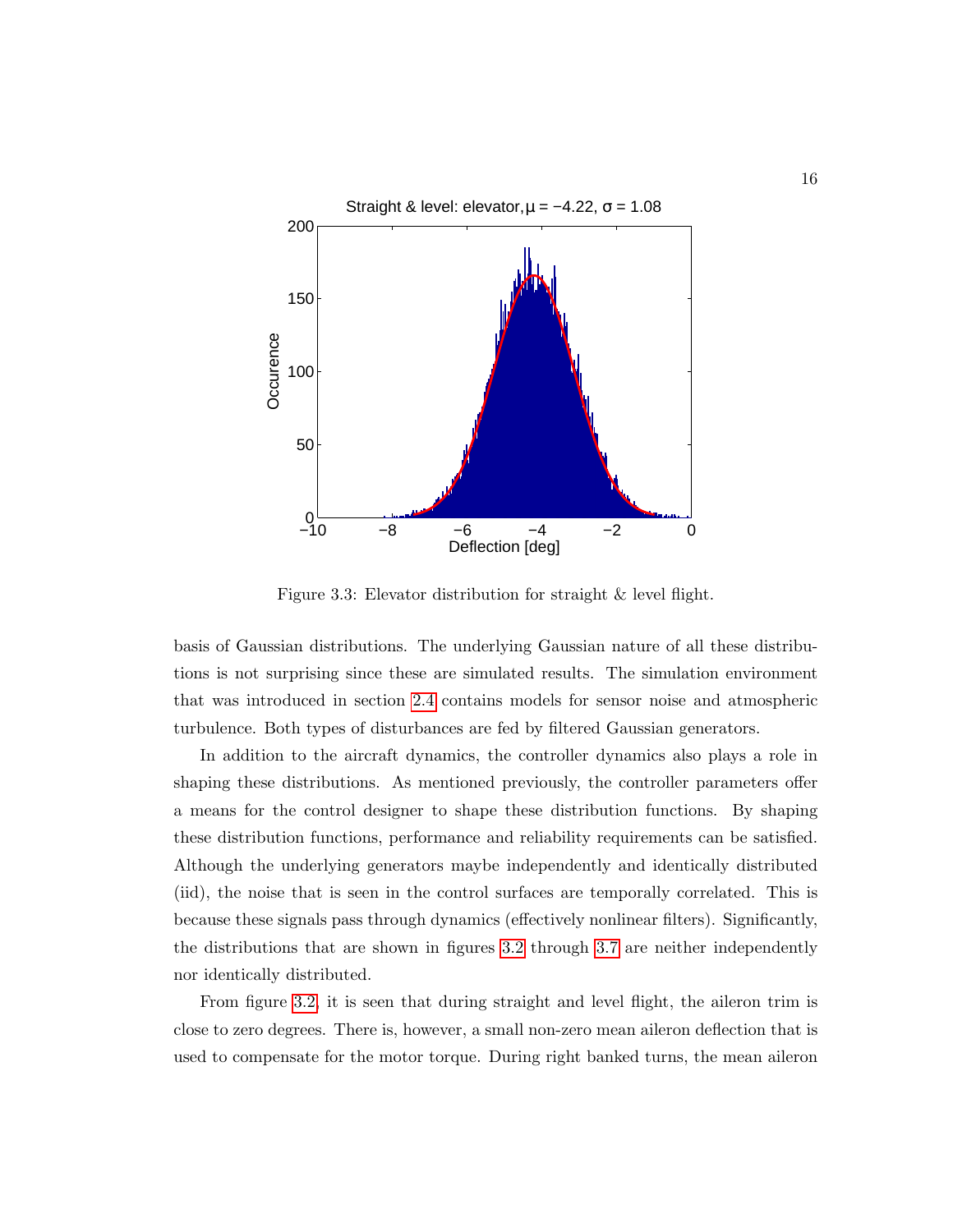

<span id="page-25-0"></span>Figure 3.4: Rudder distribution for straight & level flight.

deflection is slightly larger at  $1.04^{\circ}$ , as shown in figure [3.5.](#page-26-0) This is because, ailerons are deflected only to change the bank angle of the aircraft and not to sustain turns. Once the desired bank angle has been reached, the ailerons return to their trim value and the aircraft enters into a steady banked turn.

From figure [3.3,](#page-24-0) it is seen that during straight and level flight, the elevator trim is  $-4.22°$ . This trim value corresponds to an angle of attack of approximately  $5°$ . The distribution is fairly symmetric about the mean value. The mean and standard deviation of the elevator distribution are higher during banked turns, as seen in figure [3.6.](#page-27-0) This observation is also consistent with flight dynamics. For a given airspeed, the angle of attack increases during banked turns as compared to straight and level flight. Consequently, a larger elevator deflection (in magnitude) is necessary during banked turns. In both figures [3.3](#page-24-0) and [3.6,](#page-27-0) the elevator range is approximately  $[-10^{\circ}, 0^{\circ}]$ .

From figure [3.4,](#page-25-0) it is seen that during straight and level flight, the rudder trim is close to zero degrees. In addition, the rudder distribution is symmetric about zero degrees, despite being multi-modal. Both these observations make physical sense. On the other hand, the rudder trim is non-zero during banked turns. Figure [3.7](#page-27-1) shows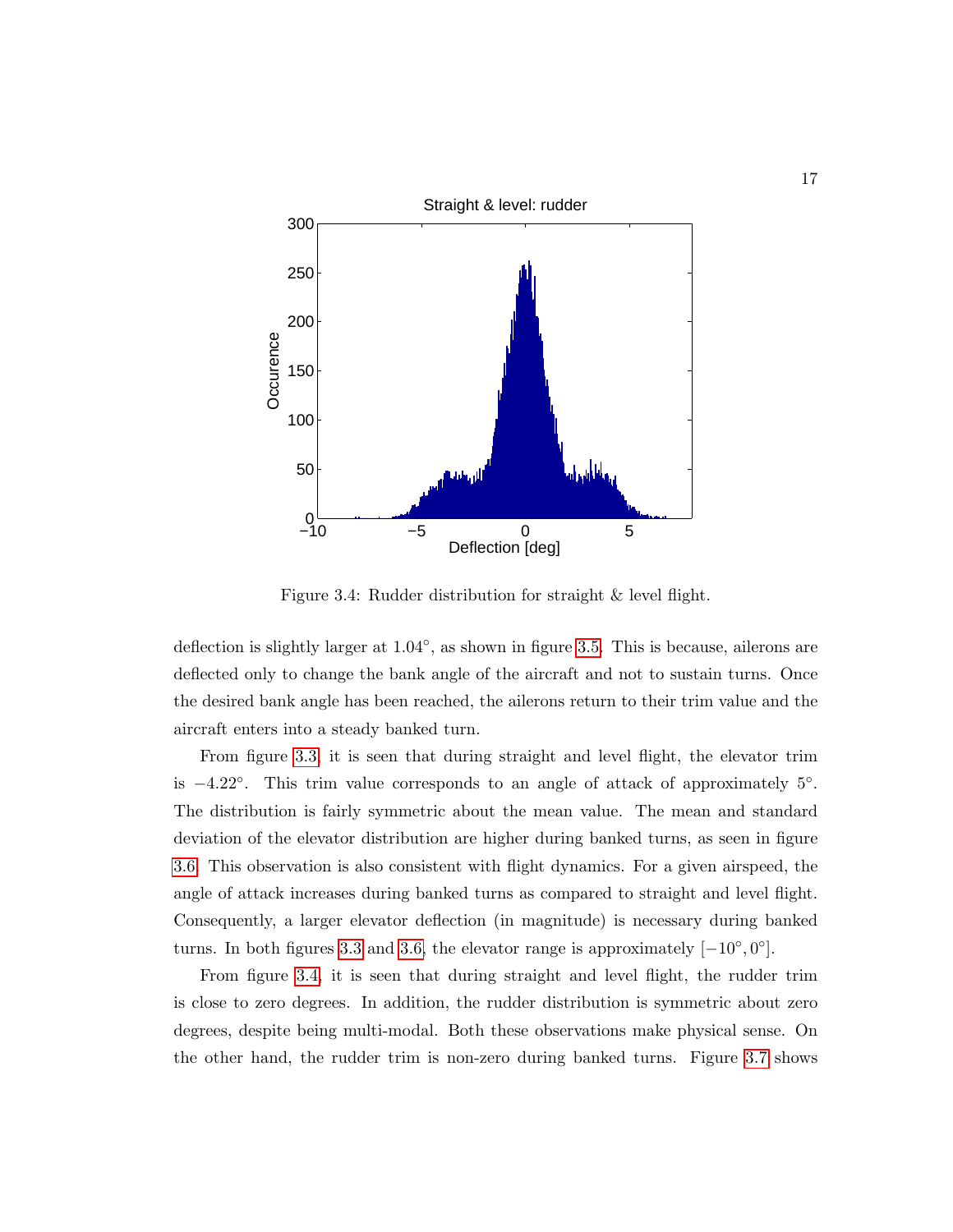

<span id="page-26-0"></span>Figure 3.5: Aileron distribution for right banked turns.

a small negative trim value for the rudder during right banked turns. This difference exists because the control law used in these simulations deflects the rudder to maintain turn coordination. As right banked turns are being made, the trailing edge of the rudder is deflected rightward to maintain turn coordination. A rightward rudder deflection is negative, leading to the small negative mean.

Finally, it should be noted that the histograms only depend on the mission being executed and not on the actuator architecture. Before a fault occurs, all actuator architectures are controlled by the same baseline control law. This baseline control law actuates all surfaces as if they were coupled. In other words, the baseline control law is designed for architecture v0. It is only after a fault occurs that the actuator architecture matters for a successful reconfiguration.

In the next section, flight envelope assessment (the next step of the analysis) is introduced. The concept of flight envelopes is introduced followed by its application to BALDR.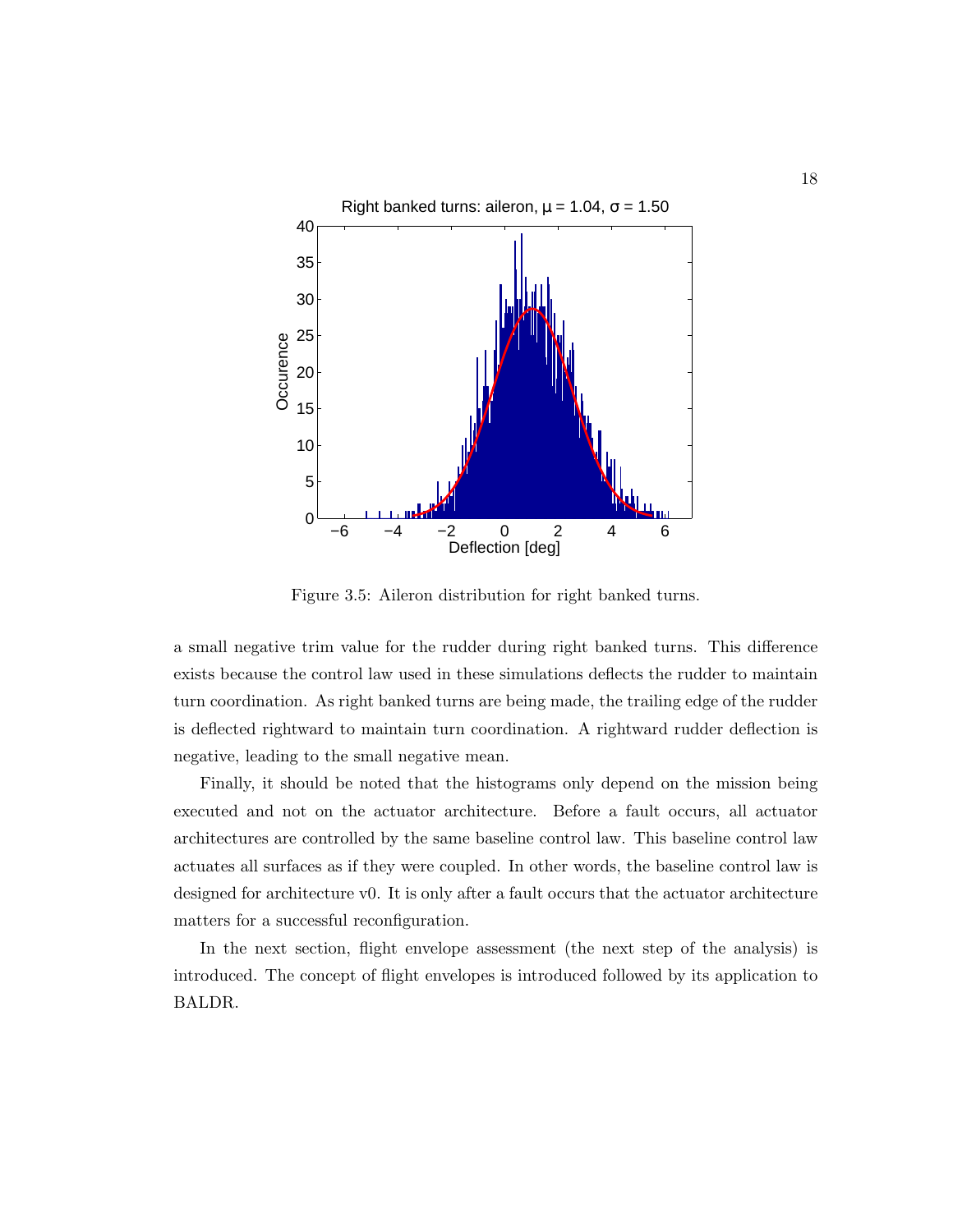

<span id="page-27-0"></span>Figure 3.6: Elevator distribution for right banked turns.



<span id="page-27-1"></span>Figure 3.7: Rudder distribution for right banked turns.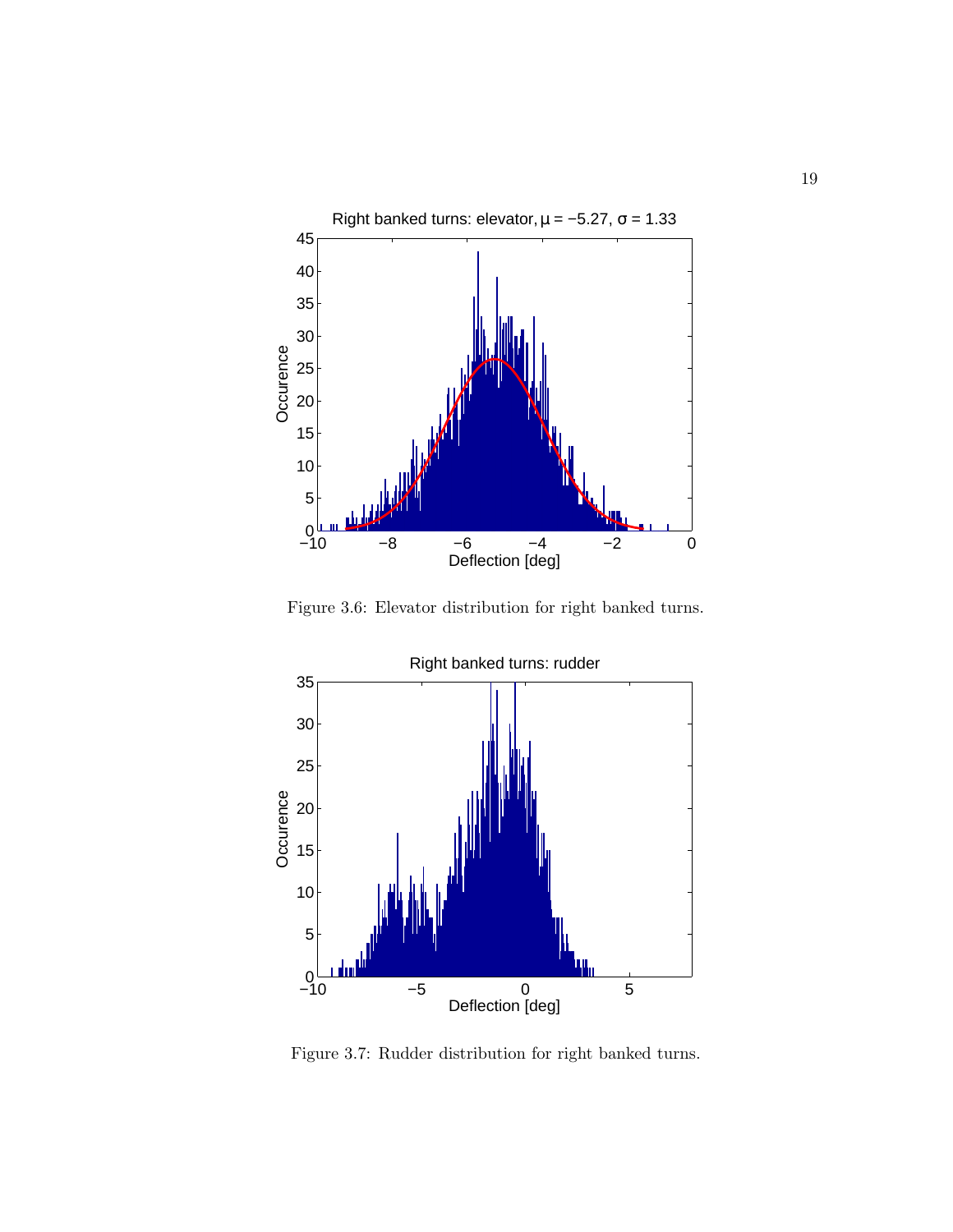### <span id="page-28-0"></span>Chapter 4

## Flight Envelope Assessment

#### <span id="page-28-1"></span>4.1 Introduction

This section gives a cursory introduction to aircraft flight envelopes, since this concept is important for the subsequent section. The aircraft equations of motion [\[20,](#page-42-10) [21\]](#page-43-0) can be described in the nonlinear state-space form as shown in equations [4.1](#page-28-2) and [4.2.](#page-28-3)

<span id="page-28-2"></span>
$$
\dot{x} = f(x, u) \tag{4.1}
$$

<span id="page-28-3"></span>
$$
y = h(x, u) \tag{4.2}
$$

In these equations,  $x \in \mathbb{R}^n$  is the state vector,  $u \in \mathbb{R}^m$  is the input vector, and  $y \in \mathbb{R}^p$  is the output vector. In addition,  $f: \mathbb{R}^n \times \mathbb{R}^m \to \mathbb{R}^n$  is the state function and h:  $\mathbb{R}^n \times \mathbb{R}^m \to \mathbb{R}^p$  is the output function. The state vector is:  $x = [\phi, \theta, \psi, p, q, r, u, v, w]^T$ . Here,  $\phi$ ,  $\theta$ , and  $\psi$  are the Euler angles of the aircraft. The aircraft's angular velocity components in the body-fixed frame are: roll rate  $(p)$ , pitch rate  $(q)$ , and yaw rate  $(r)$ . The airspeed components in the body-fixed frame are  $u, v$ , and  $w$ . We also define a reduced order state vector that does not contain  $\psi: x_r = [\phi, \theta, p, q, r, u, v, w]^T$ .  $x_r$  is used in the definitions of the flight envelopes.

For configuration v0, there are only four unique aerodynamic inputs. In addition, the throttle for the motor is  $\tau$ . Consequently, the input vector is  $u = [\tau, E, R, A, F]$ . As expected, the input vector will change appropriately, depending on the actuator configuration. The results presented in this chapter make use of certain elements in the output vector  $(y)$ . The airspeed, angle of attack, and angle of sideslip are denoted by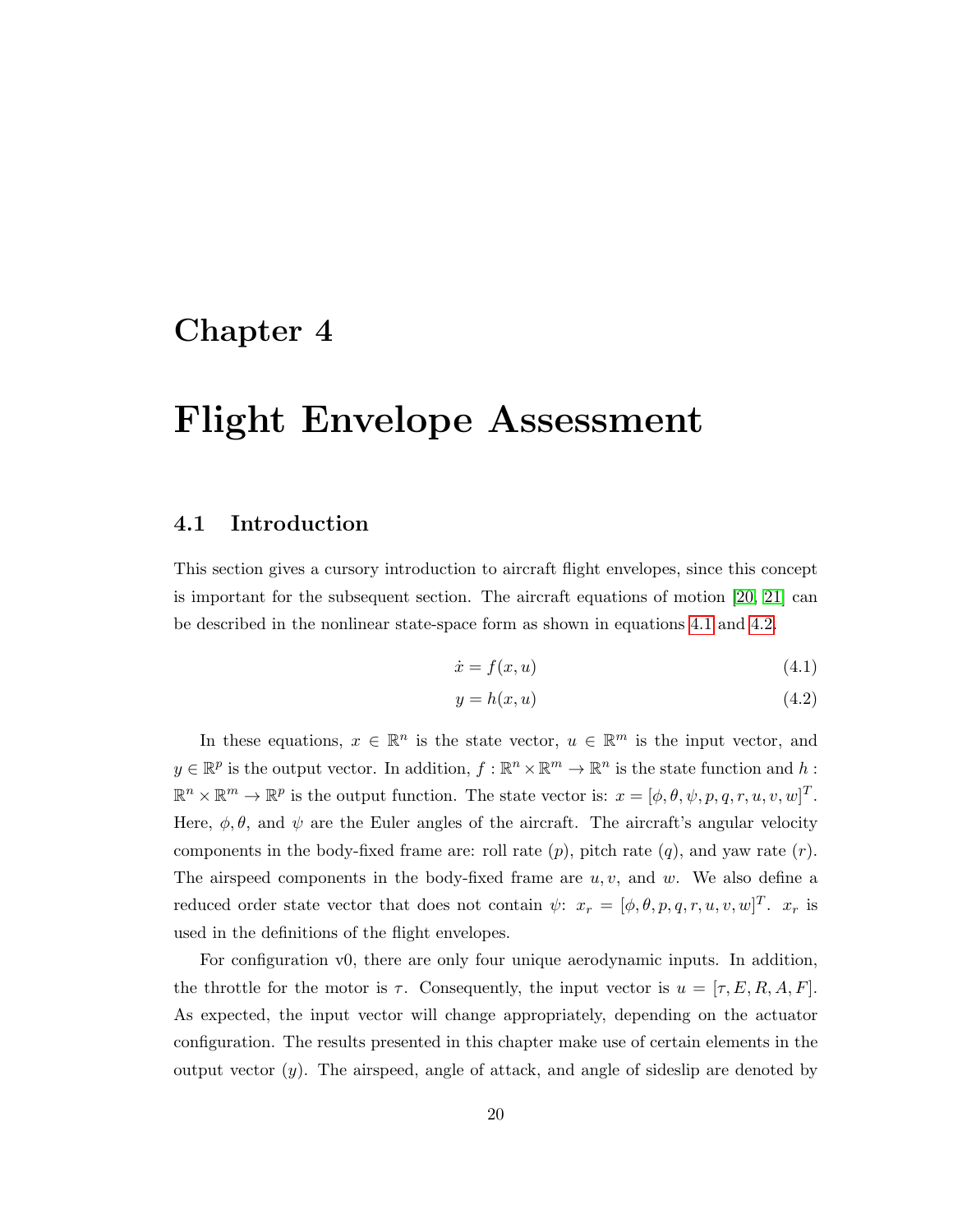$V, \alpha$ , and  $\beta$ , respectively. The flight path climb angle and heading rate are denoted by  $\gamma$  and  $\dot{\psi}$ , respectively.

Aircraft typically fly around equilibrium or trim points. These are operating points at which some state derivatives are zero, and others have constant values. The collection of all such trim points defines the steady flight envelope  $(F)$  of the aircraft, as shown in equation [4.3.](#page-29-1)

<span id="page-29-1"></span>
$$
\mathbb{F} = \{ (\bar{x}, \bar{u}) : \dot{\bar{x}}_r = 0, \, \dot{\bar{u}} = 0 \}
$$
\n(4.3)

A subset of the flight envelope is straight and level flight, i.e. unaccelerated flight at constant altitude. This subset is mathematically described in equation [4.4.](#page-29-2) The key property of this subset is the zero flight path angle ( $\bar{\gamma} = 0$ ).

<span id="page-29-2"></span>
$$
\mathbb{F}_{straight, level} = \{ (\bar{x}, \bar{u}) : f(\bar{x}, \bar{u}) = 0, \ \bar{p} = \bar{q} = \bar{r} = 0, \ \bar{\gamma} = 0, \ \dot{\bar{u}} = 0 \}
$$
 (4.4)

Level flight is, by definition, at constant altitude. When the aircraft descends steadily, at a constant negative flight path angle ( $\bar{\gamma}$  < 0), the envelope is described by equation [4.5.](#page-29-3)

<span id="page-29-3"></span>
$$
\mathbb{F}_{steady, descent} = \{ (\bar{x}, \bar{u}) : f(\bar{x}, \bar{u}) = 0, \ \bar{p} = \bar{q} = \bar{r} = 0, \ \bar{\gamma} < 0, \ \dot{\bar{u}} = 0 \} \tag{4.5}
$$

Another subset of the flight envelope is steady banked turns at constant altitude. A steady banked turn is defined by a constant heading rate  $(\dot{\psi})$ . Left banked turns are described by a negative  $\dot{\psi}$  and right banked turns are described by a positive  $\dot{\psi}$ . These subsets are mathematically defined in equations [4.6](#page-29-4) and [4.7.](#page-29-5)

<span id="page-29-5"></span><span id="page-29-4"></span>
$$
\mathbb{F}_{banked, left} = \{ (\bar{x}, \bar{u}) : \dot{\bar{x}}_r = 0, \, \dot{\psi} < 0, \, \bar{\gamma} = 0, \, \dot{\bar{u}} = 0 \} \tag{4.6}
$$

$$
\mathbb{F}_{banked, right} = \{ (\bar{x}, \bar{u}) : \dot{\bar{x}}_r = 0, \, \dot{\psi} > 0, \, \bar{\gamma} = 0, \, \dot{\bar{u}} = 0 \} \tag{4.7}
$$

#### <span id="page-29-0"></span>4.2 Computational Details

These subsets can be computed by applying numerical optimization techniques to the nonlinear aircraft model that was introduced in section [2.](#page-13-0) The nonlinear aircraft model can be trimmed and linearized, using routines developed in-house, at any operating point within the flight envelope. For straight & level flight, operating points are best expressed as pairs of  $(V, \alpha)$ . A rectangular grid of such  $(V, \alpha)$  pairs is generated for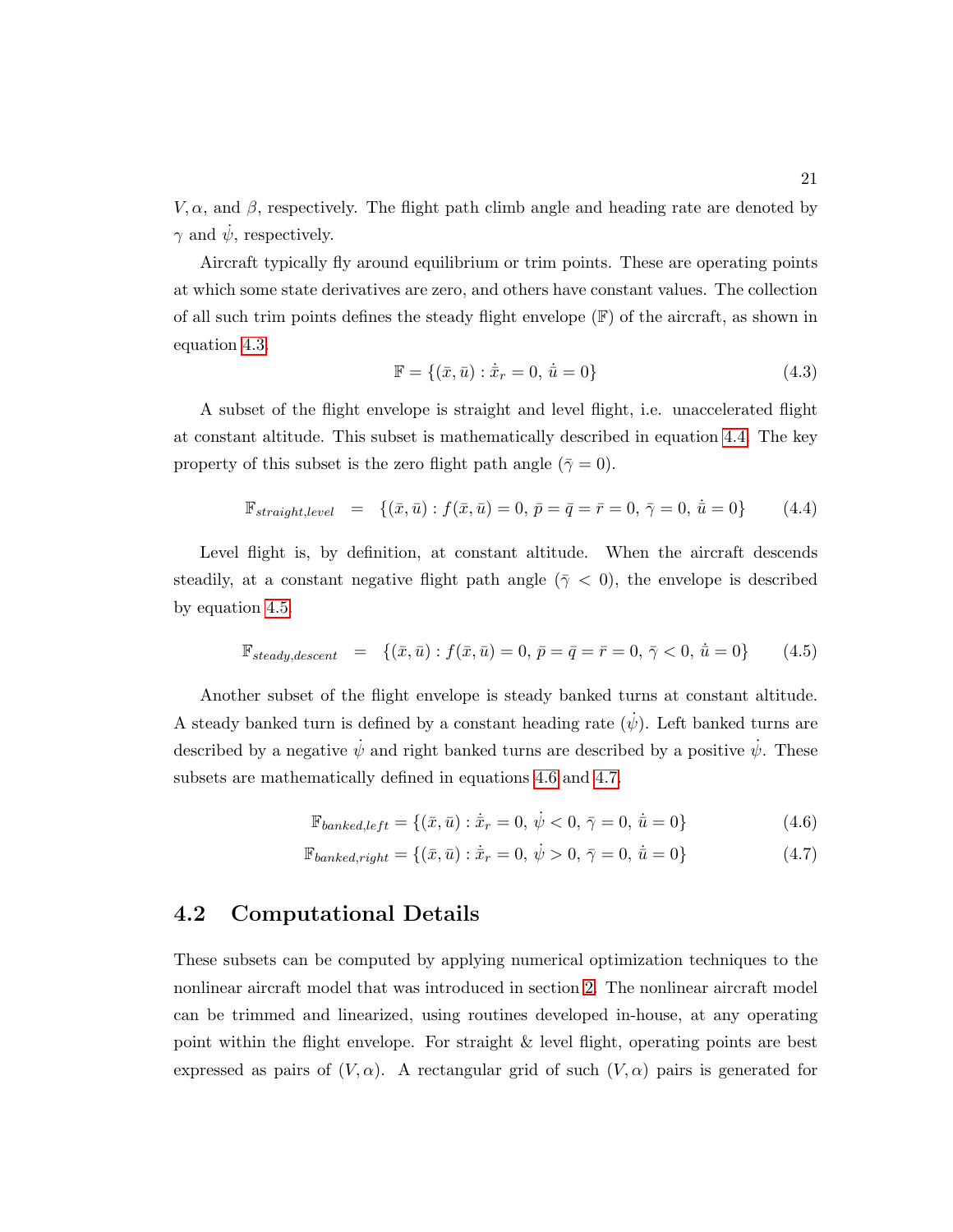

<span id="page-30-1"></span>Figure 4.1: Longitudinal flight envelope in the  $V \times \alpha$  plane.

 $V \in [10, 40] \text{m s}^{-1}$  and  $\alpha \in [0^{\circ}, 20^{\circ}]$ . The grid resolution is  $0.1 \text{m s}^{-1}$  and  $0.1^{\circ}$  for V and  $\alpha$ , respectively. The nominal flight condition for the BALDR is  $(V, \alpha) = (23 \text{m s}^{-1}, 4.72^{\circ}).$ The trim routine is called at each grid point after being initialized with the nominal flight condition. For a specific subset, the trim routine finds the minimum of a nonlinear, multi-variable cost function subject to the appropriate constraint (equations  $4.4 - 4.7$ ). Matlab's Optimization Toolbox contains the *fmincon* function that is well suited for this purpose. This optimization problem is non-convex and, in general, has multiple local minima. The *fmincon* function returns the minimum that is closest to the initial condition. A more thorough treatment of aircraft flight envelopes can be found in [\[22,](#page-43-1) [23,](#page-43-2) [24\]](#page-43-3).

#### <span id="page-30-0"></span>4.3 Flight Envelopes of BALDR

A limited flight envelope assessment is presented only for configuration v0. The envelope corresponding to longitudinal straight & level flight can be used to determine the stuck ranges for the elevator and flaps. This envelope is shown in the  $V \times \alpha$  plane in figure [4.1](#page-30-1)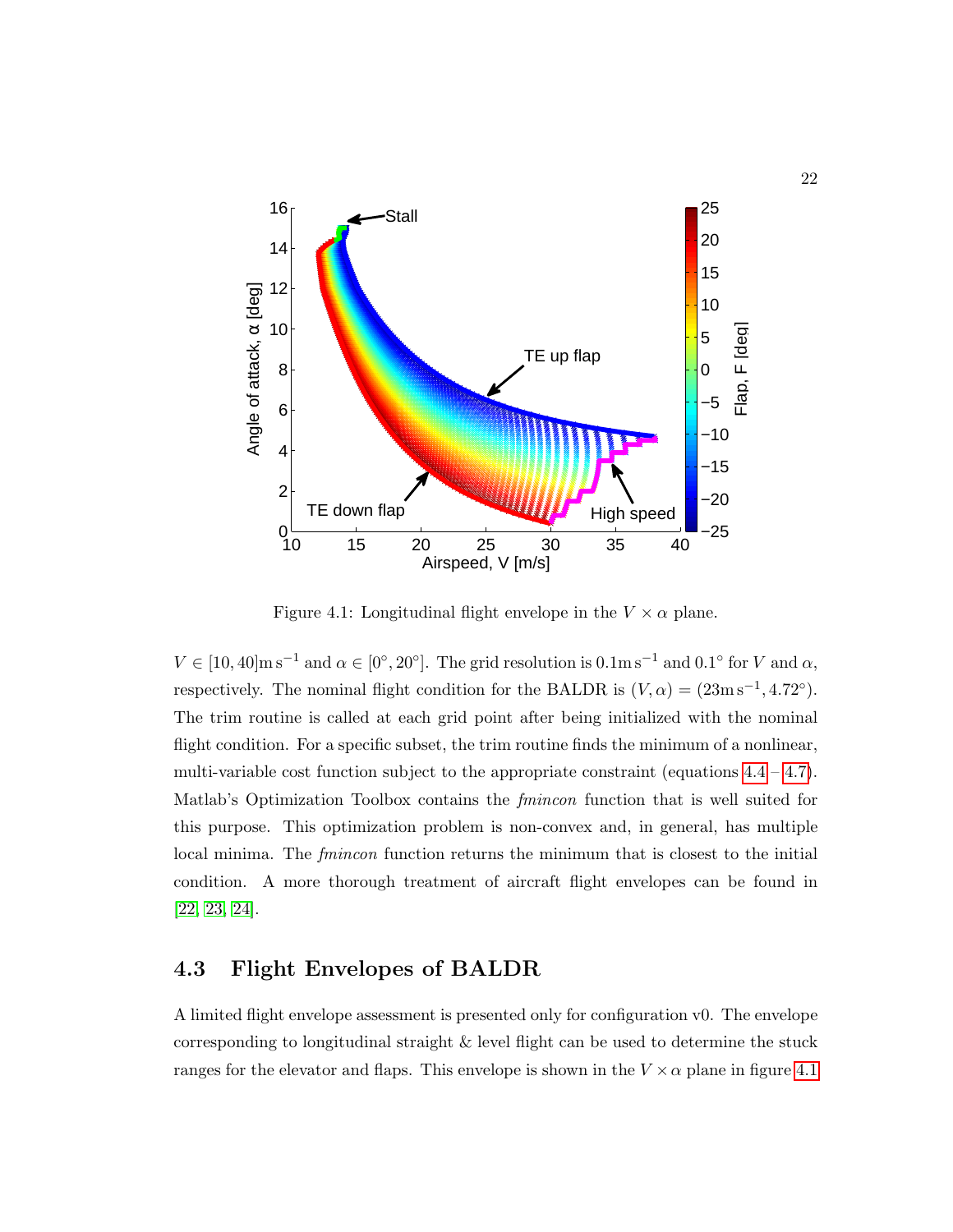

<span id="page-31-0"></span>Figure 4.2: Longitudinal flight envelope in the  $F \times E$  plane.

and in the  $F \times E$  plane in figure [4.2.](#page-31-0) Trim points are marked by colored crosses in both these figures. In figure [4.1,](#page-30-1) the trim points are colored based on the value of the flap deflection. There are several interesting observations. First, as expected, there is an inverse relationship between V and  $\alpha$ . Trim points at high airspeeds have low  $\alpha$ and vice-versa. Second, since a nonlinear aircraft model is being trimmed, the inputs and outputs are implicitly constrained. As a result, the flight envelope has well-defined boundaries, as seen in figure [4.1.](#page-30-1)

The high speed boundary is a collection of trim points that define the highest achievable airspeeds and lowest achievable angles of attack. Conversely, at the stall boundary, the stall angle of attack (approximately 15<sup>°</sup>) is reached at low airspeeds. The high speed and stall boundaries are due to output constraints. The other two boundaries are due to input saturation. The TE up flap boundary defines trim points for which flaps are deflected to −25◦ (trailing edge up). The TE down flap boundary defines trim points for which flaps are deflected to  $+25^{\circ}$  (trailing edge down). It is interesting to note that within these boundaries, fixed flap deflections define isolines that follow the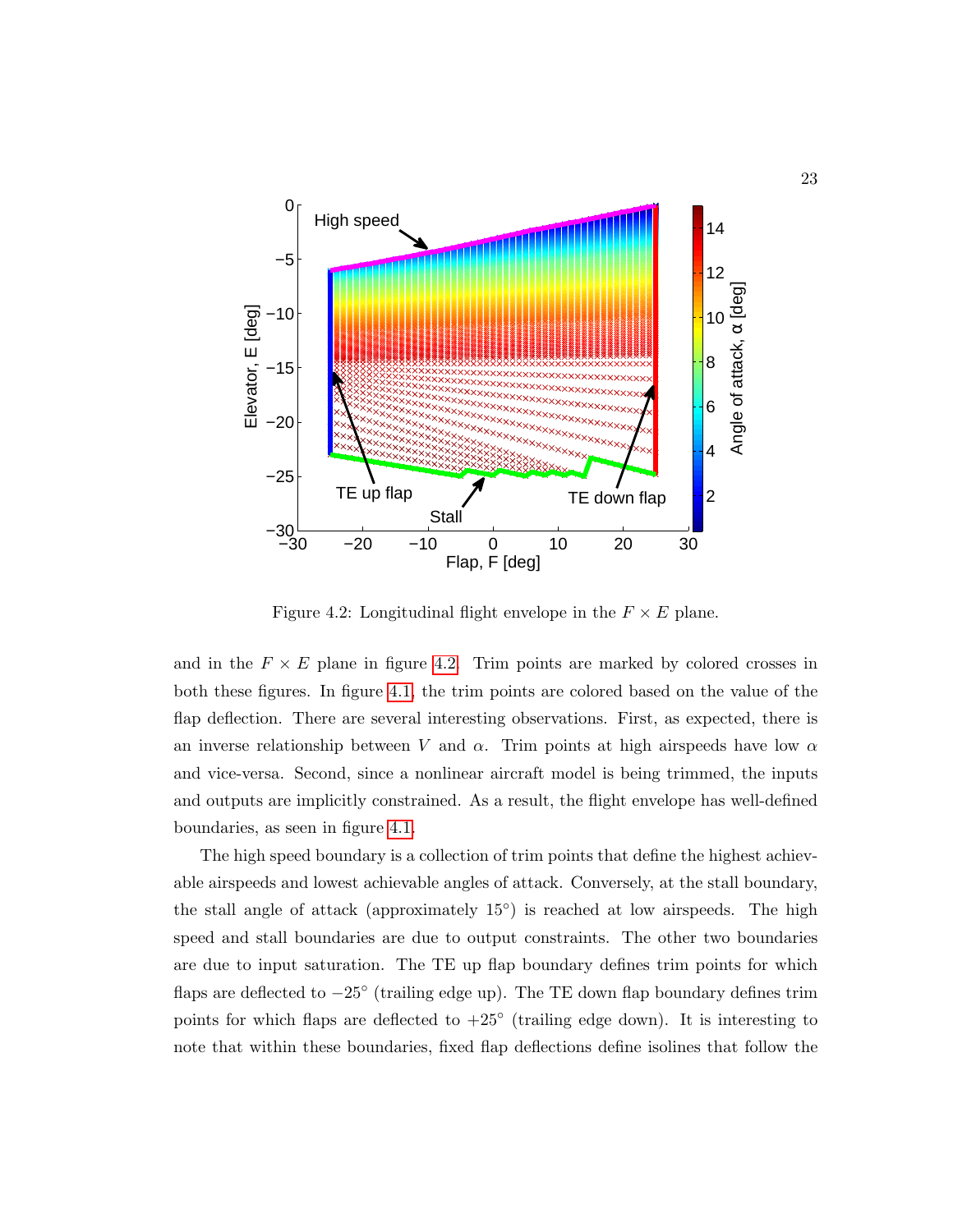general shape of the envelope. Although this envelope is plotted for configuration v0, the envelopes for other configurations can be extracted by looking at certain isolines. As an example, consider configuration v3, where no flaps are used. The flight envelope for this configuration would simply be the green isoline for  $F = 0$  shown in figure [4.1.](#page-30-1)

In figure [4.2,](#page-31-0) the trim points are colored based on the value of  $\alpha$ . Three important conclusions can be drawn from this figure. Firstly, it is seen that trim points exist for the entire range of flap deflections, as shown by the TE up/down flap boundaries. Secondly, there are no trim points for a positively deflected elevator. This implies that if the elevator was to get stuck positively, the result would be a catastrophic failure of the aircraft. As an example, for configuration v3 ( $F = 0$ ), trim points exist for the elevator range  $[-25^{\circ}, -4^{\circ}]$ . It is seen that, for any given flap deflection, the high speed boundary is reached when the elevator is deflected to its highest trimmable value. Conversely, the stall boundary is reached for the lowest trimmable value of the elevator.

#### <span id="page-32-0"></span>4.4 Minimal Flight Envelope

A stuck surface fault is called *allowable* if the aircraft can safely fly home in the presence of this fault. In order to safely fly home, the aircraft should be able to execute some limited maneuvers. The flight envelope subsets, that were defined earlier, can be used to describe these limited maneuvers. The aircraft should be able to fly straight and level, execute either left or right banked turns with some minimum  $\dot{\psi}$ , and descend steadily at some minimum  $\gamma$ . These limited maneuvers together form the minimal flight envelope. This can be visualized in the  $\gamma - \dot{\psi}$  plane, as shown in figure [4.3.](#page-33-1) It is reasoned that as long as the actual flight envelope, in the presence of a stuck fault, is larger than this minimal flight envelope, the aircraft can safely fly home.

For this research, the maximum required turning radius is 87m. This value was selected because it is sufficiently larger than the minimum achievable turning radius of 54m, while still allowing for reasonably large heading rates. At a nominal airspeed of  $V = 20 \text{m s}^{-1}$ , an 87m turning radius corresponds to a heading rate of  $\pm 13^{\circ}/s$ . The minimum required flight path angle is chosen as  $\gamma = -3^{\circ}$  since this is representative of typical glide slopes. The four points shown in figure [4.3](#page-33-1) define two triangles:  $\mathbb{F}_{minimal, left}$ and  $\mathbb{F}_{minimal,right}$ . Furthermore, it is assumed that if trim points exist at the vertices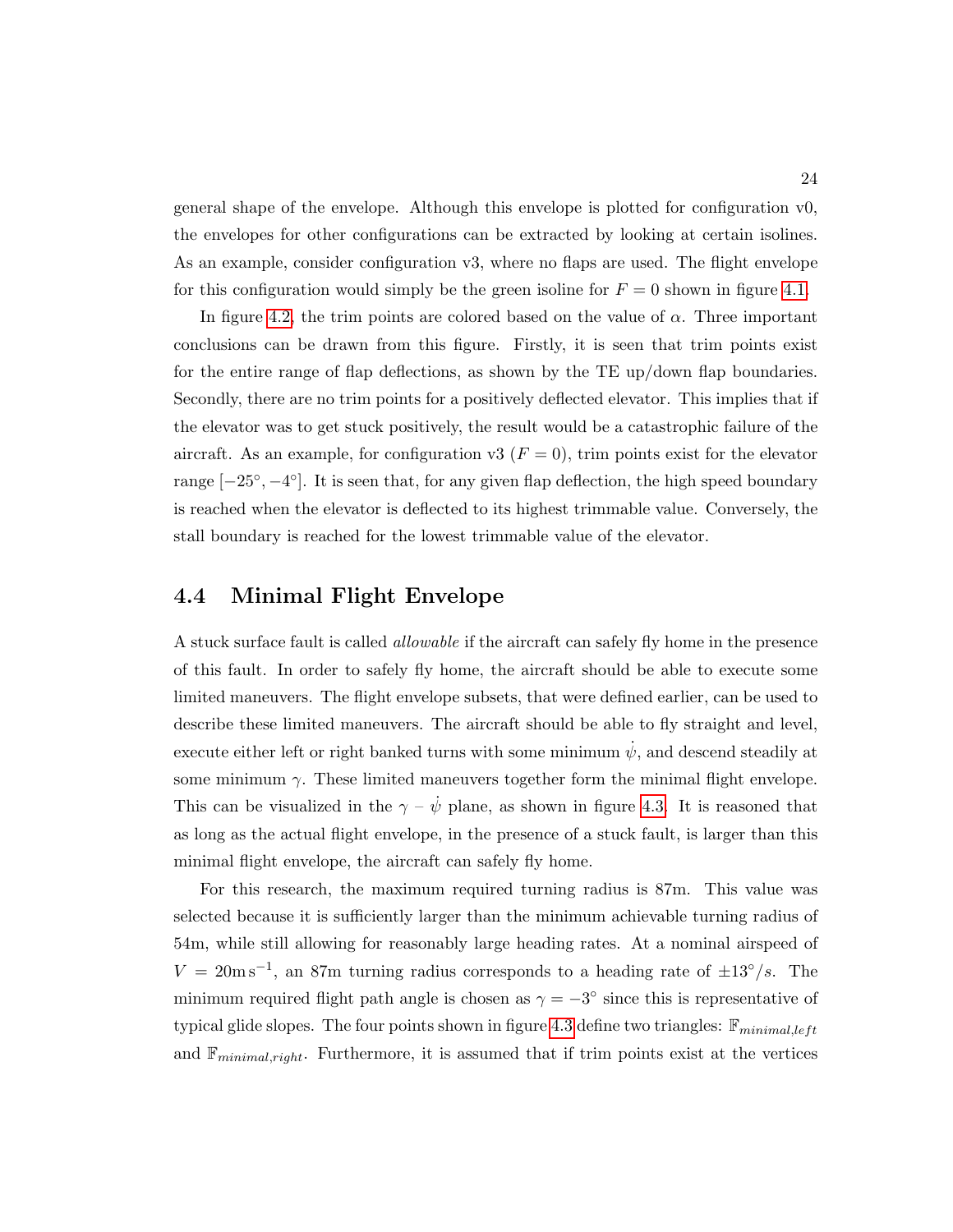

<span id="page-33-1"></span>Figure 4.3: Minimal flight envelope

of either of these two triangles, trim points exist in all of the corresponding triangle. Hence, it is sufficient to check for the existence of trim points at the vertices of the two triangles.

For any given stuck fault, in order to safely fly home, at least one trim point needs to be found in each of the subsets  $\mathbb{F}_{straight, level}$  and  $\mathbb{F}_{steady, descent}$ , and either of the subsets  $\mathbb{F}_{banked, left}$  and  $\mathbb{F}_{banked, right}$ . In other words, a stuck fault is called allowable if trim points can be found either in  $\mathbb{F}_{minimal,left}$  or  $\mathbb{F}_{minimal,right}$ . In checking for the existence of trim points, no explicit constraints (such as a zero sideslip angle requirement) are placed on  $V, \alpha$ , and  $\beta$ .

#### <span id="page-33-0"></span>4.5 Allowable Surface Faults

The following steps describe the calculation of the allowable stuck surface ranges. First, the trimmable range for each surface is calculated at each of the four points shown in figure [4.3.](#page-33-1) Then, the intersection of these trimmable ranges is calculated between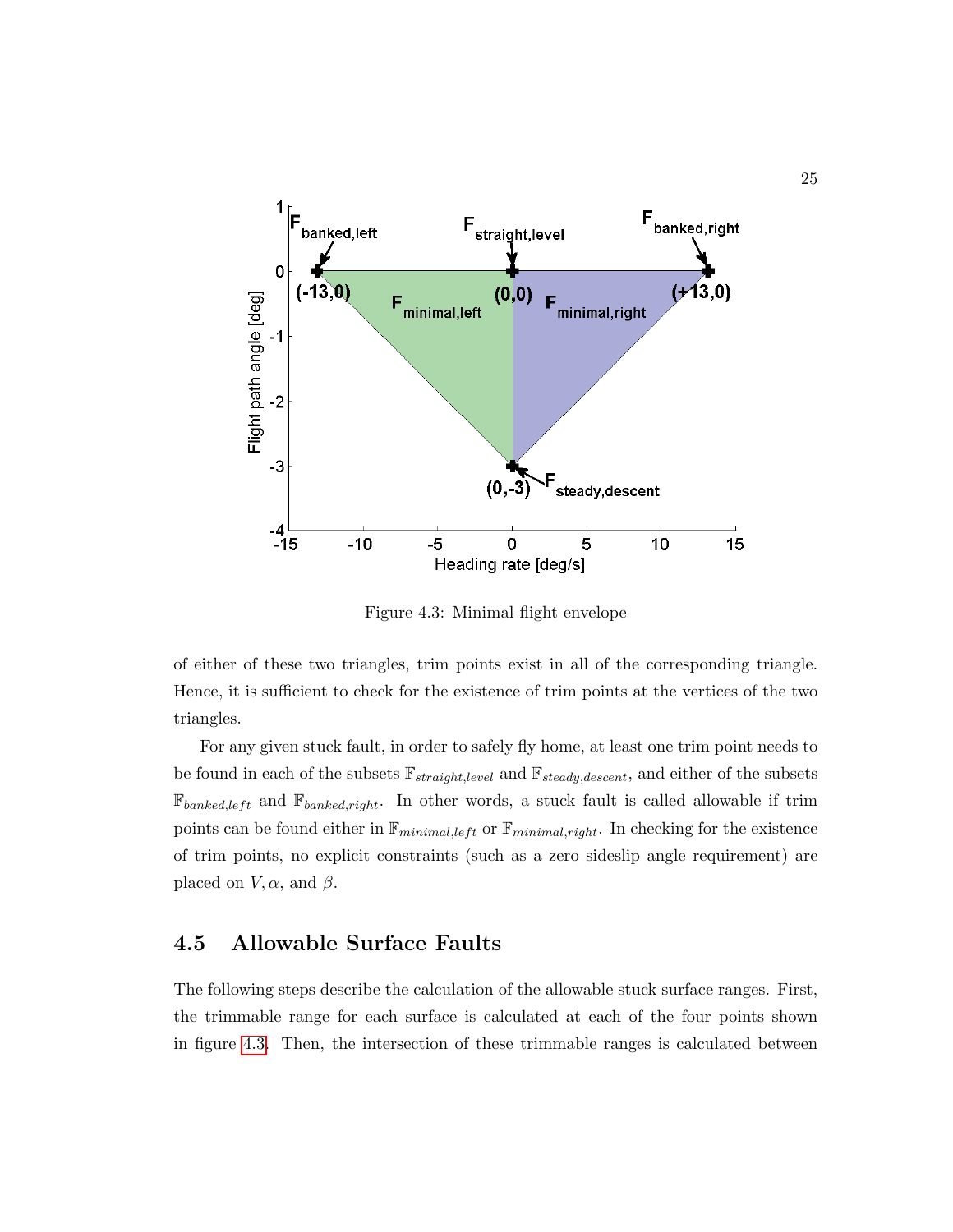<span id="page-34-0"></span>Table 4.1: Allowable stuck surface ranges.

| Config.  | Elevantor(s) | Rudder(s)    | Aileron(s)   |
|----------|--------------|--------------|--------------|
| vl       | $[-25,-1]$   | $[-25, +25]$ | $[-25, +25]$ |
| $\rm v2$ | $[-25, +25]$ | $[-25, +25]$ | $[-11,+12]$  |
| v3       | $[-25,-4]$   | $[-25, +25]$ | $[-7,+10]$   |
| v4       | $[-25,-1]$   | N/A          | $[-25, +25]$ |

 $\mathbb{F}_{straight, level}, \mathbb{F}_{steady, descent}, \text{ and } \mathbb{F}_{banked, left}.$  This intersection is called the trimmable range for  $\mathbb{F}_{minimal,left}$ . In a similar way, the trimmable range for  $\mathbb{F}_{minimal,right}$  is calculated. The union of  $\mathbb{F}_{minimal, left}$  and  $\mathbb{F}_{minimal, right}$  is defined as the allowable stuck surface range.

The allowable stuck surface ranges for v1 through v4 are given in table [4.1.](#page-34-0) For configurations that have a single elevator  $(v1, v3, v4)$ , it is seen that the range is never positive, i.e. no trim points exist for positively stuck elevator. However, the allowable range is  $[-25^{\circ}, +25^{\circ}]$  when split elevators are present (v2). Another interesting observation is that stuck rudder faults can always be tolerated as long as no explicit constraints are placed on  $\beta$ . Lastly, decoupled ailerons (v1 and v4) have the full allowable range as compared to coupled ailerons  $(v2 \text{ and } v3)$ . The allowable stuck surface ranges presented here in conjunction with the distribution of control signals, presented in section [3,](#page-21-0) allow for the computation of the probability of catastrophic failure for each of the four configurations. It is generally observed that cross-functionality in the aerodynamic control surfaces helps increase the overall reliability of the UAV.

The next chapter introduces the final step of the analysis method: computing the probability of catastrophic failure.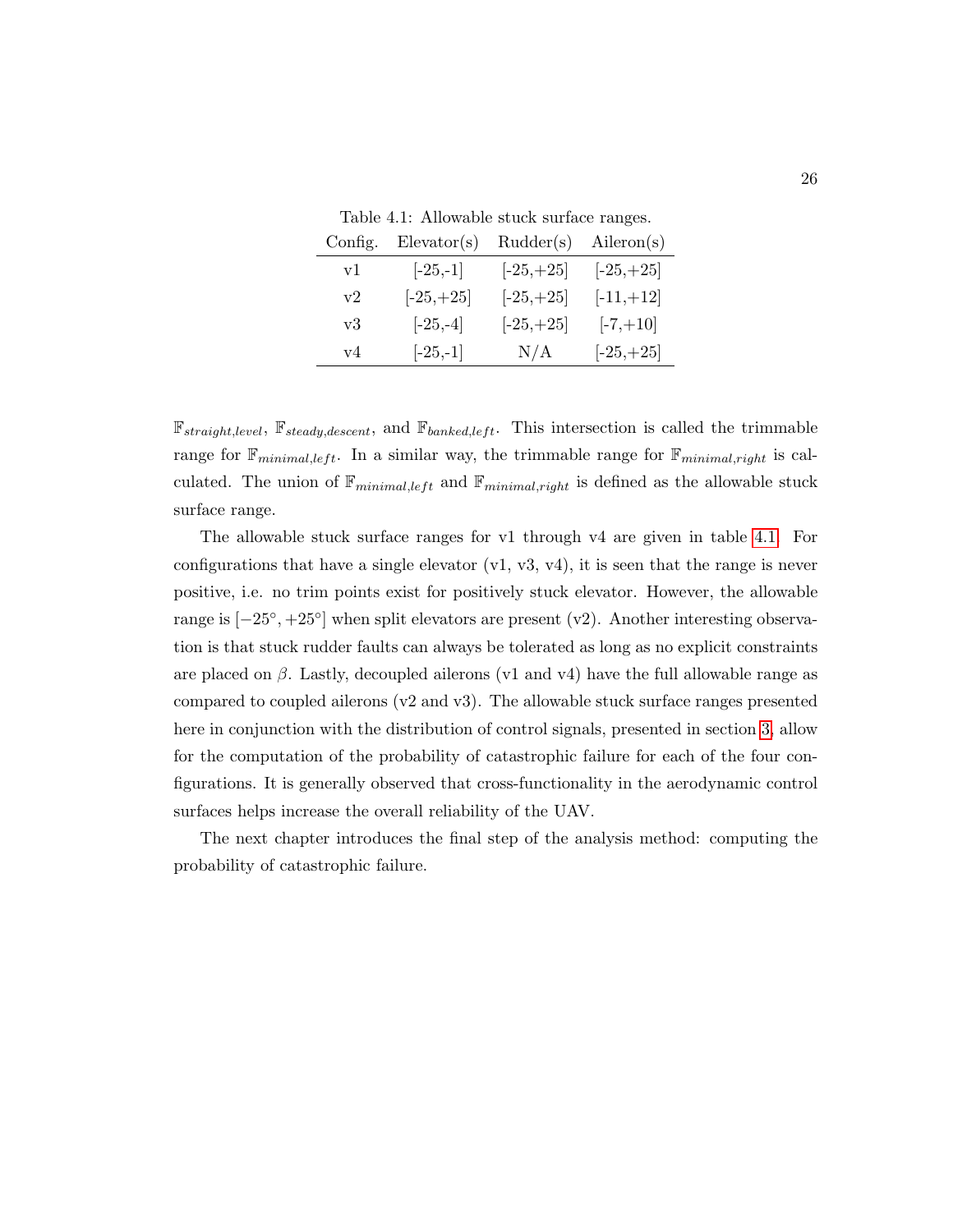### <span id="page-35-0"></span>Chapter 5

# Probability of Catastrophic Failure

#### <span id="page-35-1"></span>5.1 Fault Tree Analysis

The final step of the analysis is computing the probability of catastrophic failure  $(P_{SYS})$ . Figure [5.1](#page-36-1) shows a fault tree. The first level of the tree is the servo failure rate  $(q)$ , which is the inverse of the mean time between failures (MTBF). The next level captures the positional probabilities of the control surfaces. The final level captures false alarm  $(P_{FA})$  and missed detection  $(P_{MD})$  rates. Events that lead to catastrophic failure are marked red and the others green. The probability of the ith surface being outside the allowable range  $[l, u]$  is:

$$
P_{out,i} = 1 - \int_{l}^{u} p_i(\delta_i) d\delta_i.
$$
 (5.1)

The probability of the *i*th surface getting stuck outside the allowable range is  $qP_{out,i}$ . Considering N control surfaces, the total probability of catastrophic failure is:

$$
P_{SYS} = \sum_{i=1}^{N} qP_{out,i} + q(1 - P_{out,i})P_{MD} + (1 - q)P_{out,i}P_{FA}.
$$
 (5.2)

Missed detections lead to catastrophic failure, irrespective of the surface position. False alarms lead to catastrophic failure, but only outside the allowable range. It is assumed that faults inside the range can be tolerated.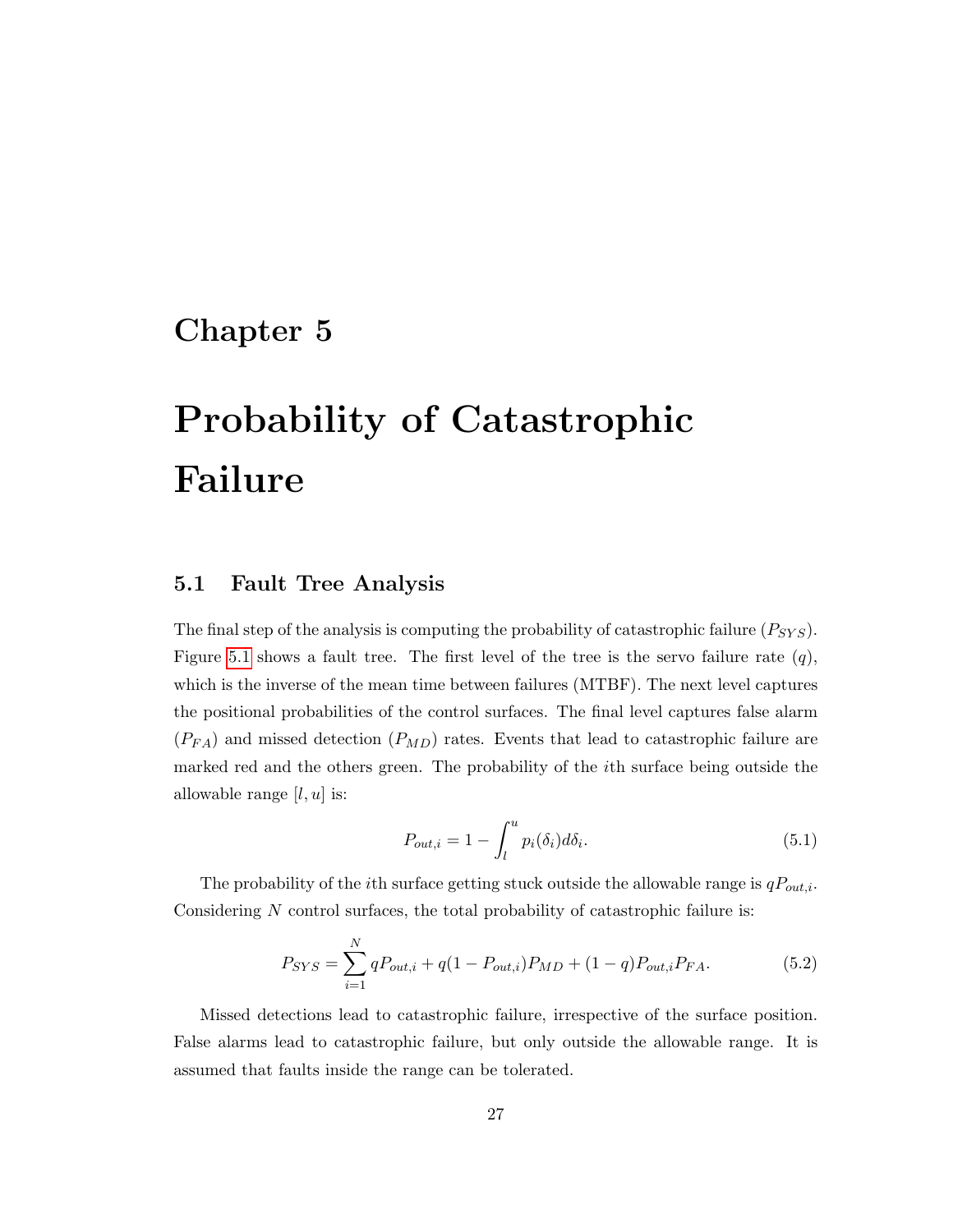

<span id="page-36-1"></span>Figure 5.1: Fault tree (MD – missed detection, TP – true positive, FA – false alarm, TN – true negative).

#### <span id="page-36-0"></span>5.2 Application to Candidate Architectures

The framework is applied to configurations  $v_1, \ldots, v_4$ . Figure [5.2](#page-37-0) shows the probabilities as a function of servo MTBF with  $P_{MD} = 0.05$  and  $P_{FA} = 0.01$ . The servo MTBF range from common  $R/C$ -grade [\[25\]](#page-43-4) to high performance [\[26\]](#page-43-5). For example, [\[27\]](#page-43-6) servos have a high MTBF (1000 hours). Typical built-in tests cover more than 95% of faults [\[18\]](#page-42-8). Hence,  $P_{MD} = 0.05$  in figure [5.2.](#page-37-0) It is assumed that current FDI algorithms allow for  $P_{FA} = 0.01.$ 

From figure [5.2,](#page-37-0) the probability of failure for v3 is two orders of magnitude greater than that of the other architectures. This is because configuration v3 has no decoupled surfaces implying there is very little cross-functionality. v1 is the second-to-worst architecture, despite having 4 servos. Compared to v3, v1 has an extra servo that decouples the ailerons and extends their allowable range to  $[-25^{\circ}, +25^{\circ}]$ . This greatly increases the reliability of v1 relative to v3. However, v1 (4 servos) is less reliable than v4 (3 servos). This demonstrates that increasing the number of servos does not necessarily increase the reliability.

Finally, the two most reliable configurations are  $v2$  (4 servos) and  $v4$  (3 servos). For low servo MTBF, the probability of failure is lower for v4. On the other hand, for high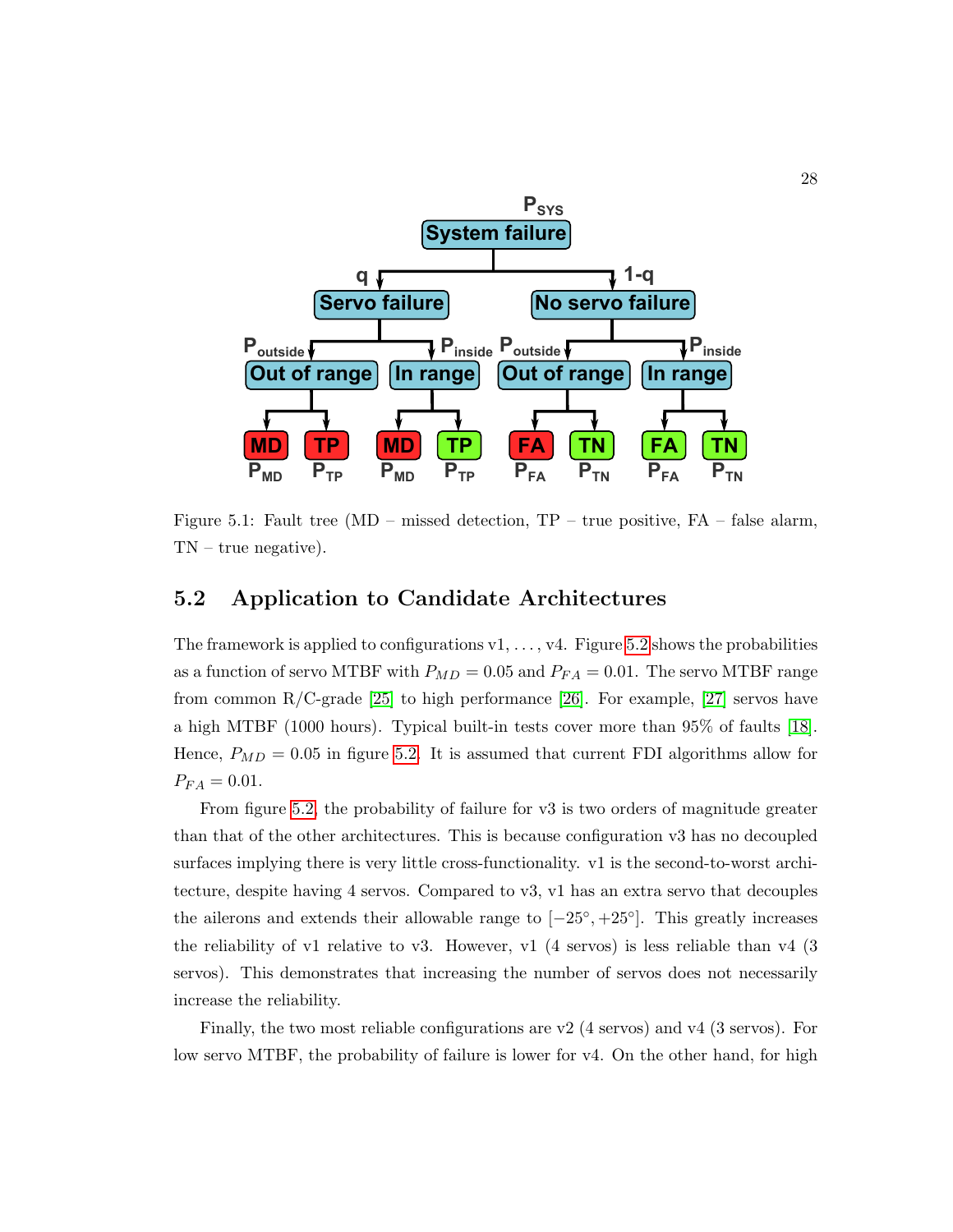

<span id="page-37-0"></span>Figure 5.2: Probability of failure as a function of servo MTBF.

servo MTBF, the probability of failure is lower for  $v2$ . Excluding the rudder, both  $v2$ and v4 use a three-servo architecture. While v2 has coupled ailerons and decoupled elevators, v4 has decoupled ailerons and coupled elevators. The presence/absence of the rudder in v2 and v4 is the reason for the total number of servos being different. However, table [4.1](#page-34-0) indicates that rudder faults of any magnitude can be tolerated. Thus, the difference between v2 and v4 is primarily driven by the architecture of the elevators and ailerons. It is generally concluded that when low reliability servos are used, an architecture that decouples the ailerons (v4) is more reliable. On the other hand, when high reliability servos are used, an architecture that decouples the elevators (v2) is more reliable.

It would be naive to generalize this conclusion any further. The plots shown in figure [5.2](#page-37-0) are functions of several variables such as: servo reliability, actuator placement, surface coupling, mission, etc. In general, there is a complex interplay between these different variables as shown by [\[28\]](#page-43-7). All the candidate architectures considered in this case study are single-string designs. Thus, the cross-functionality of the surfaces is a major contributor to the overall reliability of the UAVs. Increasing the cross-functionality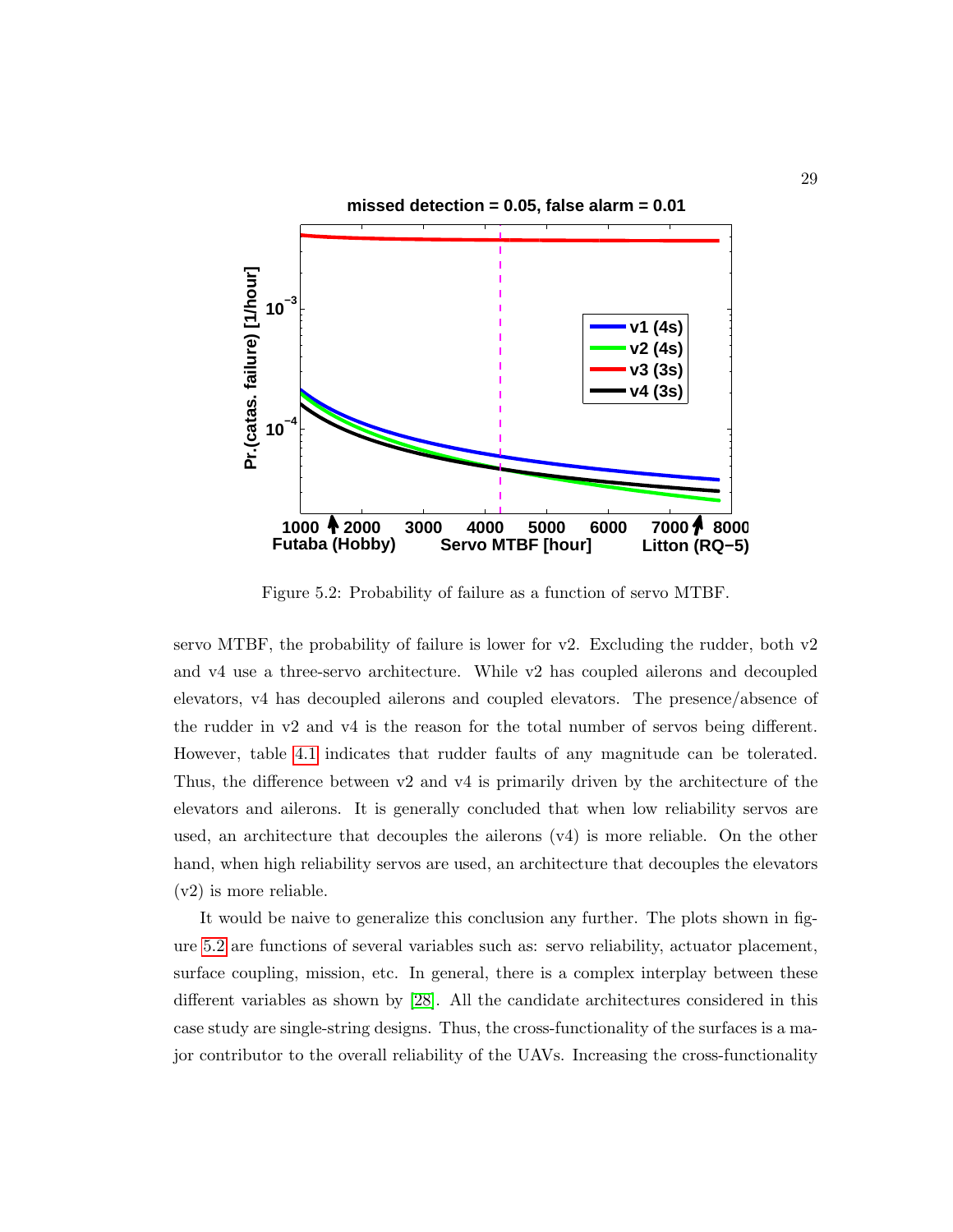

<span id="page-38-0"></span>Figure 5.3: Probability of failure as a function of missed detection.

between surfaces can help increase the overall reliability with minimal increases in size and weight. Traditional reliability analyses do not take credit for the cross-functionality between components. By considering the flight envelope of the UAV, the framework presented is able to take credit for the cross-functionality between surfaces. In addition to the flight envelope assessment, modeling the stochastic nature of surface faults and connecting them to the mission profile ultimately enables this framework to yield less conservative estimates of the overall reliability of the candidate actuator architectures.

Figure [5.3](#page-38-0) shows variation with missed detection rate for fixed MTBF and  $P_{FA}$ . As before, v3 is the least reliable and lies above the other curves. For low missed detection rates, v2 is the most reliable. For high missed detection rates, v4 is the most reliable. A trade-off that is similar to the one observed with servo MTBF is seen. For low missed detection rates, decoupled elevators (v2) is more reliable. For high missed detection rates, decoupled ailerons (v4) is more reliable.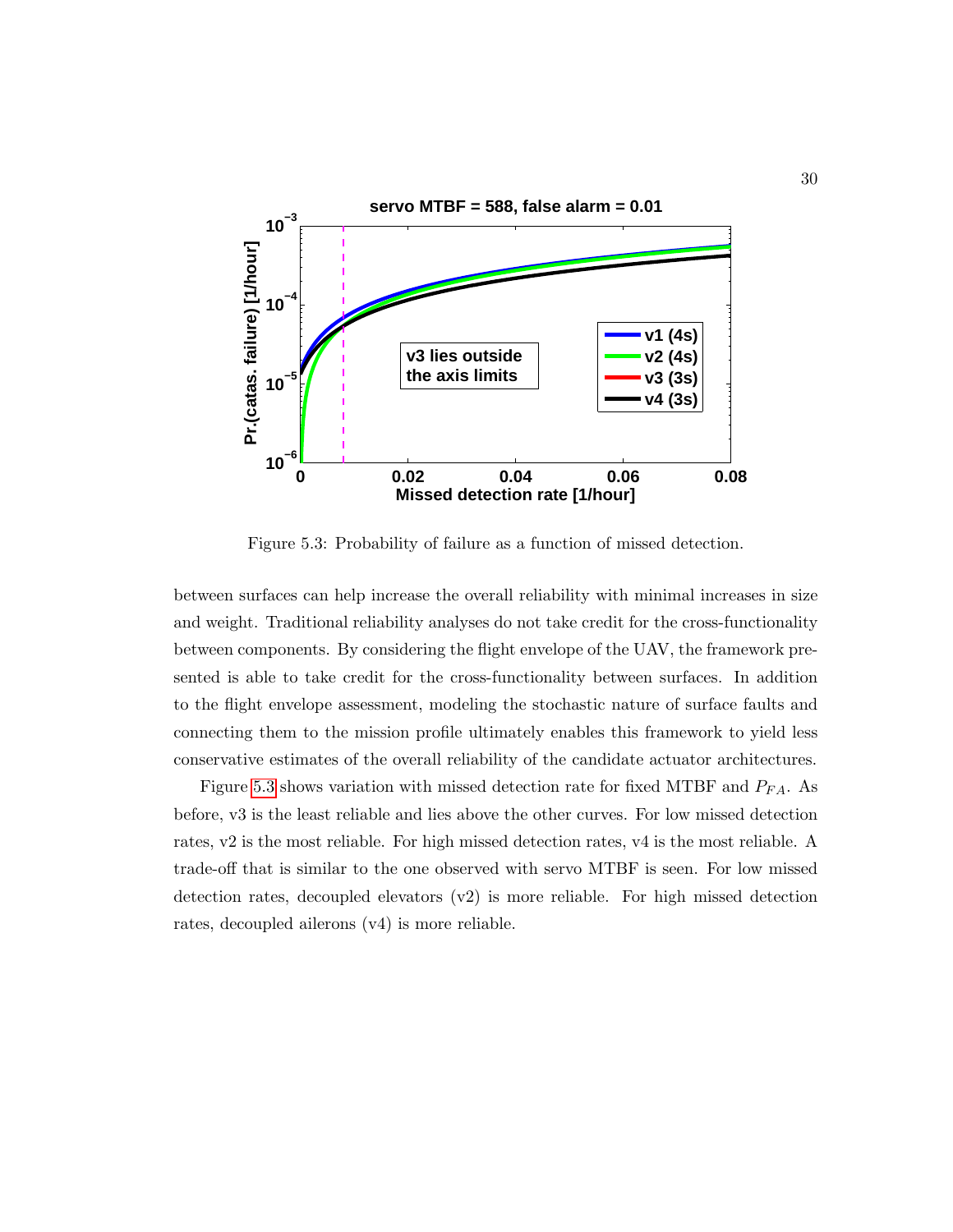### <span id="page-39-0"></span>Chapter 6

# Conclusion

Small unmanned aircraft (UAVs) are increasingly finding new commercial applications. These applications require unmanned aircraft to be safely integrated into the national airspace. Safe integration of unmanned aircraft into the national airspace comes with several technical and regulatory challenges. Regulatory challenges are being addressed by policymakers in the government. Technical challenges are being addressed by the academia and the industry. One of the key technical challenges in UAV integration is assessing their reliability. Accurate reliability assessment is considered to be a significant step towards the certification of systems. Reliability assessment takes on additional significance because most small unmanned aircraft are not very reliable to start with. Hence, in addition to reliability assessment, there is a need to find design solutions that help increase unmanned aircraft reliability.

One of the key design parameters in the unmanned aircraft design process is the placement of actuators and aerodynamic control surfaces, collectively named "actuator architecture". Actuator architectures impact the overall aircraft reliability. This thesis introduced a general framework for assessing the reliability of these actuator architectures. Although the framework was presented for stuck control surface fault, it can be extended to other control surface fault modes. The framework treats control surface faults probabilistically. In doing so, the framework gives credit to the fact that not all faults have a binary cause-effect relationship with the overall system. In other words, some faults may cause degradation in system performance, but not lead to catastrophic failure of the aircraft. Such faults may be compensated for by using cross-functionality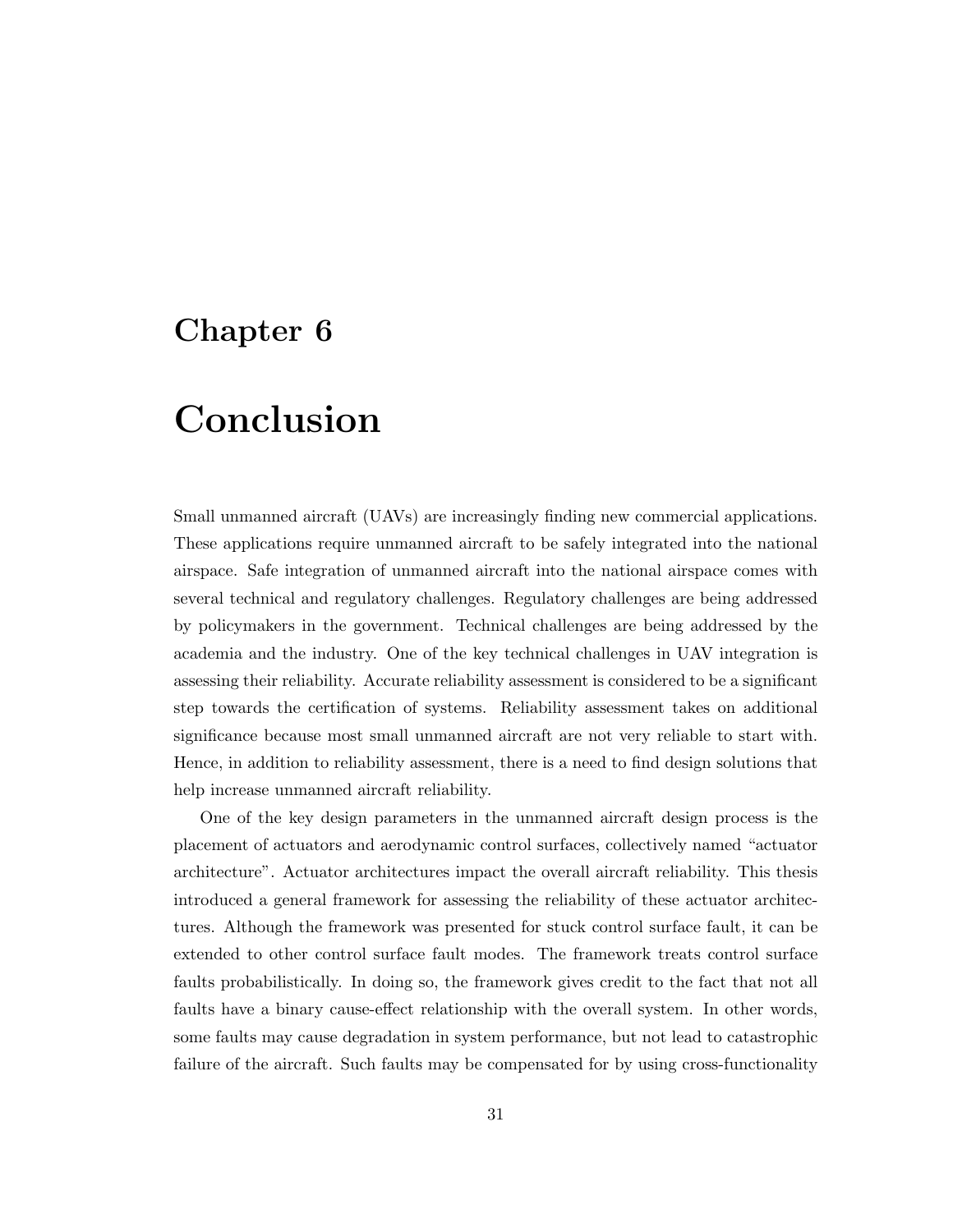in other components.

The framework is described with the help of an example small UAV. Five different configurations of this example UAV are used to understand the relationship between actuator architectures and the overall reliability. Specifically, these five actuator architectures are different in the extent to which they exploit cross-functionality in their aerodynamic control surfaces. In applying the framework to the five candidate actuator architectures, several interesting and non-intuitive observations are made. For example, increasing the number of servos on a UAV does not necessarily increase its reliability. The overall reliability increases only if the additional servo has some level of crossfunctionality with the other components. However, not all of these observations have simple explanations. In most cases, it is a complex interplay between servo reliability, actuator placement, surface coupling, and mission profile that governs the overall reliability.

Although primarily meant as an analysis tool, the framework that is presented in this thesis can also be used as a design tool. The primary objective during the UAV design process is typically performance and not reliability. However, this might change soon, given the increasing costs of operating and maintaining unreliable UAVs. It is reasoned that the proposed framework might be useful to unmanned aircraft designers, while considering reliability in the design process. The actuator architecture is a key design parameter in the design process. This framework provides a method by which UAV designers can quickly assess the reliability of candidate actuator architectures, before making a design decision. This framework marks a shift from the reliance on rules of thumb to a more analytically rigorous approach in making design decisions. The framework is considered useful despite the non-intuitive observations mentioned earlier. These non-intuitive observations are in themselves justifications for applying the more rigorous assessment methods, than relying on mere rules of thumb.

This framework marks an initial attempt at integrating the dynamics of the aircraft into the reliability assessment process. Several assumptions were made in this thesis. Future work will involve relaxing these assumptions and validating the analysis method.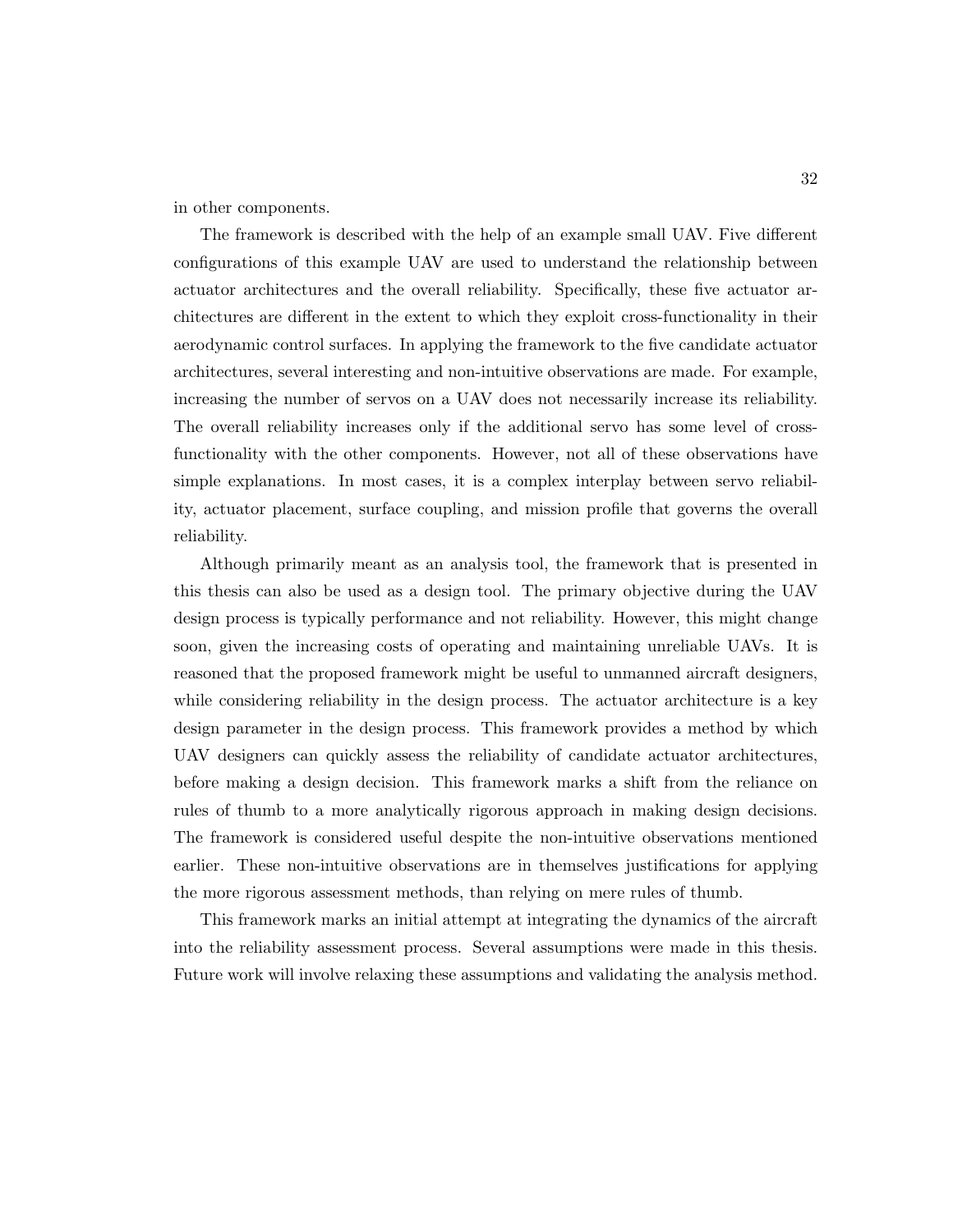## <span id="page-41-0"></span>References

- <span id="page-41-1"></span>[1] Frost & Sullivan. Study analysing the current activities in the field of uav. EC Enterprise and Industry, 2011.
- <span id="page-41-2"></span>[2] European Cmmsn. A new era for aviation opening the aviation market to the civil use of remotely piloted aircraft systems in a safe and sustainable manner. 2014.
- <span id="page-41-3"></span>[3] United States Congress. House resolution 658: FAA modernization and reform act of 2012, 2012. Section 332: Integration of Civil Unmanned Aircraft Systems into National Airspace System.
- <span id="page-41-4"></span>[4] Federal Aviation Administration. Notice of proposed rulemaking, February 2015.
- <span id="page-41-5"></span>[5] Y. C. Yeh. Triple-triple redundant 777 primary flight computer. In Proceedings of the 1996 IEEE Aerospace Applications Conference, pages 293–307, Aspen, CO, USA, 1996.
- <span id="page-41-6"></span>[6] University of Minnesota. Uav research group. www.uav.aem.umn.edu, 2014.
- <span id="page-41-7"></span>[7] J. Amos, E. Bergquist, J. Cole, J. Phillips, S. Reimann, and S. Shuster. Uav for reliability. www.aem.umn.edu/∼SeilerControl/SafetyCritical.shtml, December 2013.
- <span id="page-41-8"></span>[8] B. Wu. Reliability Analysis of Dynamic Systems: Efficient Probabilistic Methods and Aerospace Applications. Elsevier, 2013.
- <span id="page-41-9"></span>[9] M. Hamada. Bayesian Reliability. Springer New York, 2008.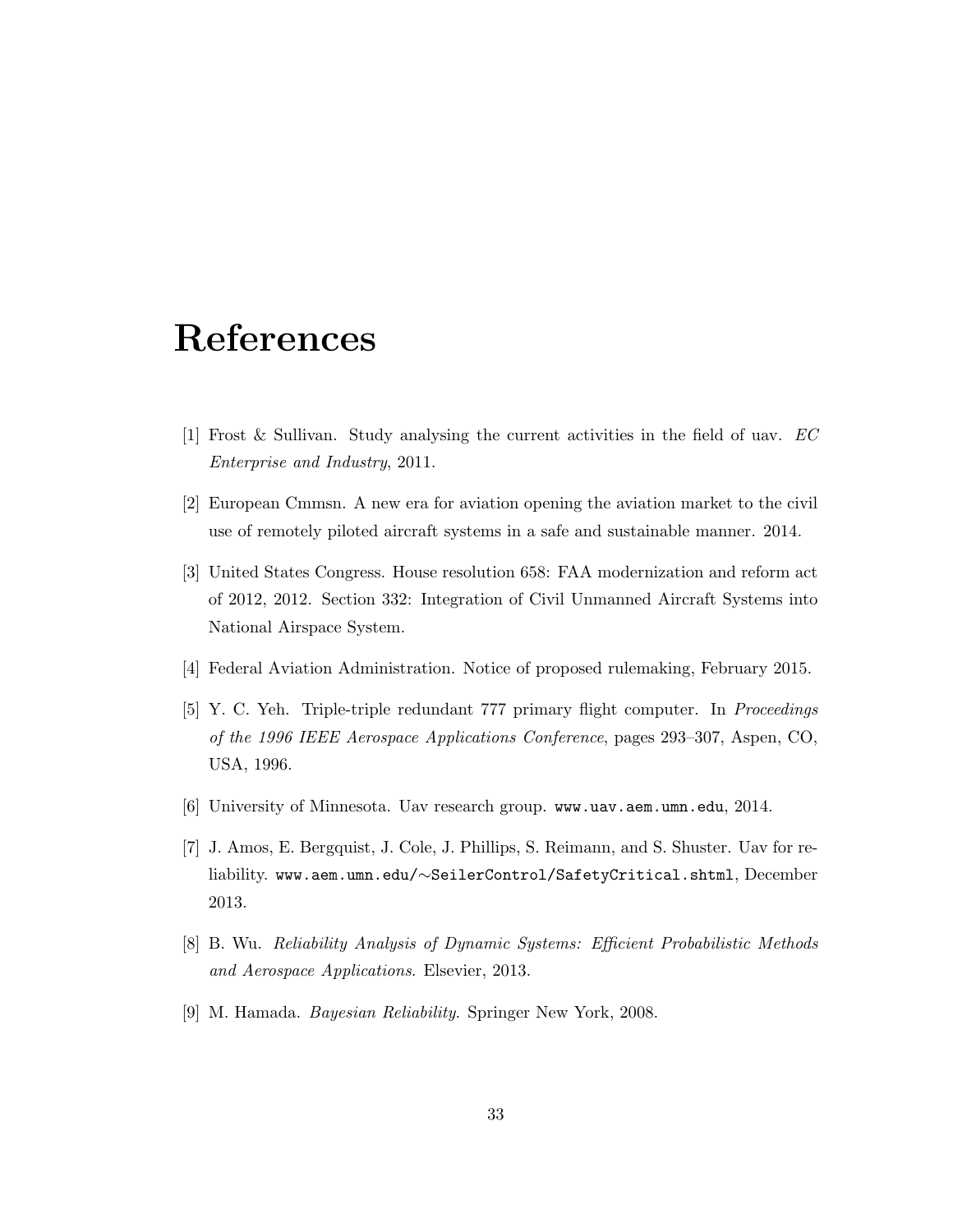- <span id="page-42-0"></span>[10] P. Goupil. Oscillatory failure case detection in the A380 electrical flight control system by analytical redundancy. Control Engineering Practice,  $18(9):1110-1119$ , 2010.
- <span id="page-42-1"></span>[11] A. M. Murch, Y. C. Paw, R. Pandita, Z. Li, and G. Balas. A low cost small uav flight research facility. In Florian Holzapfel and Stephan Theil, editors, Advances in Aerospace Guidance, Navigation and Control, pages 29–40. Springer-Verlag Berlin Heidelberg, 2011.
- <span id="page-42-2"></span>[12] A. Dorobantu, W. Johnson, F. A. Lie, B. Taylor, A. Murch, Y. C. Paw, D. Gebre-Egziabher, and G. Balas. An airborne experimental test platform: From theory to flight. In American Control Conference, pages 659–673, June 2013.
- <span id="page-42-3"></span>[13] F. A. Lie, A. Dorbantu, B. Taylor, D. Gebre-Egziabher, P. Seiler, and G. Balas. An airborne experimental test platform: From theory to flight (part 1). In *InsideGNSS*, pages 44–58, April 2014.
- <span id="page-42-4"></span>[14] J. Amos, E. Bergquist, J. Cole, J. Phillips, S. Reimann, and S. Shuster. Uav for reliability build. www.aem.umn.edu/∼SeilerControl/SafetyCritical.shtml, May 2014.
- <span id="page-42-5"></span>[15] B. L. Stevens and F. L. Lewis. Aircraft Control and Simulation. John Wiley & Sons, 1992.
- <span id="page-42-6"></span>[16] G. Hoe, D. Owens, and C. Denham. Forced oscillation wind tunnel testing for faser flight research aircraft. In *AIAA AFM Conference*, 2012.
- <span id="page-42-7"></span>[17] D. Owens, D. E. Cox, and E. A. Morelli. Development of a low-cost sub-scale aircraft for flight research: The faser project. In 25th AIAA Aerodynamic Measurement Technology and Ground Testing Conference, 2006.
- <span id="page-42-8"></span>[18] Boeing Aerospace Company. Built-in-test verification techniques, 1987.
- <span id="page-42-9"></span>[19] S. X. Ding. Model-Based Fault Diagnosis Techniques: Design Schemes, Algorithms, and Tools. Springer-Verlag, Germany, first edition, 2008.
- <span id="page-42-10"></span>[20] R. C. Nelson. Flight Stability and Automatic Control. McGraw-Hill, 1998.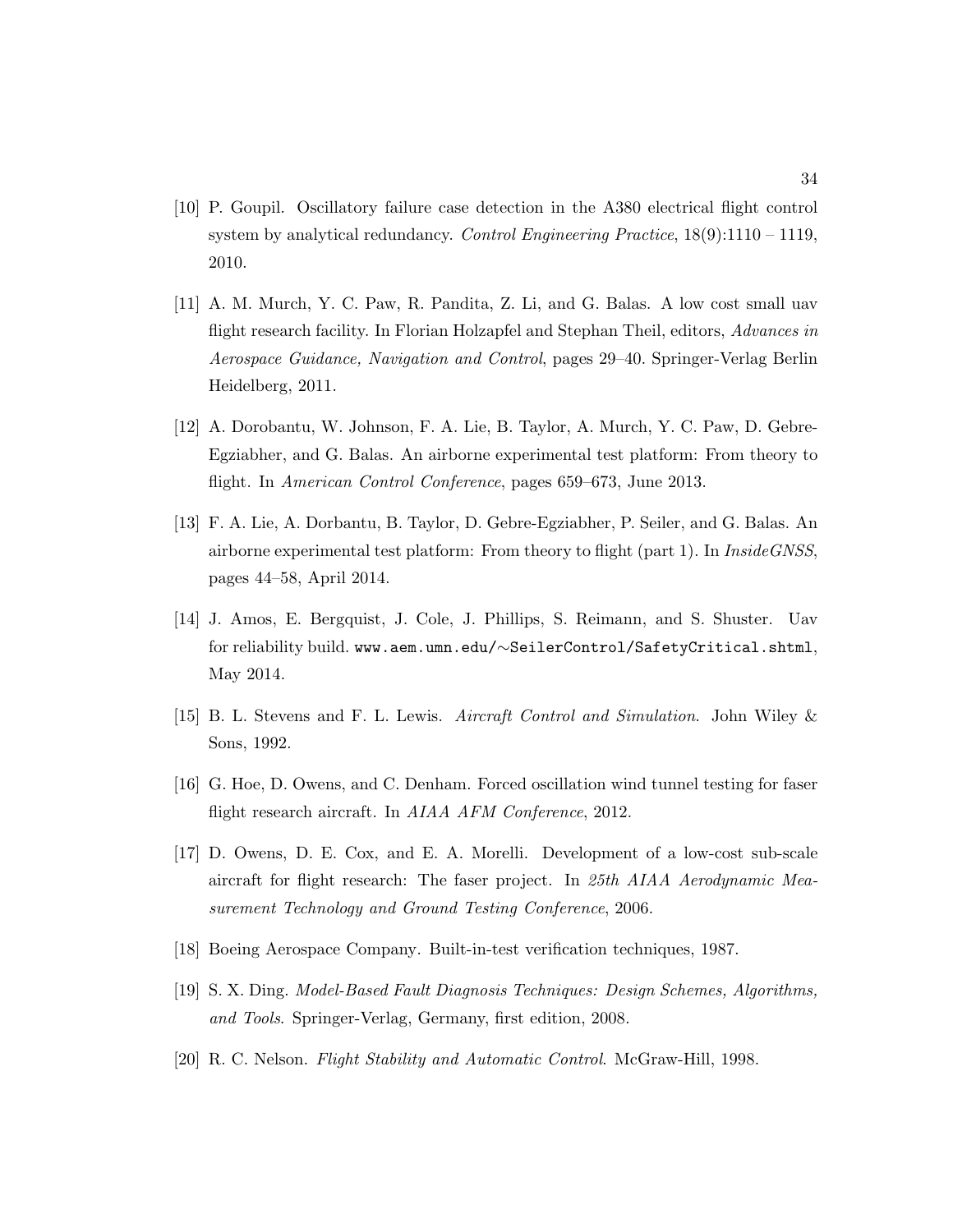- <span id="page-43-0"></span>[21] M. V. Cook. Flight Dynamics Principles. Elsevier, second edition, 2007.
- <span id="page-43-1"></span>[22] N. H. McClamroch. Steady Aircraft Flight and Performance. Princeton University Press, 2011.
- <span id="page-43-2"></span>[23] J. E. Wilborn and J. V. Foster. Defining commercial transport loss-of-control: A quantitative approach. In AIAA AFM Conference, 2004.
- <span id="page-43-3"></span>[24] J. M. Urnes, E. Y. Reichenbach, and T. A. Smith. Dynamic flight envelope assessment and prediction. In AIAA Guidance, Navigation and Control Conference and Exhibit, Honolulu, HI, August 2008. AIAA.
- <span id="page-43-4"></span>[25] J. F. Murtha. An evidence theoretic approach to design of reliable low-cost uavs. Master's thesis, Virginia Polytechnic Institute and State University, 2009.
- <span id="page-43-5"></span>[26] Office of the Secretary of Defense. Unmanned aerial vehicle reliability study, 2003.
- <span id="page-43-6"></span>[27] Volz Servos GmbH. Endurance test da 22-30-4128, 2009.
- <span id="page-43-7"></span>[28] J. W. Rice and R. D. McCorkle. Digital flight control reliability - effects of redundancy level, architecture, and redundancy management technique. In AIAA GNC Conference, 1979.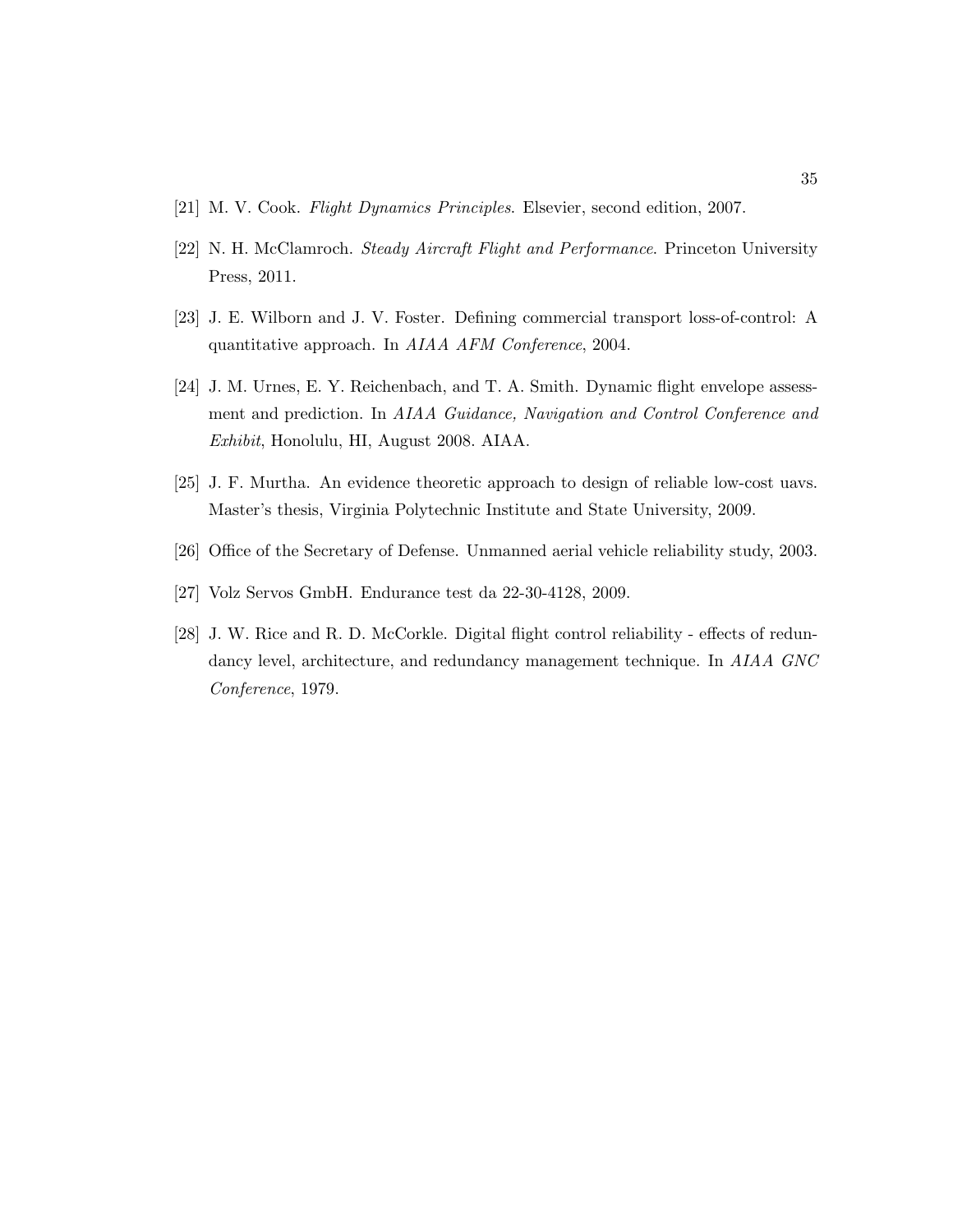### <span id="page-44-0"></span>Appendix A

## Miscellaneous Flight Envelopes

This chapter presents some miscellaneous flight envelopes for the BALDR UAV and is an extension to the results presented in chapter [4.](#page-28-0)

#### <span id="page-44-1"></span>A.1 Lateral-Directional Flight Envelope

Specifically, the lateral-directional steady flight envelopes for BALDR are presented in figures [A.1](#page-45-0) and [A.2,](#page-46-1) in the  $R/A \times \beta$  and  $R/A \times \phi$  planes, respectively. Both these figures have been created for configuration v0. One should note that since a nonlinear aircraft model is being trimmed, the boundaries of the envelope are implicitly defined by the nonlinear dynamics. From figure [A.1,](#page-45-0) it is seen that there is an almost linear relationship between angle of sideslip  $(\beta)$  and rudder deflection  $(R)$ . Trim points exist for any stuck rudder fault in the range  $[-25^{\circ}, +25^{\circ}]$ . However, the stuck rudder fault is accompanied by some non-zero sideslip angle. As an example, consider positive stuck rudder faults, i.e. rudders stuck trailing edge left. This rudder deflection will cause the aircraft to yaw to the left and enter into a positive sideslip. The slope of the sideslipto-rudder curve is approximately equal to one. Rudder deflections of any magnitude in [-25<sup>°</sup>, +25<sup>°</sup>] can be tolerated, as long as sideslips can be tolerated.

On the other hand, there is an inverse relationship between  $\beta$  and aileron deflection. This is consistent with flight dynamics. For example, when a positive sideslip is being maintained, a negative rolling moment is generated because of the side force on the vertical stabilizer. In order to compensate for this negative rolling moment, the ailerons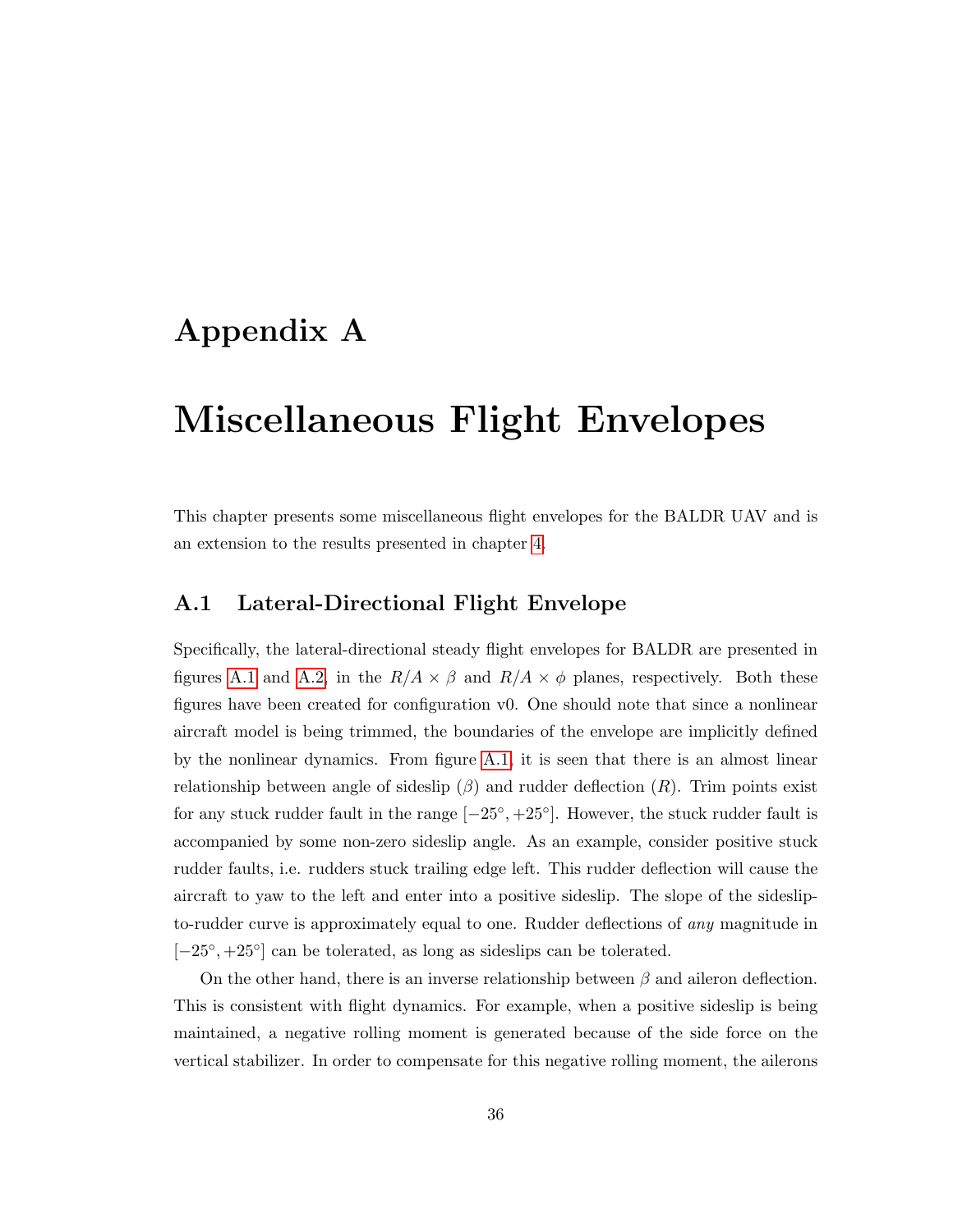

<span id="page-45-0"></span>Figure A.1: Lateral-directional flight envelope in the  $R/A \times \beta$  plane.

need to be deflected negatively, i.e. left aileron deflects trailing edge down. However, it is seen that trim points exist only for aileron deflections between  $[-9^{\circ}, +9^{\circ}]$ . Thus, aileron faults outside this range are not allowable according to the definitions in section [4.5.](#page-33-0) Note that figures [A.1](#page-45-0) and [A.2,](#page-46-1) and the conclusions made above, are for configuration v0. Other configurations may allow for larger aileron faults to be tolerated. Aileron faults outside the range  $[-9^{\circ}, +9^{\circ}]$  can be compensated if there are other aerodynamic surfaces that can provide rolling moment. For example, in configuration v2, the ailerons are coupled, but elevators are decoupled. Thus, in the event of a stuck aileron fault, elevators can provide compensative rolling moment, and larger aileron faults can be tolerated. This can clearly be seen in table [4.1.](#page-34-0) In table [4.1,](#page-34-0) the allowable stuck aileron range is  $[-11^{\circ}, +12^{\circ}]$  for v2, as compared to  $[-7^{\circ}, +10^{\circ}]$  for v3.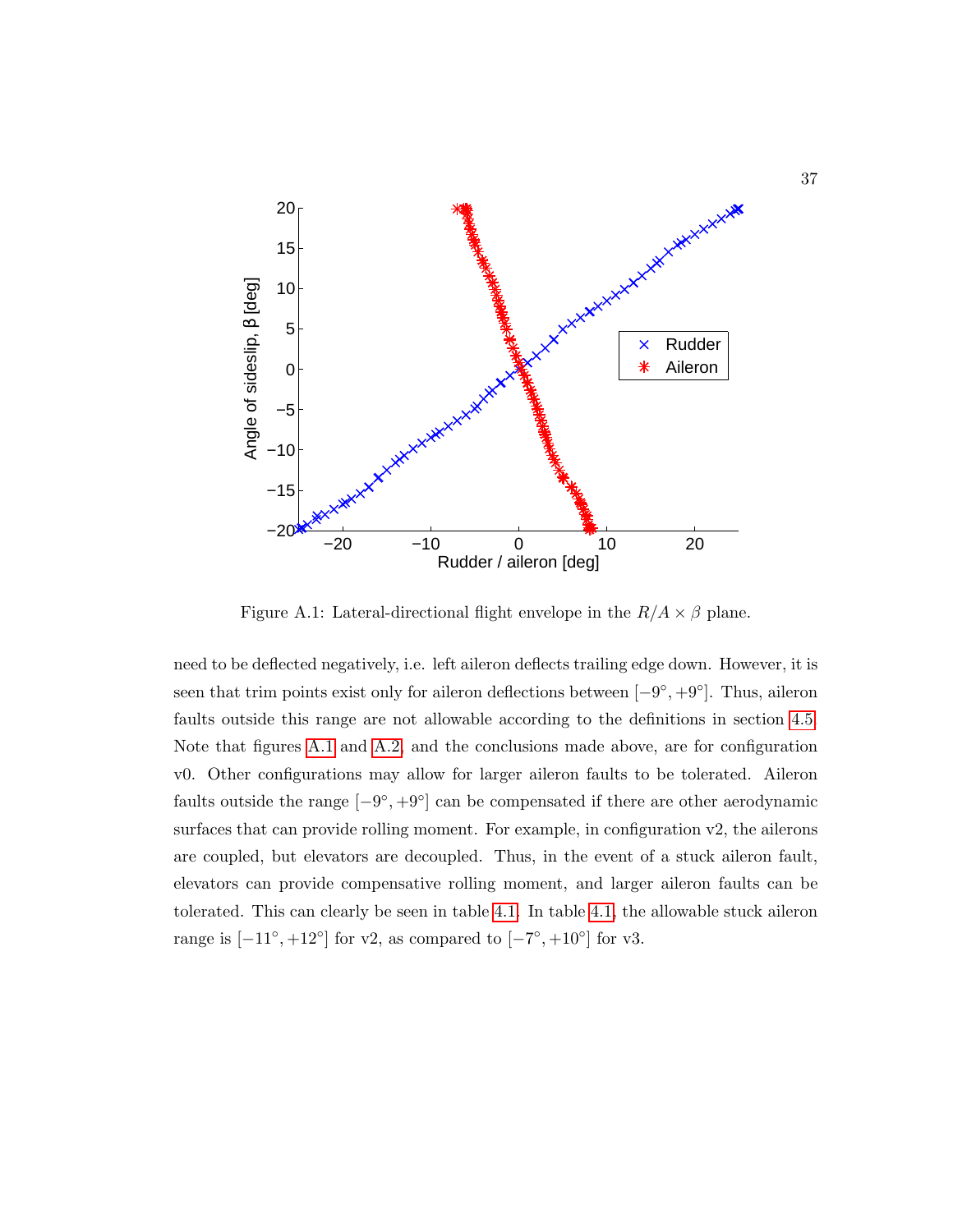

<span id="page-46-1"></span>Figure A.2: Lateral-directional flight envelope in the  $R/A \times \phi$  plane.

#### <span id="page-46-0"></span>A.2 Throttle Effects on Longitudinal Flight Envelope

It was mentioned earlier in the thesis that throttle is not part of the reliability assessment process. It was reasoned that if there was an engine fault, the aircraft could glide to a safe landing. In order to provide some context to this assumption, the effect of throttle on the longitudinal flight envelope is presented in figure [A.3.](#page-47-0) The motivation of this section is to understand the overall significance of throttle faults so that this fault mode may be included in the reliability analysis in the future. Figure [A.3](#page-47-0) shows the flight envelope in the  $V \times \gamma$  plane.

Engine failures can have many causes, but the effect is often a reduction in, or total loss of, thrust. There are four well-defined boundaries in these two plots: low throttle, high throttle, stall, and high speed. In figure [A.3,](#page-47-0) the low throttle boundary is the green curve. At the low throttle boundary,  $\tau = 0$  and the throttle is closed. Indeed, for any fixed value of throttle, there is an inverse relationship between  $\gamma$  and V. Shallow glide slopes are possible only at low airspeeds. Conversely, steep glide slopes are possible only at high airspeeds. The specific case of straight & level flight is interesting to analyze.